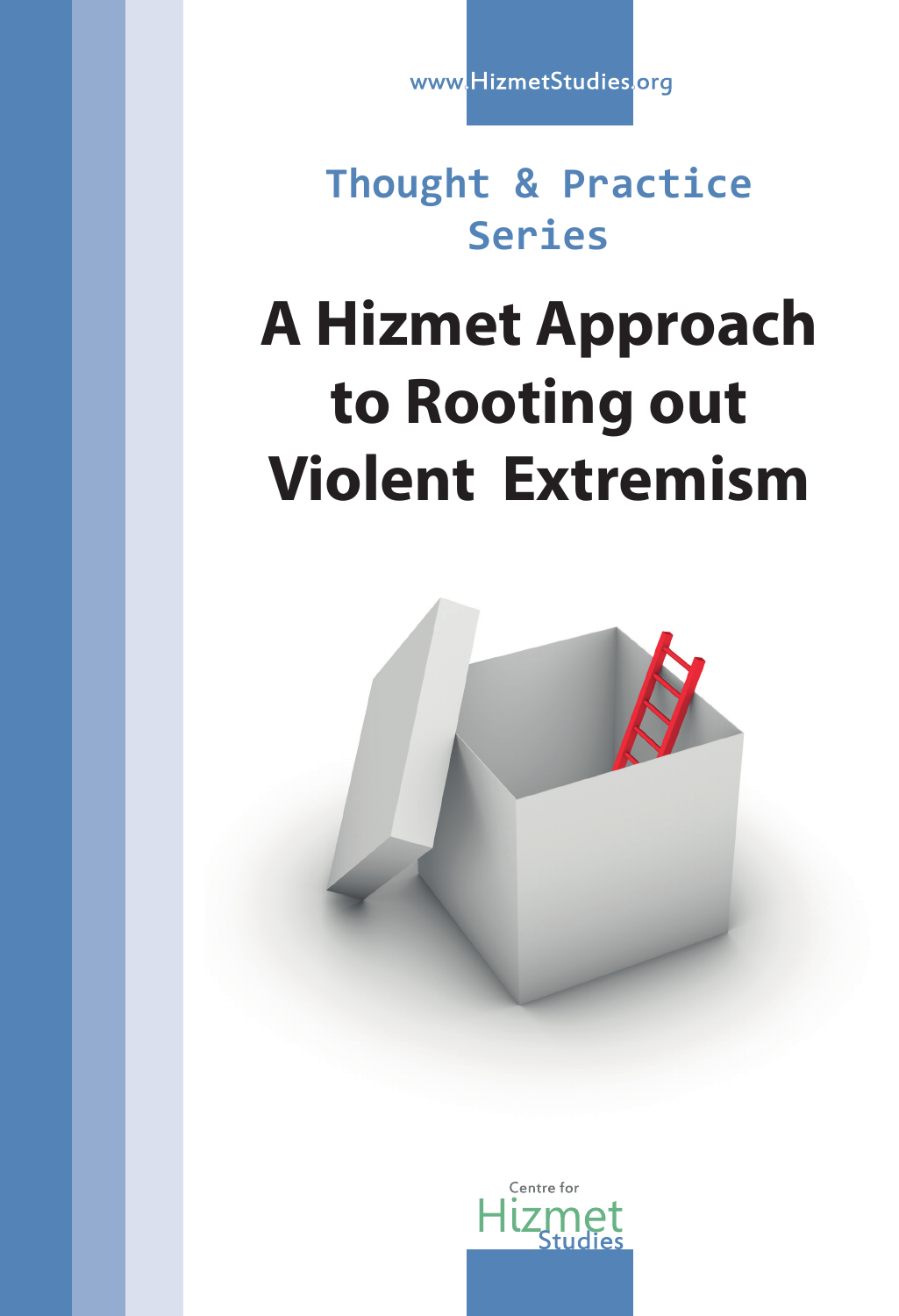## **Theory and Practice Series**

## **A Hizmet Approach to Rooting out Violent Extremism**

By Ozcan Keles and Ismail Mesut Sezgin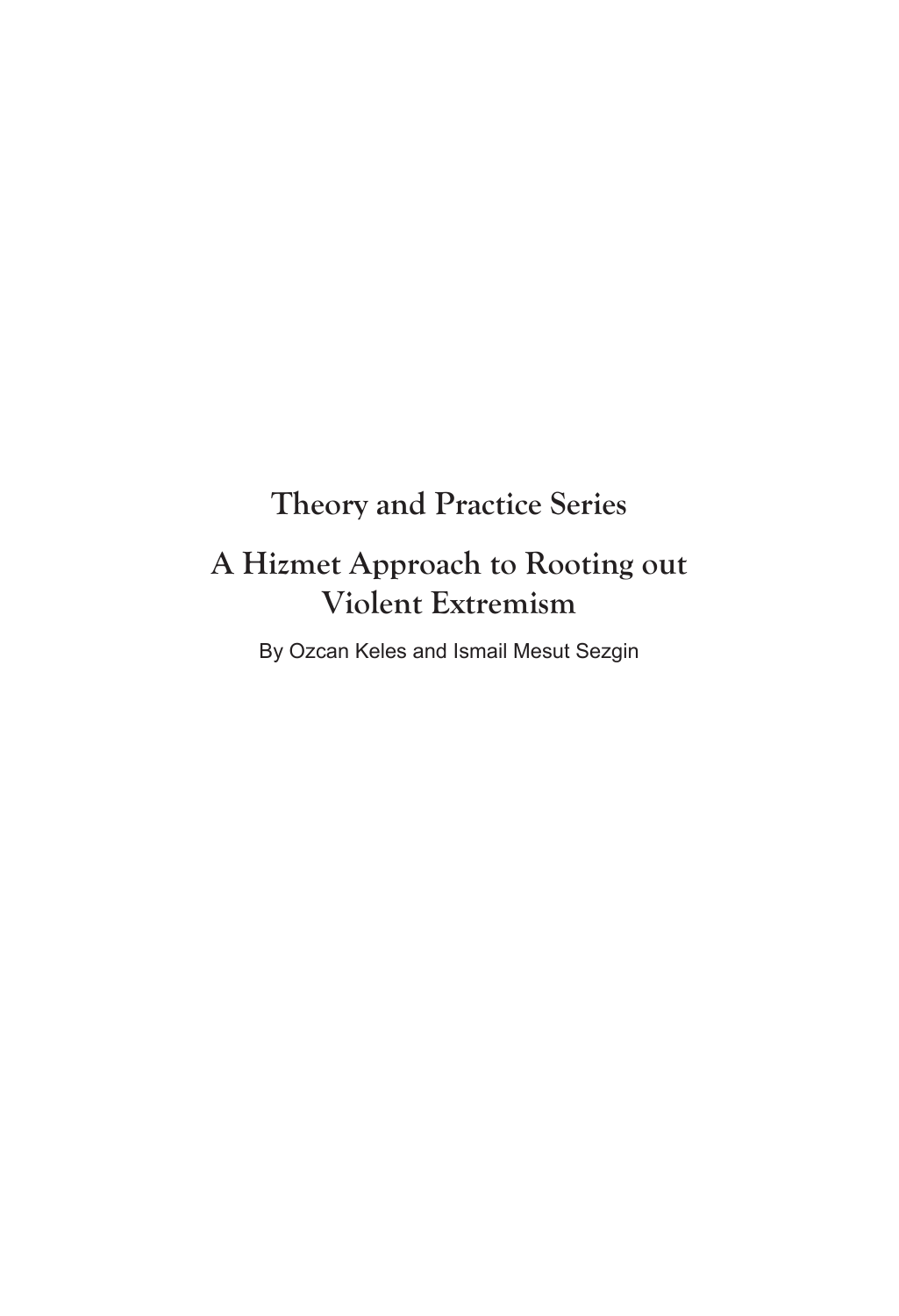Based in London, the Centre for Hizmet Studies provides access to reliable information and resources for the serious study of the Hizmet movement. The Centre aims to facilitate, as well as present, critical analysis of Hizmet for both academic and popular audiences. Its activities include research, resource development, online support, discussion forums and print publication.

**A Hizmet Approach to Rooting out Violent Extremism**



**www.HizmetStudies.org** info@hizmetstudies.org

© Centre for Hizmet Studies 2015

All rights reserved except for downloading and storing this publication from the Centre for Hizmet Studies website for personal use. No part of this publication may be reproduced, transmitted or made available on any information storage and retrieval system or any website without prior written permission.

ISBN 978-0-9929312-2-3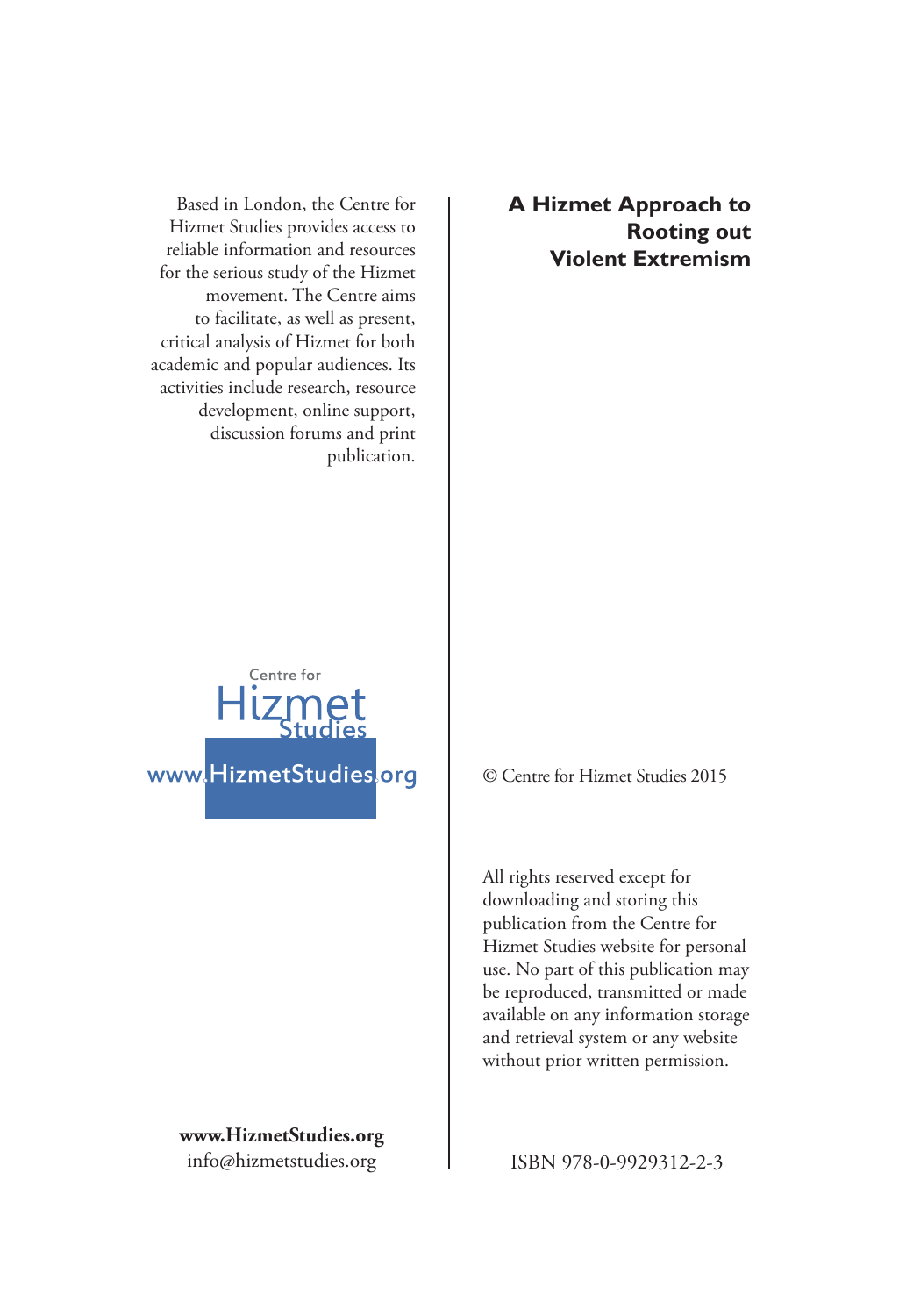#### **About the Authors**

**Ozcan Keles** is a non-practising Barrister and member of the Honourable Society of Gray's Inn. He obtained his LLM in Human Rights Law from SOAS, University of London, in 2002 and was called to the Bar in 2005 after successfully completing the Bar course at the Inns of Court School of Law. Between 2006 and 2009 Keles was a full-time Doctoral Candidate in Human Rights Law at the Human Rights Centre of the University of Essex, where he held the Scholarship Award of 2006. He suspended completion of his doctoral study in 2009. Keles was the Executive Director of the Dialogue Society between January 2008 and September 2014 and currently serves as its Chairperson.

**Ismail Mesut Sezgin** holds a Bachelor's degree in Political Science from Marmara University in Istanbul and gained his Doctorate from the Institute for Spirituality, Religion and Public Life at Leeds Metropolitan University. His thesis was titled *Moral Responsibility in Contemporary Islam*. His research interests include ethics, Islam, Political Islam, Sufism and Turkish Politics. Sezgin is the Executive Director of the Centre for Hizmet Studies.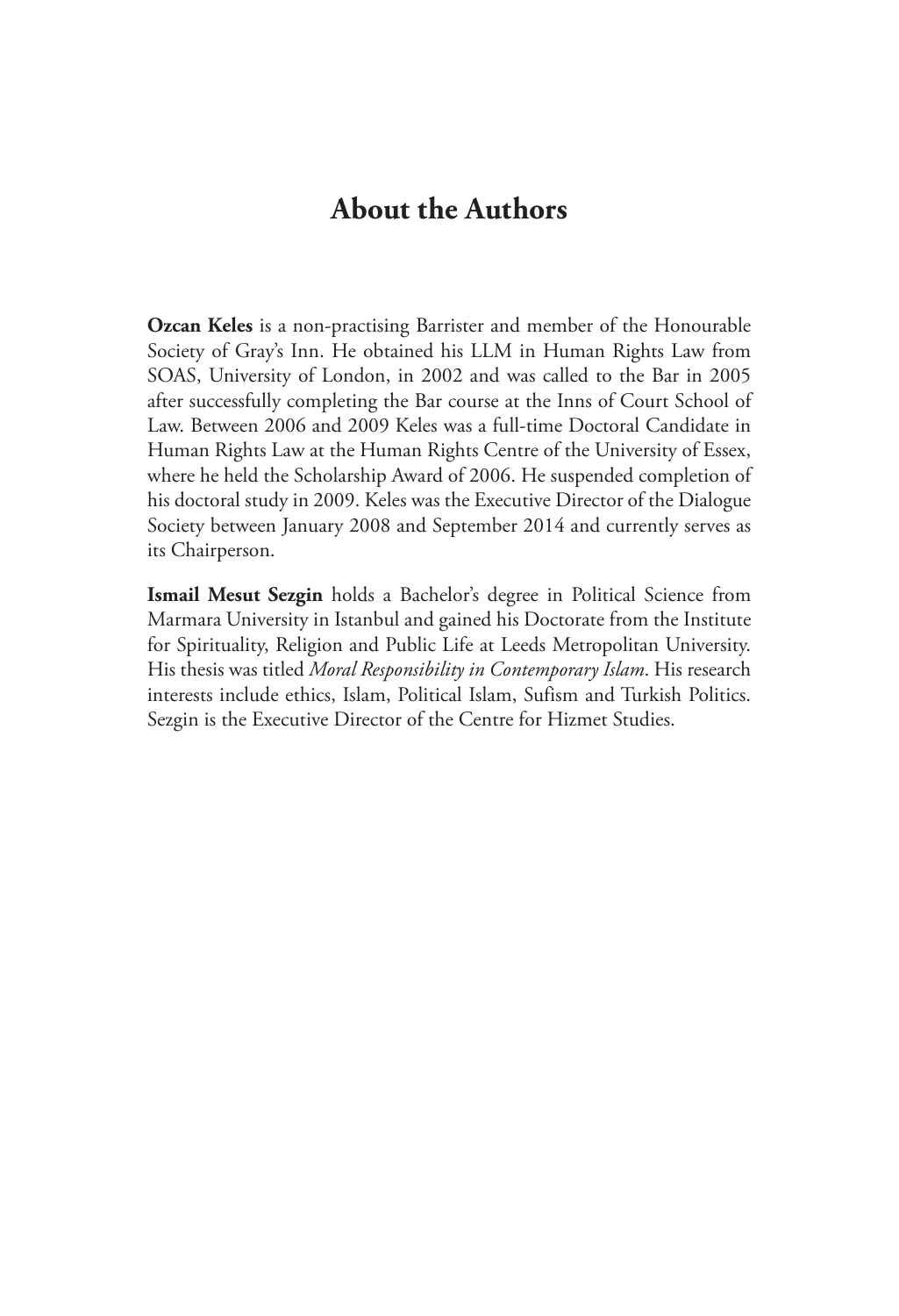## **Contents**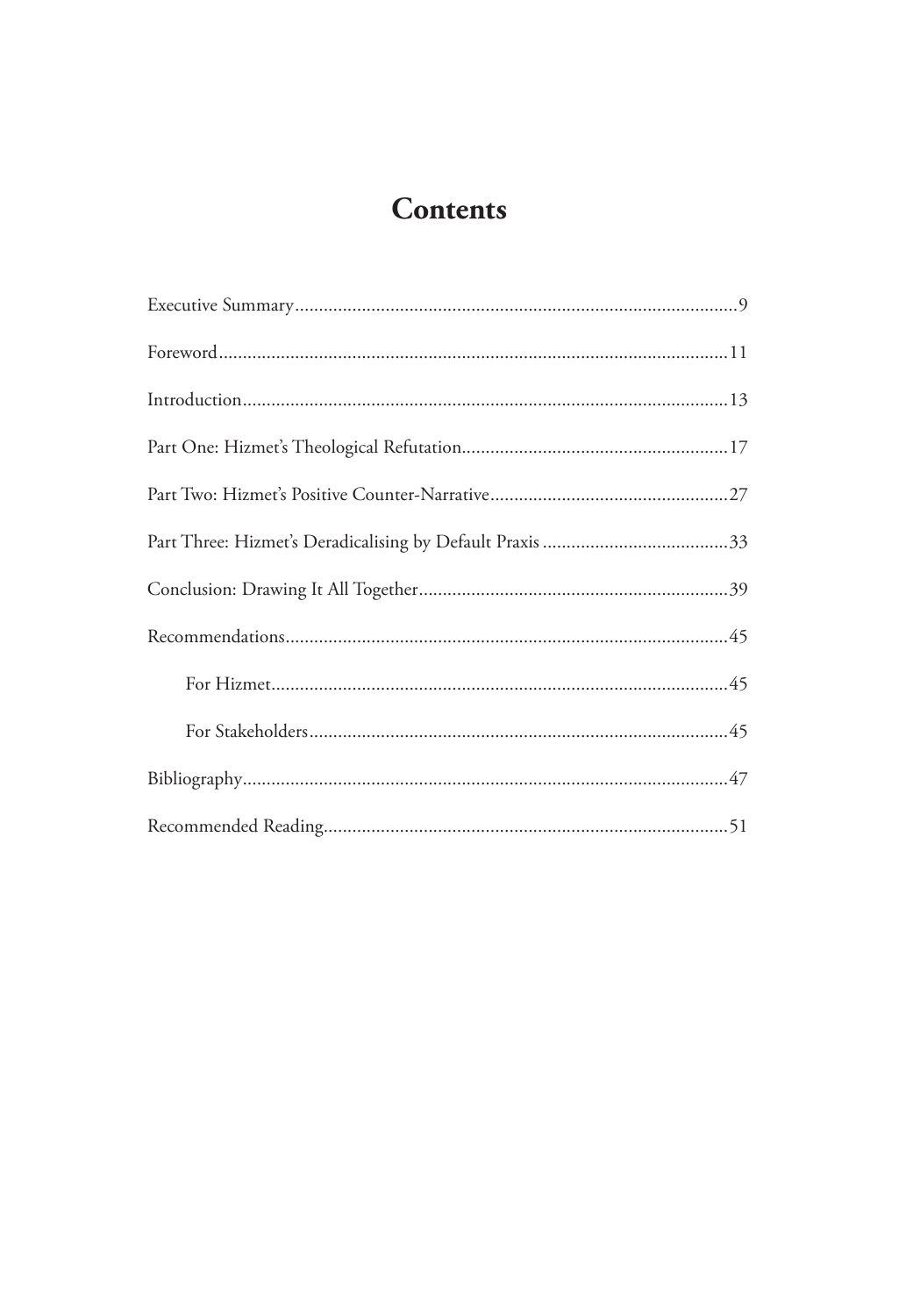## **Authors' Acknowledgments**

We would like to thank Serafettin Pektas, Fatih Isik, Paul Weller, Victoria Bisset and Omer Sener for their valuable comments and feedback to the substantive arguments made in this publication. In addition, we would like to thank Fatih Isik and Omer Sener for helping us carry out research for this publication.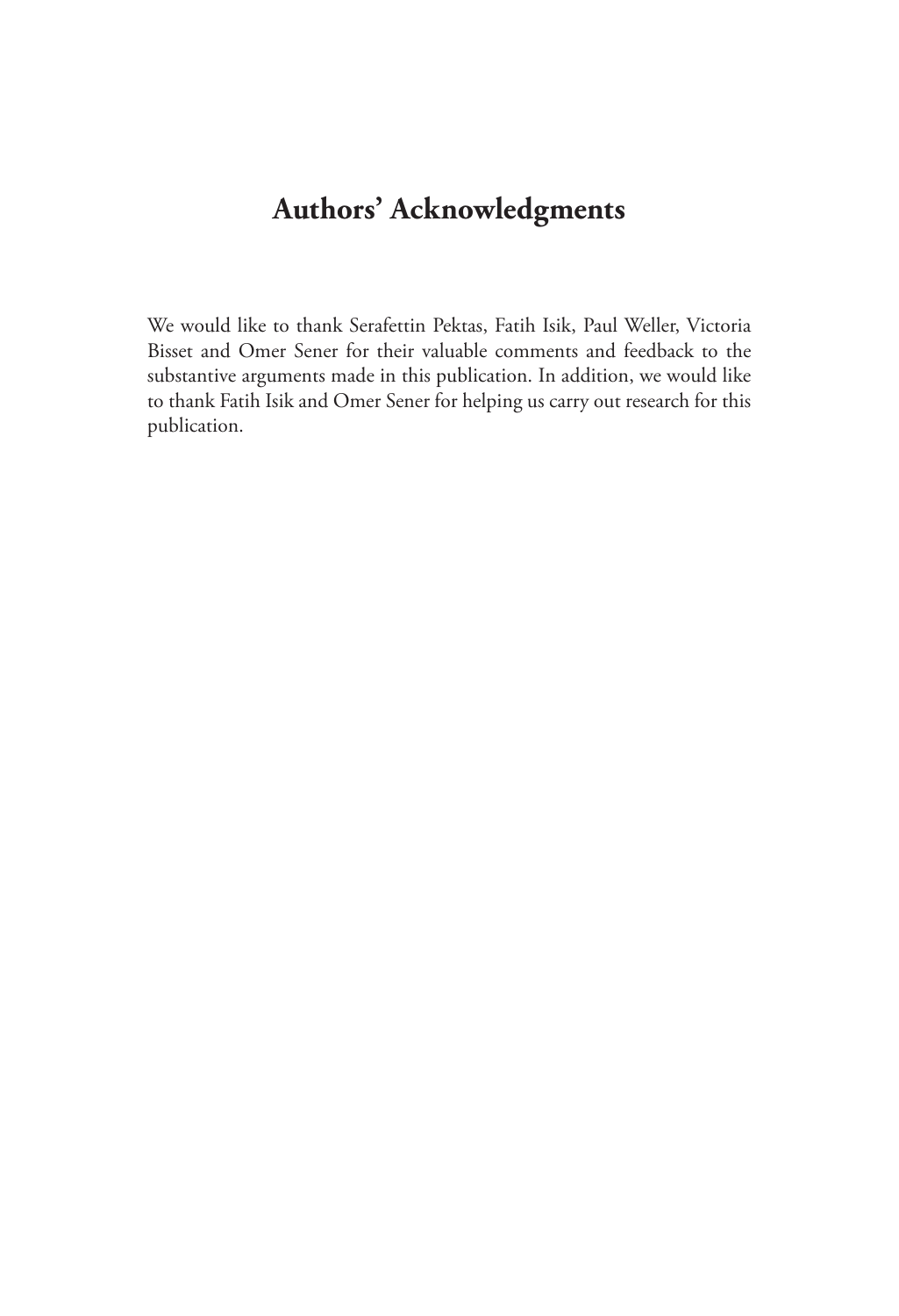#### **Executive Summary**

- This publication targets researchers, policy makers and media interested in devising policies and strategies to prevent violent extremism. It was not written with the aim of targeting violent extremists themselves or those vulnerable to its ideology.
- Hizmet is an Islamically-inspired grassroots civil society movement with a presence in over 160 countries and whose core teachings, practice and refutations of violent extremism originate from its robust interpretation of the Qur'an and Sunna. Therefore, the question of what Hizmet thinks about, and how it responds to, violent extremism is most relevant to those concerned with this issue.
- Part one of this publication explores Hizmet's theological refutations of violent extremism which claim an Islamic justification. Part two explores Hizmet's core teachings, which underpin its values and practice and act as a positive counter-narrative undermining violent extremist ideology in the process. Part three covers the channels and conveyors through which Hizmet popularises that counter-narrative among the wider Muslim public. The conclusion draws these three parts together demonstrating how they undermine violent extremist ideology and tackle some of its root causes. Finally, the publication concludes with some recommendations for Hizmet and other stakeholders.
- Hizmet does not attempt to defeat violent extremist ideology or practice by meeting it head on. Rather, the core Islamic teachings that underpin its values and activism negate violent extremist ideology, mindset and practice as a natural by-product and default outcome of its positive work. Those core teachings are popularised among the wider public through a series of channels and practices acting as conveyors. Hizmet's core teachings and the values and activism they underpin are diametrically opposed to and mutually exclusive with those associated with violent extremism; therefore, the stronger one grows, the weaker the other becomes. Accordingly, the goal of defeating extremism is made to *ensue* without being directly and aggressively *pursued*, ensuring it avoids the pitfalls associated with being reactive – hence the term *deradicalisation by default*.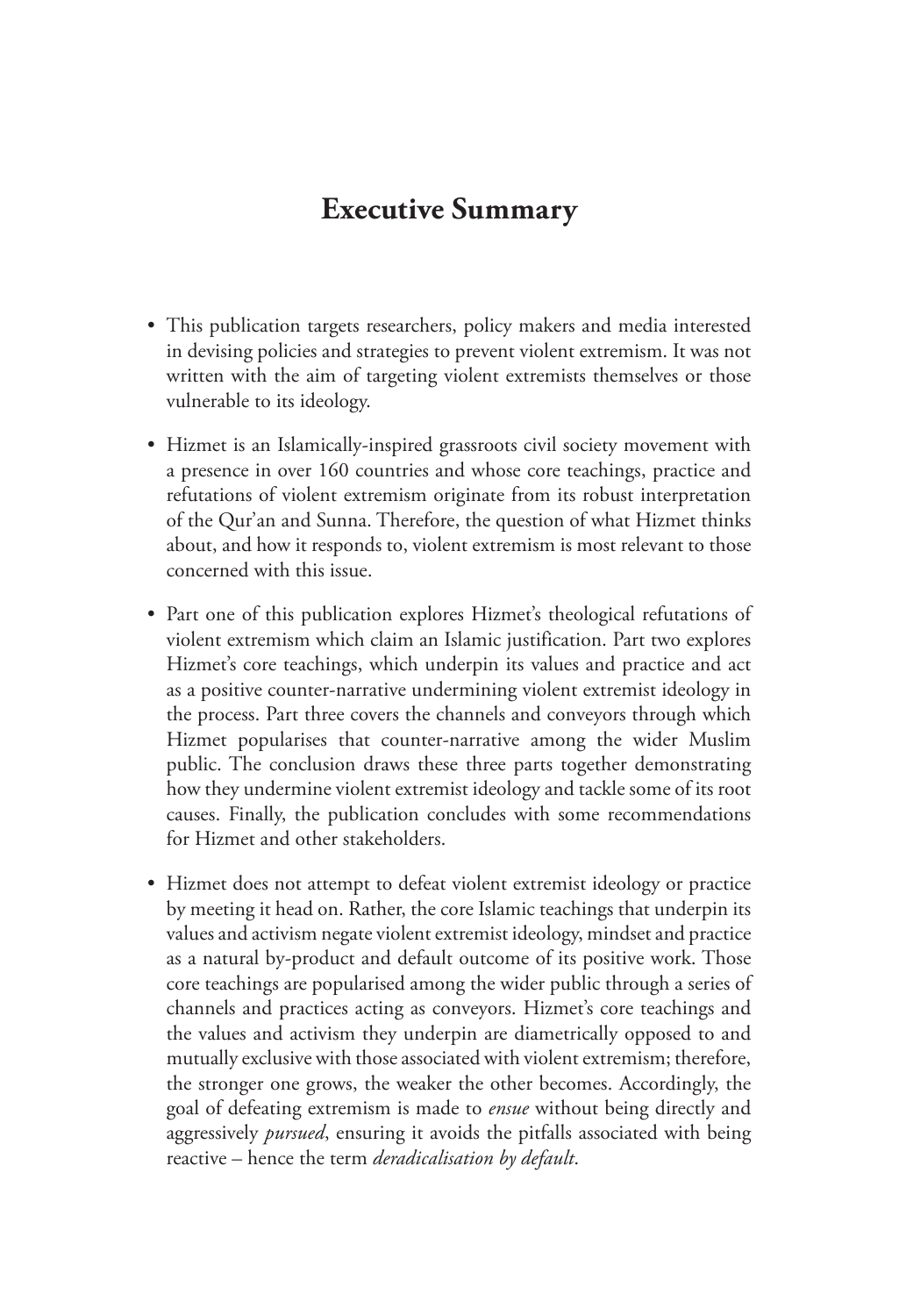- The views of the Islamic scholar Fethullah Gülen on violent extremism and terrorism are not conjunctural but authentic and fundamental. His condemnation of such acts has been unequivocal, consistent and also proactive as he and Hizmet collectively develop and disseminate a positive counter-narrative undermining violent extremist ideology and worldview. The publication looks at Gülen's foundational views for rejecting violent extremism as well exploring his views on the more controversial and specific debates and issues on the topic, including groups declaring war, the legitimacy of targeting innocent civilians, suicide attacks, Islamic state, and the dichotomous worldview of *dar al-harb* and *dar al-Islam*.
- The report concludes by offering three recommendations to Hizmet and other stakeholders on how best to optimise Hizmet's approach to rooting out violent extremism, noting that it is not only the content of the argument that is made but also the emotional packaging and grooming with which it is presented that is convincing to new recruits and that Hizmet's theology and practice has the advantage of addressing both facets together.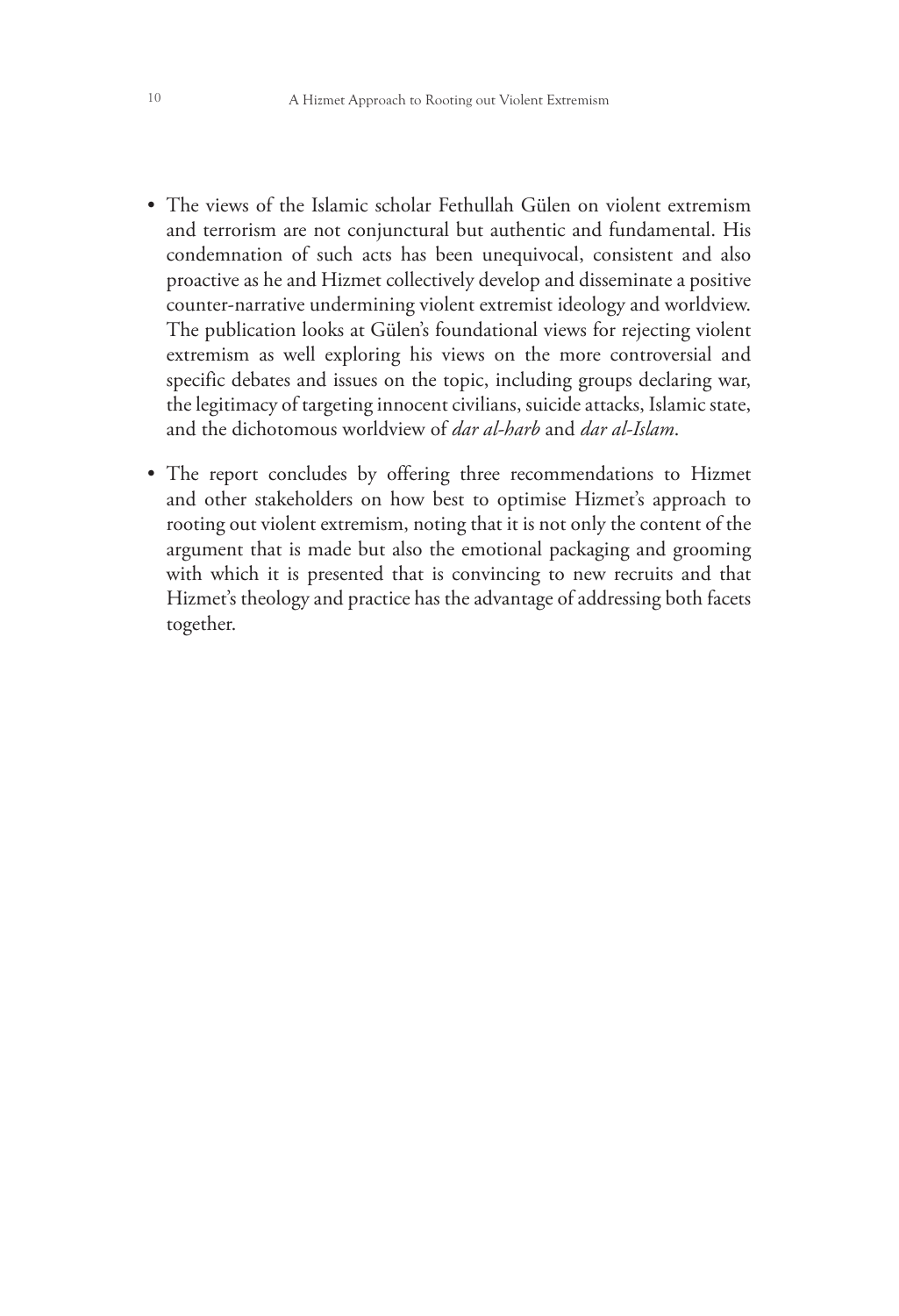#### **Foreword**

Hizmet literally means service. The Hizmet movement is a transnational civil society movement inspired by the teachings, values and principles espoused by Fethullah Gülen, an Islamic scholar and peace advocate. It is civic, independent and inclusive, loosely connected through shared ideals. It began in Turkey in the 1970s as an effort to enable and empower the grassroots of society. It was and has remained funded by voluntary contributions from the ordinary public and staffed by voluntary participants who work as administrators or teachers for no or nominal wages. The movement has founded over two thousand schools; even more dialogue organisations, clinics, media outlets, and humanitarian aid and other charitable NGOs in over 160 countries worldwide.

Fethullah Gülen is a Sunni Muslim scholar from Turkey. Born in 1941, Gülen received classical madrasa training in Fiqh (jurisprudence), Hadith (prophetic traditions) and Tafseer (exegesis) as well as other Islamic sciences. He has worked as a state-licensed preacher for the Presidency of Religious Affairs (Diyanet İşleri Başkanlığı) for over thirty-five years and continued teaching after his retirement. Gülen has authored over sixty books, delivered hundreds of keynote sermons and continues to give shorter talks (sohbets) made public via the Internet. He knows Arabic and Persian and is well read in the western classics, enlightenment thought and contemporary culture. Gülen's teachings and activism are credited with initiating and inspiring the Hizmet movement.

The Centre for Hizmet Studies provides access to reliable information and resources for the serious study of Hizmet. The Centre aims to facilitate, as well as present, critical analysis of Hizmet for both academic and popular audiences. Its activities include research, resource development, online support, discussion forums and print publication.

In this 'thought and practice' series of publications, we analyse different aspects of the teachings and practice of Gülen and Hizmet. The series aims both to contribute to a more nuanced understanding of Hizmet and also to express its views and praxis on significant contemporary issues such as tackling violent extremism, the Kurdish issue or political Islam. Each publication will be released with a series of 'book launches' organised in the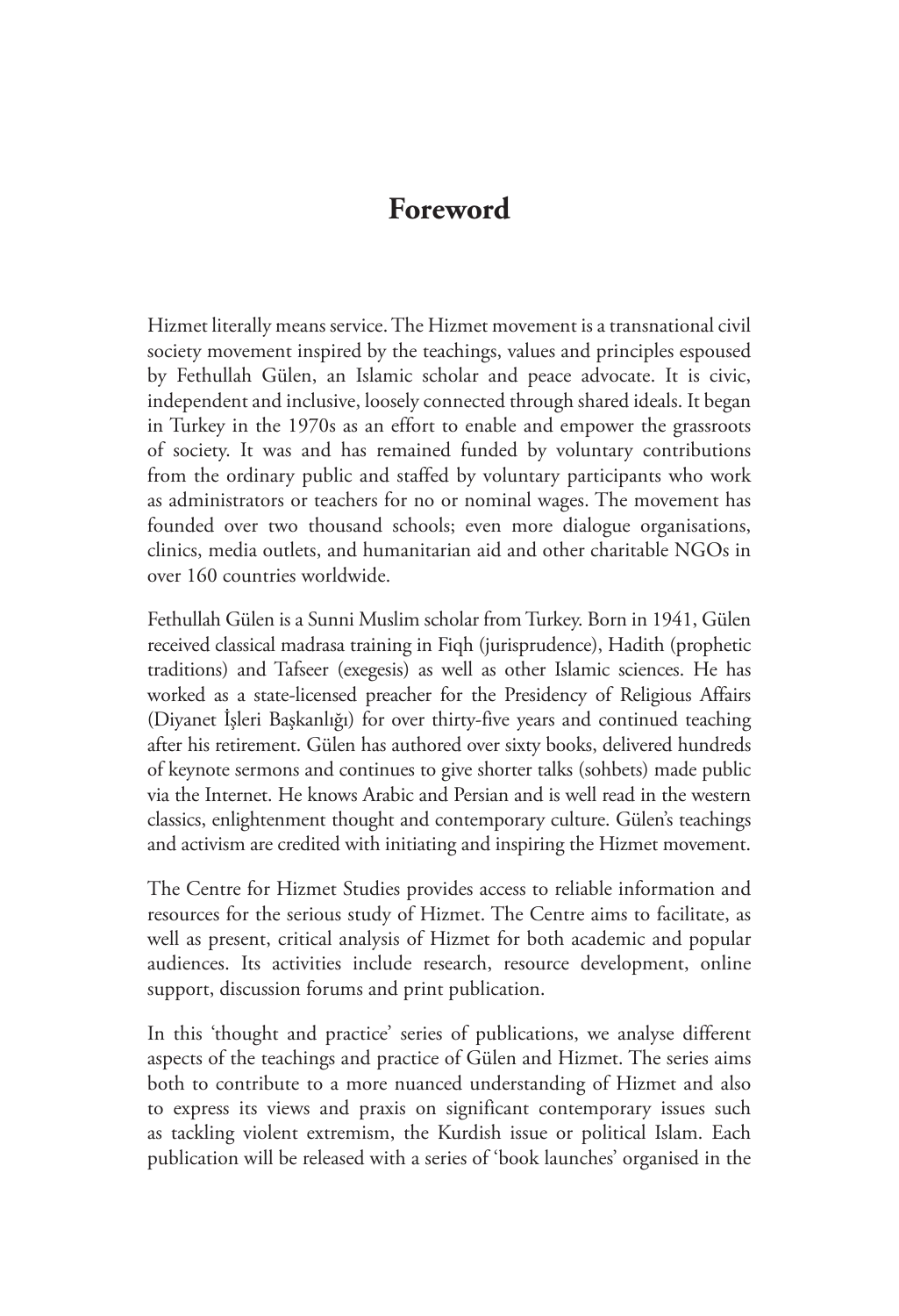form of round table discussions in hope of generating dialogue on the issue and gauging feedback from readers.

It is my great pleasure to offer our second publication in the 'thought and practice' series, *A Hizmet Approach to Rooting out Violent Extremism* and I look forward to the dialogue and exchange of ideas and critique it generates.

Dr Ismail Mesut Sezgin Director and Research Fellow London, May 2015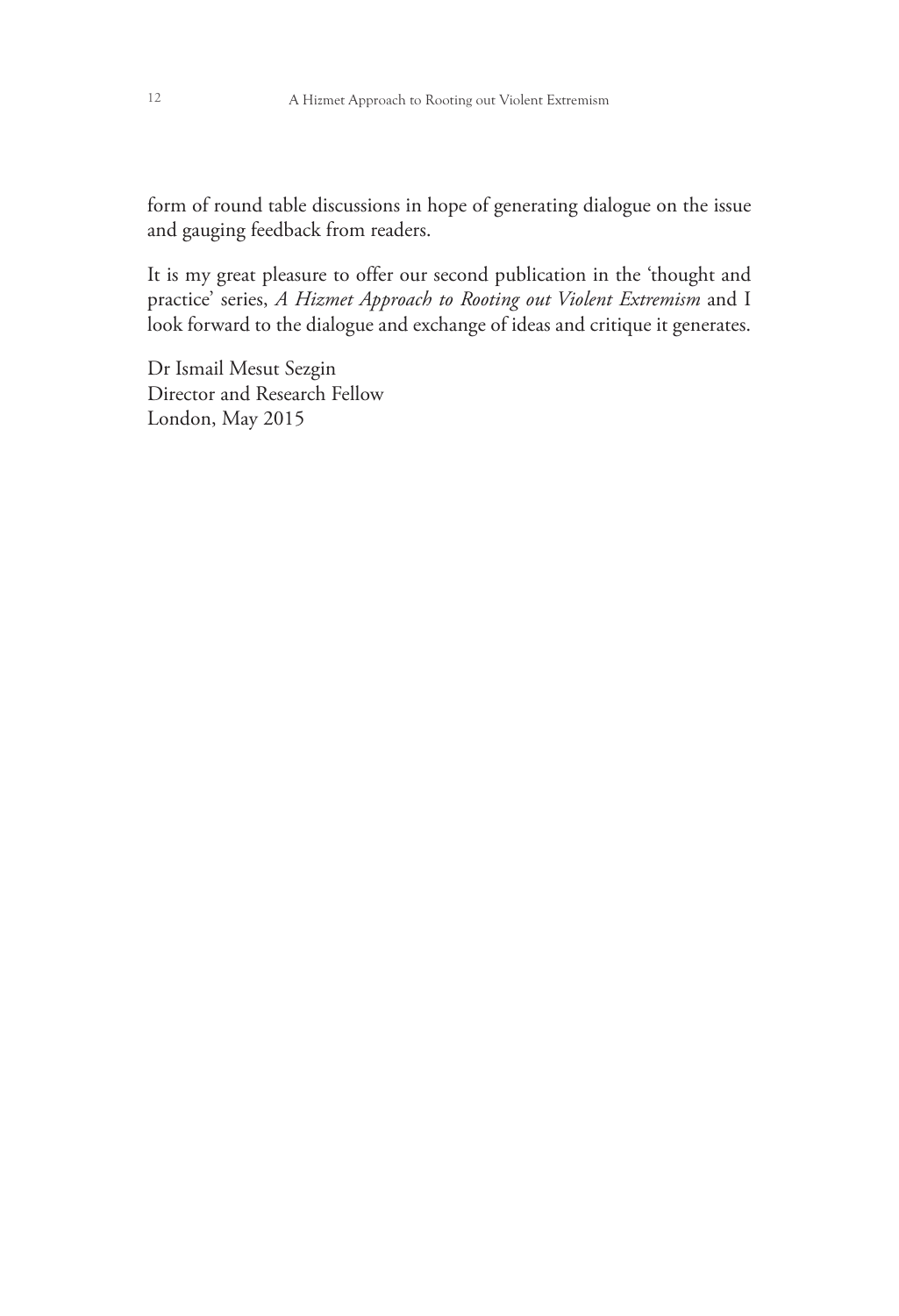### **Introduction**

Radicalisation and violent extremism is a contested field with various definitions and descriptions put forward. The 'working definition' of this publication is that radicalisation is the process whereby individuals or communities outright reject the current system and/or despair of achieving social change through lawful means (such as peaceful protest) envisaged within that system. Among such people a minority go on to contemplate violence against their fellow citizens as a way of expressing their indignation and rallying others to their cause and their methods. The principal attributes of violent extremism as the term is used here are: (1) it regards the social system as the enemy; (2) it adopts an all-or-nothing stance, rejecting adjustment to (even the very right to exist of) those who disagree with its values and policies; (3) in excluding itself from society it specifically excludes itself from legal or normal restraints and justifies resort to random acts of violence, or what is referred to in this publication as violent extremism or terrorism.

While there are violent fringe elements in many groups or subgroups within society, and terror has historically been used by, for example, various political and national groups in the pursuit of their ideals, at the present time the greatest problem of radicalisation and extremism affects Muslim communities in particular. The violent fringe claims to act on behalf of Muslims as a whole and, often, in the name of Islam itself. Given the publicity that their violence attracts, Muslims and Islam generally come to be associated, however unfairly, with violent extremism. A further consequence is that it becomes difficult for non-Muslims as well as Muslims to dissociate any active commitment to Islam from the rhetoric and the actions of the 'radicalised' and 'extremist' fringe.<sup>1</sup>

Often, radicalisation of Western European citizens occurs through the coming together of a number of conditions and experiences manipulated by violent extremists to win over new recruits, including but not restricted to: an identity crisis; perceived grievances; a sense of helplessness; a violent

<sup>1</sup> *Deradicalisation by Default: The 'Dialogue' Approach to Rooting out Violent Extremism* (Dialogue Society, 2009), p. 9.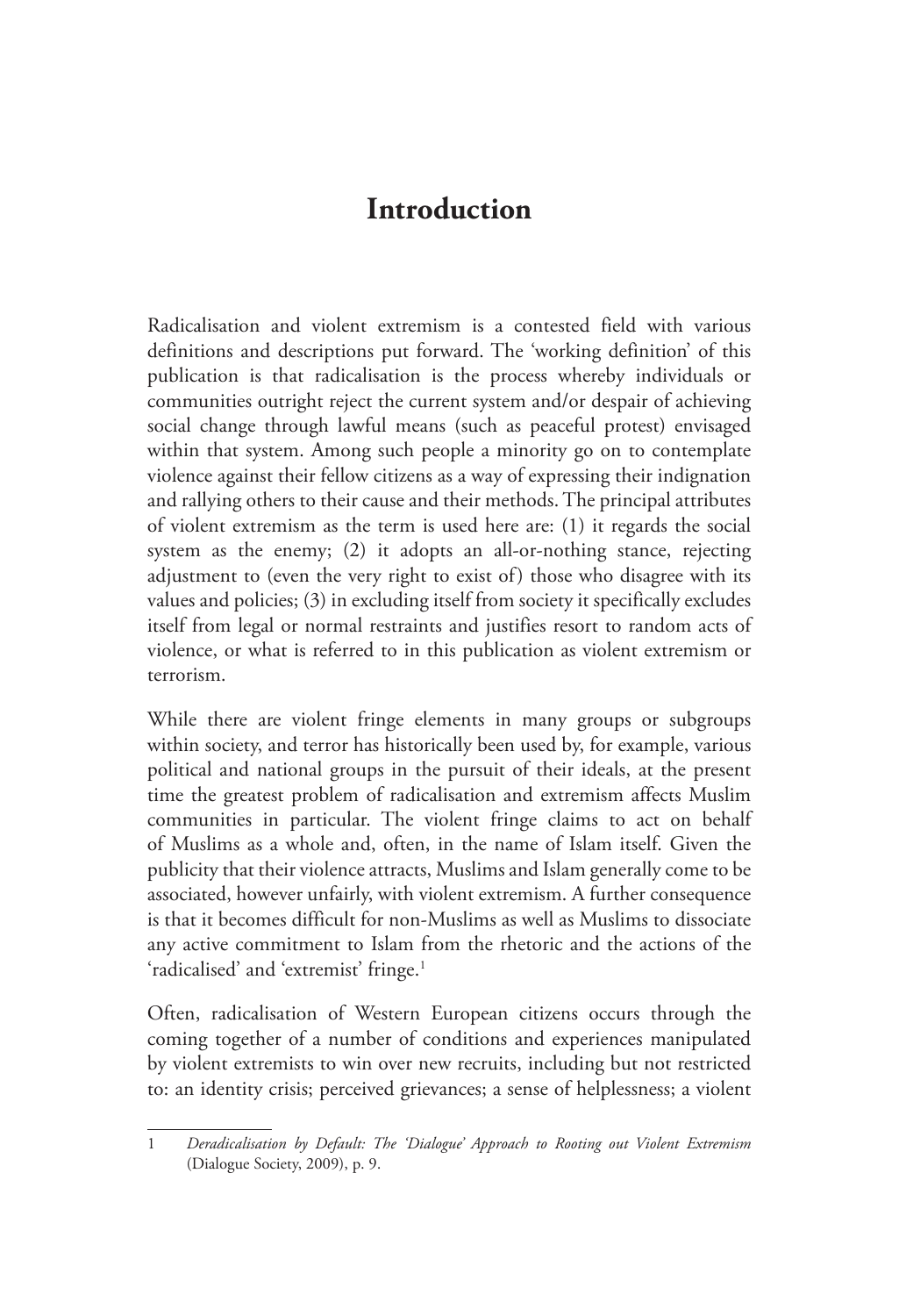*Hizmet is an Islamically-inspired grassroots movement with a presence in over 160 countries whose core teachings and practice and refutations of violent extremism originate from its robust interpretation of the Qur'an and Sunna. Therefore, the question of what Hizmet thinks about, and how it responds to, violent extremism is most relevant to those concerned with this issue.*

past and gang associations; a sense of stigmatisation from wider society; charismatic recruiters; and an absolutist and 'idealist' ideology. A combination of some of these factors will apply in some instances of radicalisation while a different combination may apply in other cases. What is clear, however, is that the process often involves a number of determinants and that the most common appear to be the ones listed above.

Hizmet is an Islamically-inspired grassroots movement with a presence in over 160 countries whose core teachings and practice and refutations of violent extremism originate from its robust interpretation of the Qur'an and Sunna. Therefore, the question of what Hizmet thinks about, and how it responds to, violent extremism is most relevant to those concerned with this issue. What is more, Hizmet's *deradicalisation by default* approach offers for consideration an alternative thinking and practice for undermining violent extremist ideology and mindset.

This publication targets researchers, policy makers and media interested in devising policies and strategies to prevent violent extremism. It was not written with the aim of targeting violent extremists themselves or those vulnerable to its ideology. Therefore, the theological discussion in this publication does not provide a detailed and methodical rebuttal of every argument and verse upon which violent extremists base their interpretation. Rather, it aims to provide an overview of Hizmet's positions on these critical fault-lines with enough quote and commentary to demonstrate to its target audience that Hizmet holds an entirely different view to those offered by violent extremists and that its position is theologically rooted in a traditional framework of Islam giving it credibility among the wider Muslim public. The aim of challenging violent extremist interpretations would result in a very different publication from this. The authors of this publication sought to achieve that other aim by supporting the production, publication and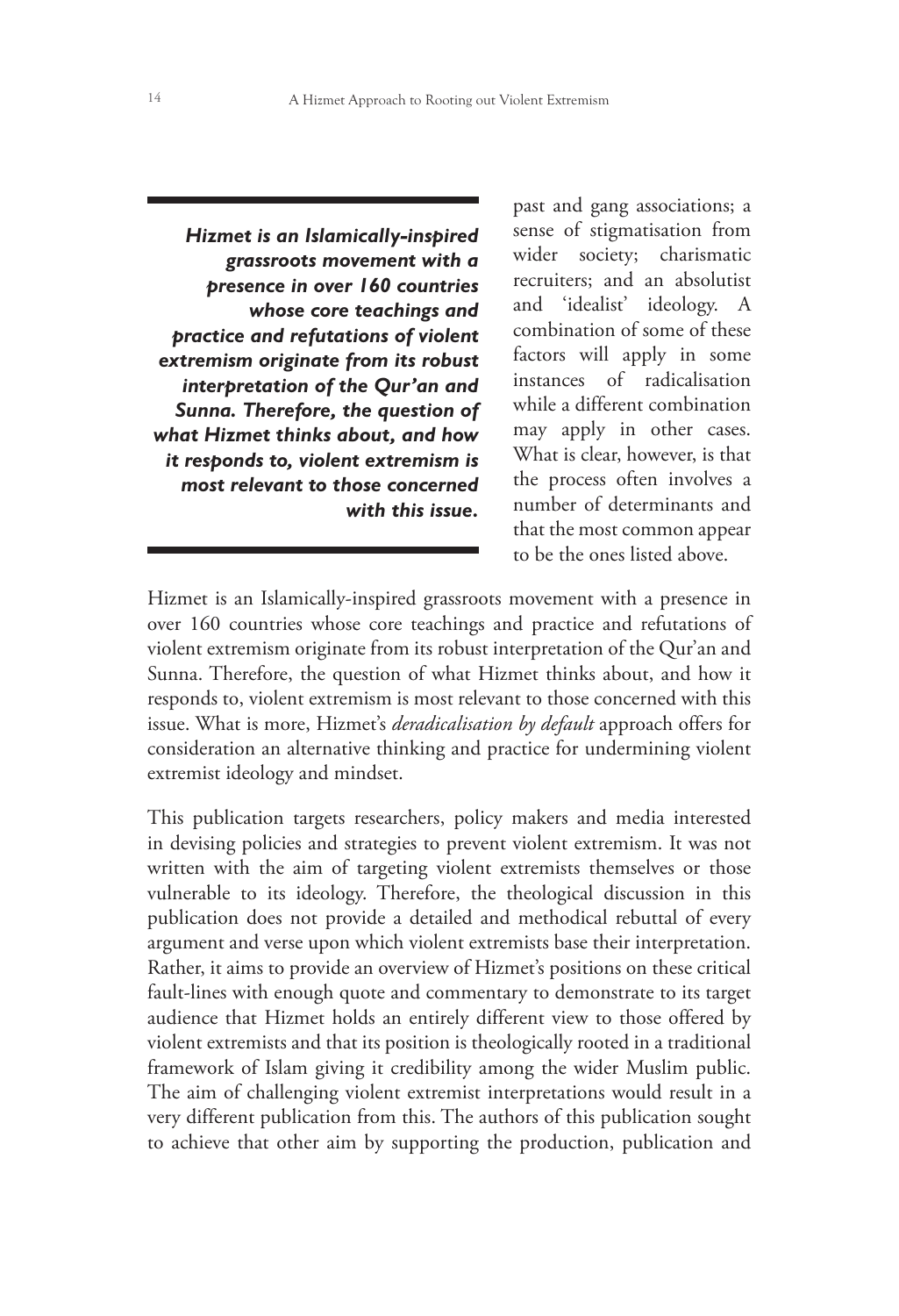dissemination of Ahmet Kurucan and Mustafa Kasim Erol's *Dialogue in Islam: Qur'an, Sunnah, History* (Dialogue Society, 2011). That publication addresses the theological issues methodically on a point-by-point basis and is strongly recommended to those interested in knowing 'how' Hizmet arrives at a different interpretation of Qur'anic verses such as "Kill them wherever you encounter them…" (al-Baqara, 2:191) or of Qur'anic verses that warn Muslims etc.<sup>2</sup>

This publication is organised in a number of sections. Part one explores Hizmet's theological refutations of violent extremism which claim an Islamic justification. Part two explores Hizmet's core teachings, which underpin its values and practice and act as a positive counter-narrative undermining violent extremist ideology in the process. Part three covers the channels and conveyors through which Hizmet popularises that counter-narrative among the wider Muslim public; the aggregate effect of this is to negate violent extremist ideology and some of its root causes as a natural by-product and default outcome of its core teachings and its positive and proactive work. Hence the term, *deradicalisation by default*. The conclusion draws the impact of all of these three parts together demonstrating how they undermine violent extremist ideology and tackle some of its root causes: certain mindsets and conditions exploited by violent extremists to their advantage. Finally, the publication concludes with some recommendations for Hizmet and other stakeholders on the topic at hand.

Hizmet's core teachings and practice predate its refutations of violent extremism both historically and theologically – Hizmet is a proactive expression of social action through education, dialogue, relief work and upward mobility projects that dates back to 1960 and 1970's Turkey. It is not a revolutionary or oppositional force aiming to merely replace, refute or reject and, what is more, the occasion to comment on the drastic events of violent extremists claiming an Islamic motivation only came along many years later. Despite that, Hizmet's views on violent extremism are covered first in this publication given its more obvious relevance. Hizmet's more impactful views and work in this regard are in fact embodied in its core teachings and practice as covered in parts two and three, respectively.

<sup>2</sup> *Dialogue in Islam* directly addresses elements of Islamic sources from the Qur'an, Sunna and Islamic history, and traditional interpretations based on these, which are taken as contradicting the case for dialogue and exploited by violent extremists. It can be downloaded for free from www.dialoguesociety.org/publications/dialogue-in-islam.pdf.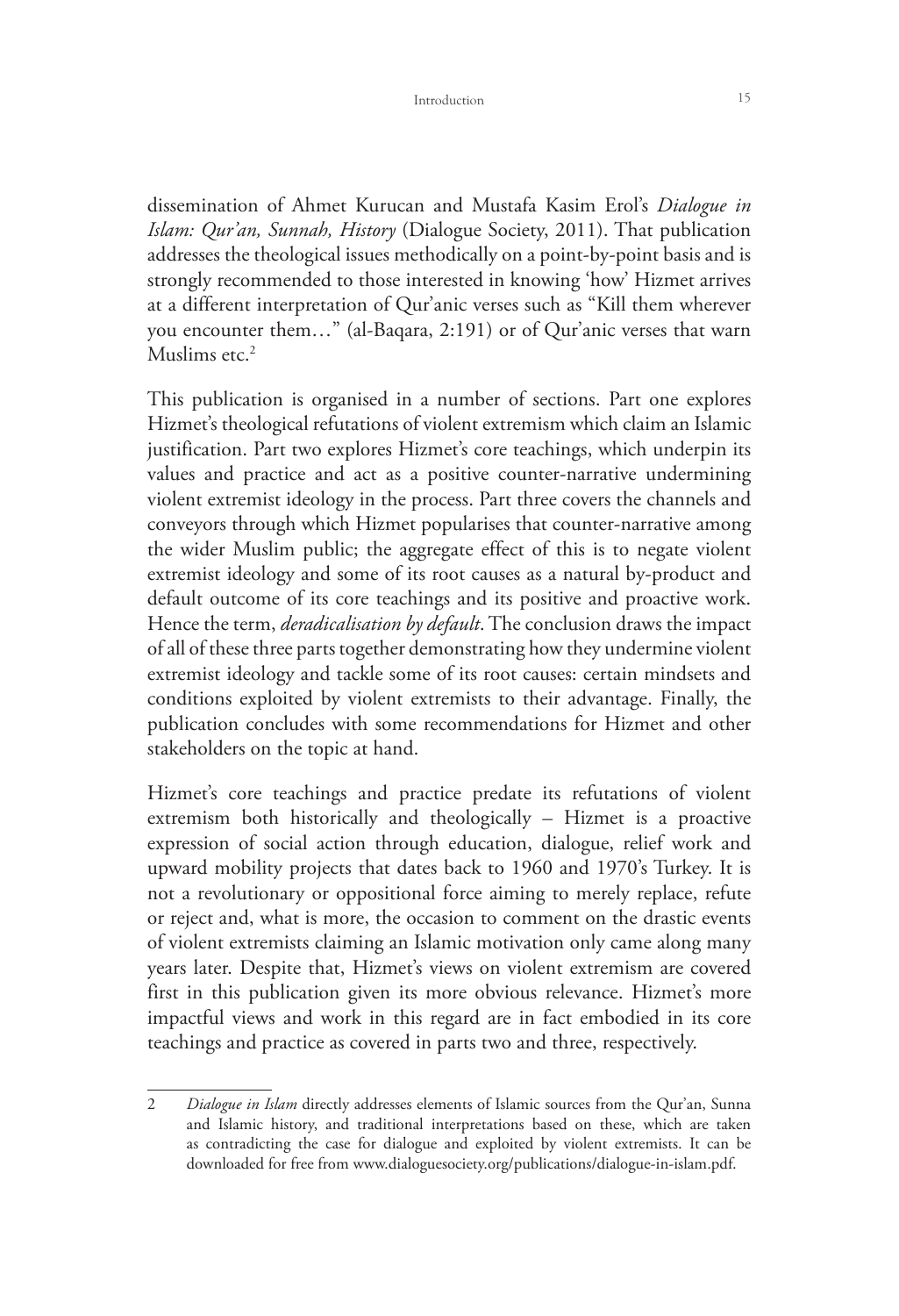Naturally, any study must delineate its remit, lest it becomes too cumbersome. What is more, the nature of Hizmet's mindset and activity – for example its focus on effectuating meaningful change over offering a critique of others – causes it to remain less vocal on certain aspects of this debate. That additionally limits the scope of this study. However, given Hizmet's logic and form of practice, its lack of commentary or activity on a topic should not automatically be interpreted as approval or disapproval. Rather, silence is more likely to be an expression of Hizmet's internal estimation that its views or activities on a particular issue are unlikely to have an effective or positive impact, and that therefore participants prefer to occupy themselves in areas where their efforts will have more positive outcomes.

Hizmet is not an institution or structured body. It has no official spokesperson or mouthpiece – Gülen denies that role even for himself. Rather, it is a collectivity of people and organisations inspired by the teachings, values, ideals and principles articulated and practised by Gülen and responded to, interpreted, developed and re-articulated through action by the Hizmet movement. The result of this dynamic and dialogic process is that Gülen (through his teachings and talks) and the movement (through its praxis and action) collectively develop and enrich an interpretive framework that acts as guide for the movement. It is from this that we deduce what Hizmet 'thinks' or 'does' or 'says' on a particular issue – in this case violent extremism. Sometimes, for ease of reference we will refer to what Gülen has said on a particular matter to illustrate what Hizmet thinks – a common practice of the movement. In each instance, however, we will be mindful of the interpretive framework referred to above. Unlike formal statements issued in writing or speech, positions that have been developed and communicated over years and decades through practice are less likely to change dramatically in a short period of time. In that sense, while harder to deduce at first, the positions stated here can be taken to be more representative of the movement's overall 'thinking' on the matter.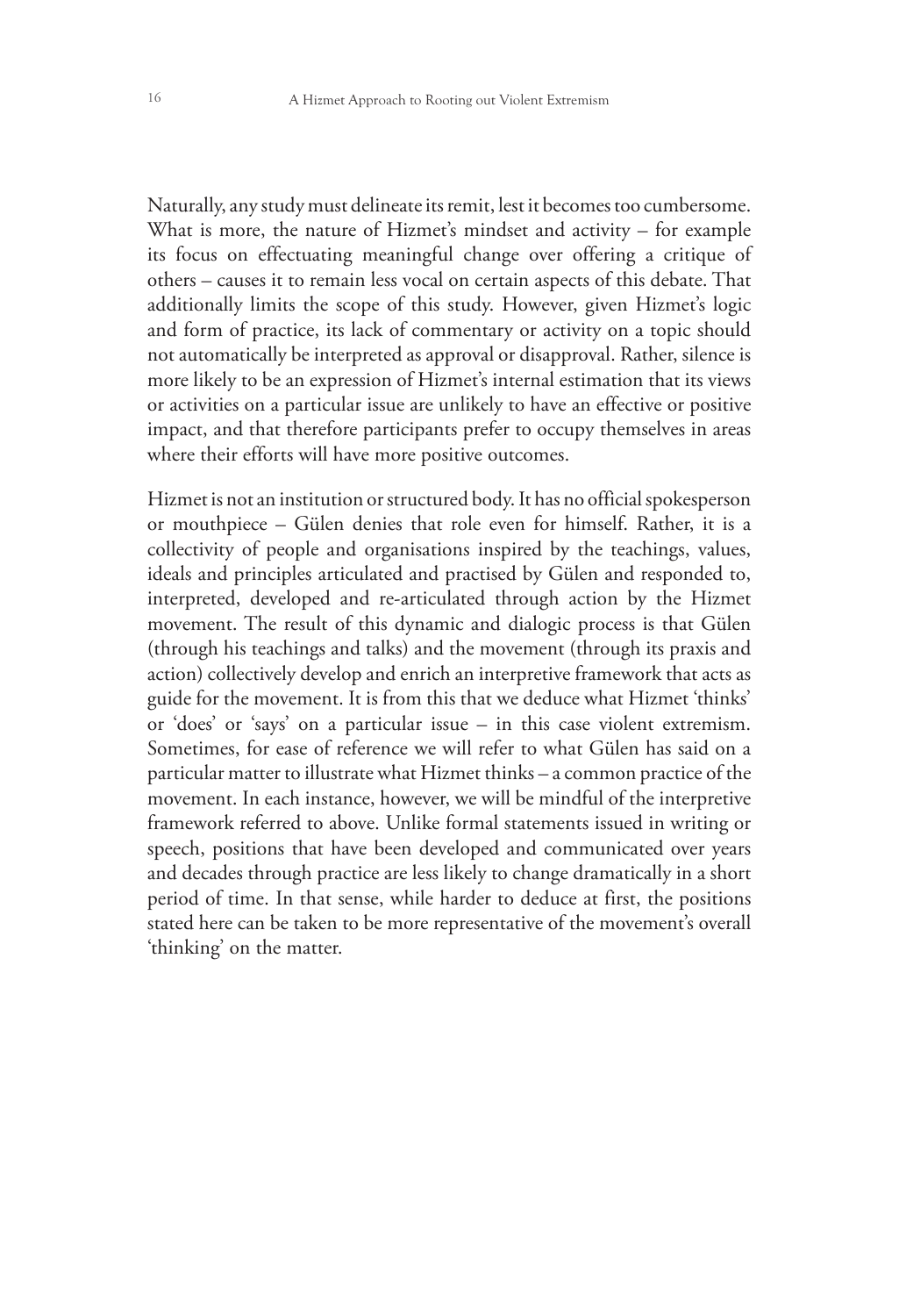#### **Part One: Hizmet's Theological Refutation**

In this section we explore Hizmet's direct theological response to, and rejection of, violent extremist ideology that claims an Islamic justification, as communicated largely through Gülen's teachings and statements, both in speech and writing. As explained in the introduction, the purpose here is not to target and challenge violent extremists themselves or those vulnerable to its ideology. Therefore, the theological discussion in this publication does not extend to a detailed and methodical rebuttal of every argument and verse upon which violent extremists base their interpretation. Rather, it aims to provide an overview of Hizmet's positions on these critical fault-lines with sufficient quote and commentary to demonstrate that Hizmet's views are diametrically opposed to those held by violent extremists and that its position is theologically rooted in a traditional framework of Islam giving it credibility among the wider Muslim public. For those interested in how and why Hizmet's interpretive methodology yields a different approach to the various verses, hadiths and historical accounts from those offered by violent extremists and how Hizmet directly targets, through scriptural reasoning, those that may be vulnerable to the violent extremist narrative, mindset and 'idealism', we refer you to *Dialogue in Islam: Qur'an, Sunnah, History* (Dialogue Society 2011).

Hizmet's position on violent extremism is based on a comprehensive, thorough and robust understanding and reading of the spirit and teachings of Islam's primary sources, the Qur'an and Sunna – the same foundations on which its core teachings are based.

To elaborate, Gülen espouses the interpretation of Said Nursi (1877–1960), an extremely influential twentieth-century Kurdish Islamic scholar, that every form of life manifests a unique combination of God's names and attributes which we as humans were created to see and reflect upon in our spiritual journey of 'travelling' from the created to the Creator and arriving at a higher form of understanding and awareness of ourselves and God – that is the purpose of creation. Therefore, in addition to its inherent value, every form of life, be it human or not, is a unique species in and of itself. That is one interpretation of the Qur'anic verse 'the unjust killing of one person is like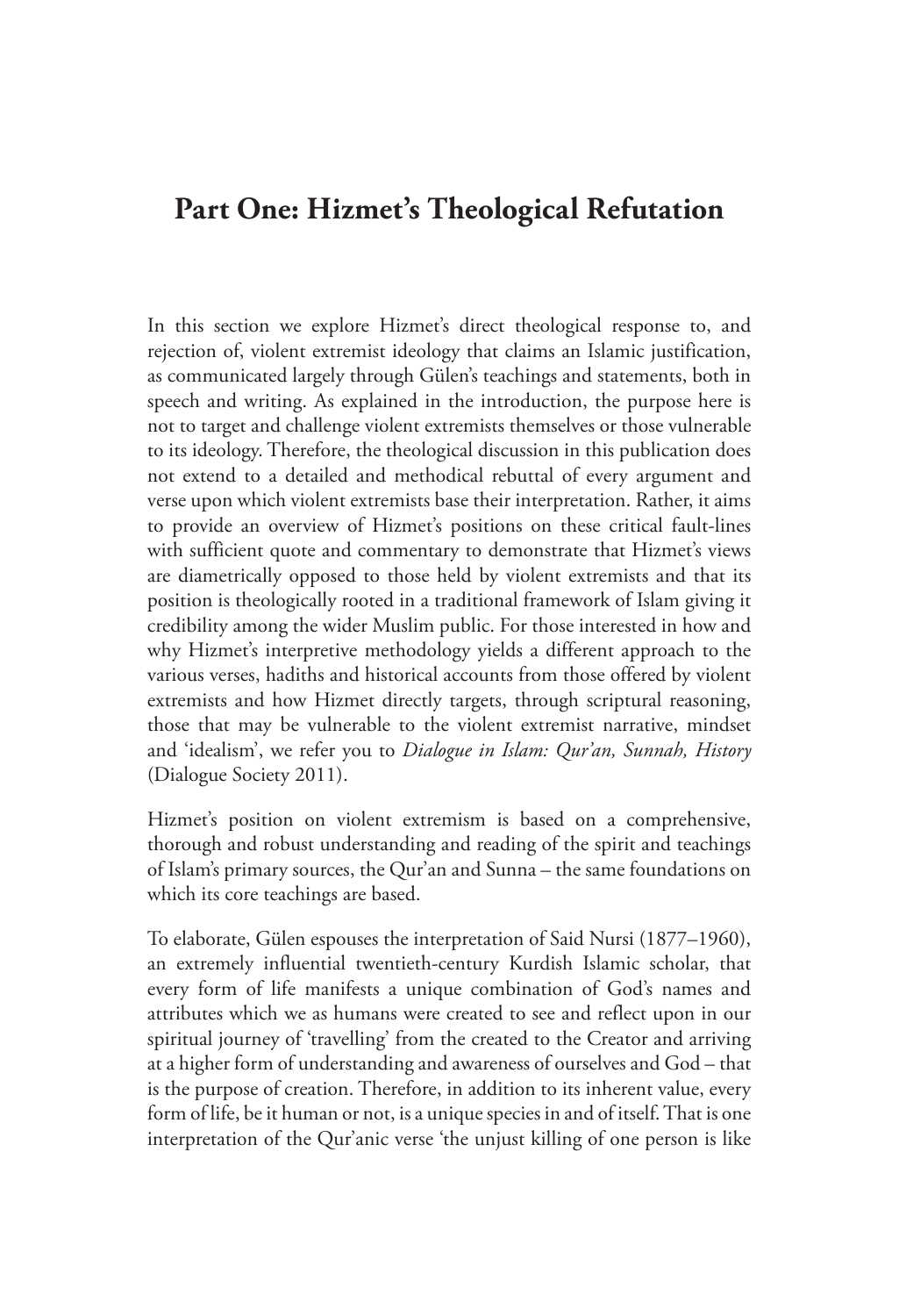*Furthermore, since, according to Gülen, humans are key to the purpose of creation, unjust killing is a grave injustice not just against the person killed and their loved ones, but also against the entire universe to which their existence gives meaning.*

the killing of all humankind' (Al-Ma'idah 5:32). Based on this reading, people have a positive responsibility to appreciate one another and ensure the continuation of life. Furthermore, since, according to Gülen, humans are key to the purpose of creation, unjust killing is a

grave injustice not just against the person killed and their loved ones, but also against the entire universe to which their existence gives meaning.

Similarly, this reading places a positive responsibility on humans towards all forms of existence, whether animate or inanimate, and prohibits them from ending any life or changing its form of existence out of heedlessness and outside the realms of permissibility. What is more, Gülen teaches that everything continues its existence in a state of constant dependence on God. We do not exist in a state of dependence on laws upon which God has conferred or delegated powers but in a state of dependence on his constant and continual creation, the recognised pattern of which is called *sunnatullah* (God's practice) in Islam and 'the laws of nature', such as gravity or photosynthesis, in science. Therefore, when altering something's state of existence, we are doing so contrary to its continued existence in that exact form at that exact moment due to God's sustained creation of it as such. As a result, our impermissible alteration contradicts not only God's rules that prohibit us from doing so but also His sustained will of maintaining that form of existence.

That is why Gülen says 'a true Muslim cannot be a terrorist and a terrorist cannot be a true Muslim' because they are so fundamentally and diametrically opposed to each other, not just according to the 'letter of Islam' but also according to the 'heart, soul and spirit of Islam'.

A person who believes in the letter and spirit of Islam is called a *mu'min* (literally, 'believer'), which stems from the Arabic roots *amn* and *amanah*, meaning trust, trustworthiness, peace and security – attributes that should be upheld by a true believer. A believer must always follow the concept of *sirat al-mustaqim* ('the middle way'), avoiding harmful extremity at every level of life including thought, feeling and even in the practice of religion,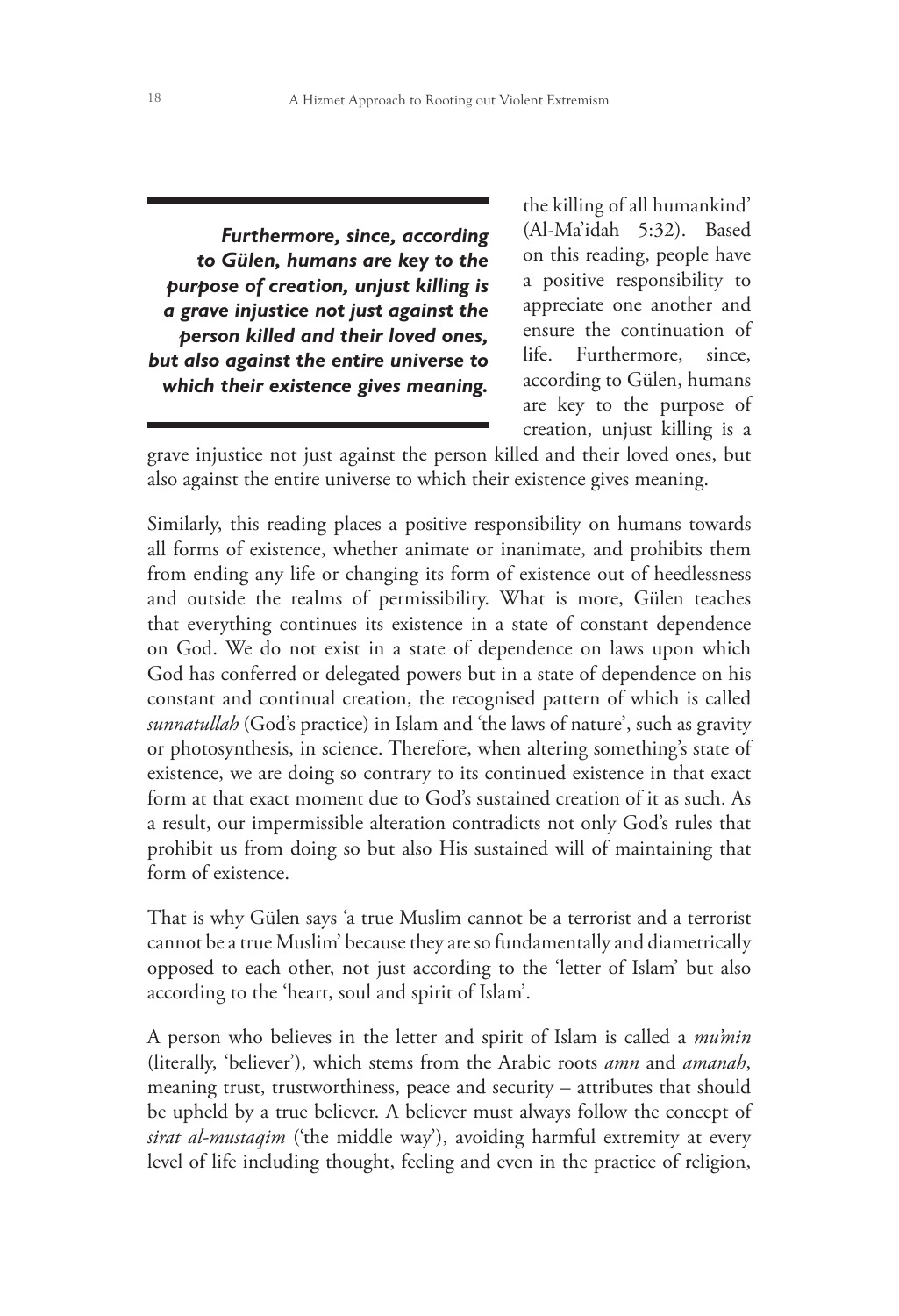where the Prophet admonished those who were too extreme in their fasting and praying to the point of neglecting their homes and families. A *mu'min* of this type is one from whom others are safe with respect to what he says and does.<sup>3</sup>

What is more, Gülen explains that the means and end must both be legitimate in Islam, which incidentally and additionally requires that it is also in accordance with the law of the land. You cannot reach holy ends by unholy means. No form of pragmatic expediency or necessity permits this. Therefore, Gülen draws no distinction between suicide bombs in London, Tel Aviv or Istanbul. Since the unjust killing of one person is a grave sin, it cannot be employed for any Islamic aim. In one of his talks, Gülen suggests, on the authority of a hadith narrated by Ibn 'Abbas, which states that faith leaves the body of a believer when he or she commits a grave sin, only to return on repentance<sup>4</sup>, that since suicide bombers die in the state of committing their murderous acts, they may die not only while committing a great sin but also outside the fold of the religion they claim to be serving.

Even beyond the reprehensible violence of indiscriminate killing, violent extremism and terrorism, Gülen offers a rethinking on the less clear forms

*Gülen suggests, on the authority of a hadith which states that faith leaves the body of a believer when he or she commits a grave sin, that since suicide bombers die in the state of committing their murderous acts, they may die outside of the fold of the religion they claim to be serving.* 

of state-declared war. Gülen argues that while legitimate states may continue to have the right to arm for deterrence, they cannot and must not wage war in an attempt 'to serve religion' by for example 'conquering' lands as was done in the past. Those wishing to serve religion, including legitimate

<sup>3</sup> Al-Buhari, *Sahih Bukhari*, vol. 8, book 76, no. 491.

<sup>4</sup> 'Narrated 'Ikrima from Ibn 'Abbas: Allah's Messenger said, "When a slave (of Allah) commits illegal sexual intercourse, he is not a believer at the time of committing it; and if he steals, he is not a believer at the time of stealing; and if he drinks an alcoholic drink, when he is not a believer at the time of drinking it; and he is not a believer when he commits a murder," 'Ikrima said: I asked Ibn Abbas, "How is faith taken away from him?" He said, Like this," by clasping his hands and then separating them, and added, "But if he repents, faith returns to him like this, by clasping his hands again.' Al-Bukhari, *Sahih Bukhari*, vol. 8, book 82, no. 800.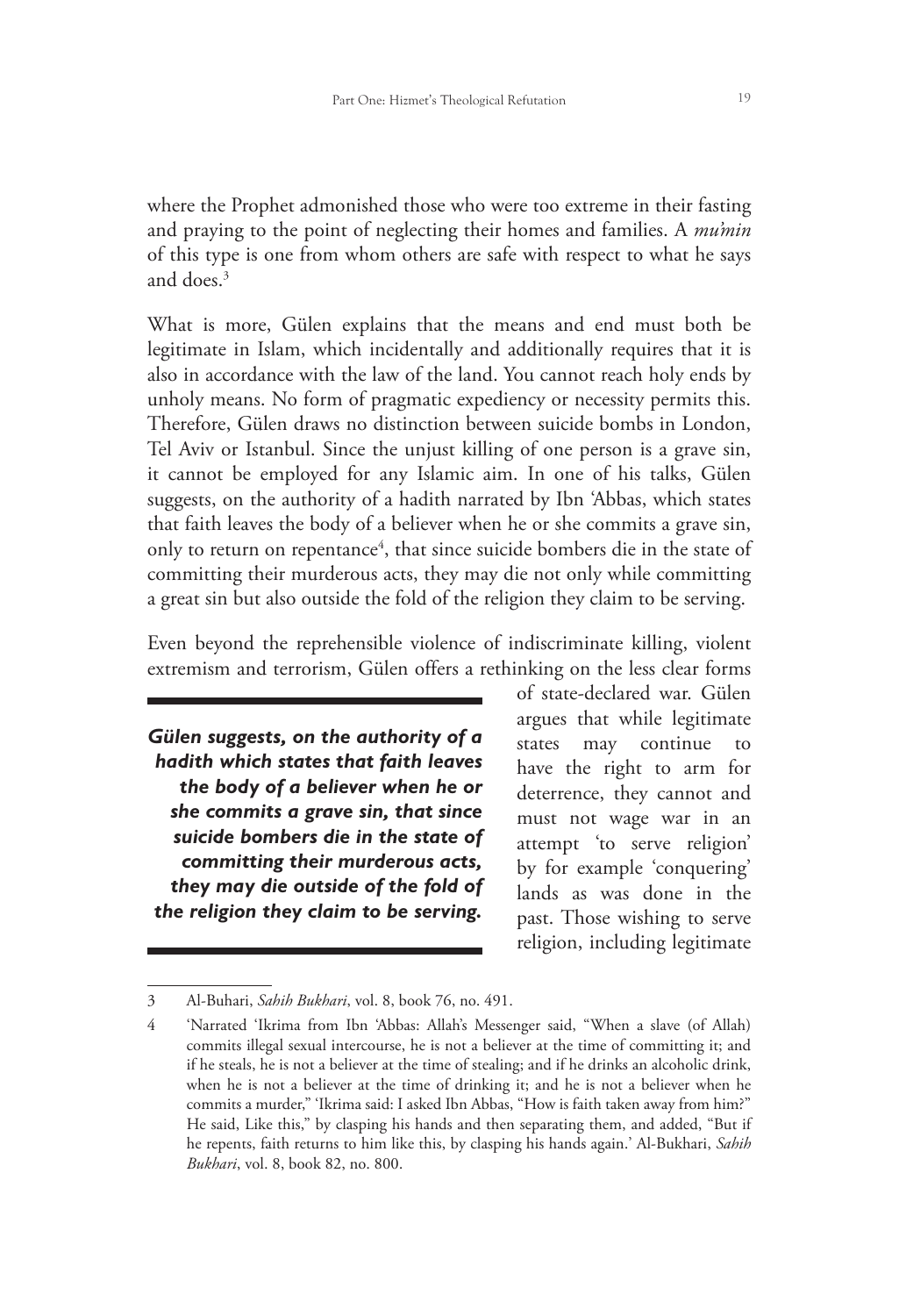states, cannot do so through war, combat and violence, but can only do so by appealing to the mind and reason of the civilised world.<sup>5</sup>

With that introduction into the theological and foundational basis for Gülen's rejection of violent extremist ideology let us now turn to how Gülen responds to more specific interpretations of the Qur'anic command to engage in war and the contested innocence of civilians. The treatment of the topic will be brief, bearing in mind this paper's objective and target audience.

The Qur'anic verse often used by religious extremists to justify violence against followers of other faiths is: "Kill them wherever you encounter them…" (al-Baqara, 2:191). Although this verse refers to a very specific context in which the early Muslim community faced persecution and even death from polytheist tribes who had broken treaties with the Prophet Muhammad and his followers, this verse is often seized upon by religious extremists and critics of Islam alike to promote an image of a violent, uncompromising faith. However, a reading of the surrounding verses and the historical context within which it was revealed makes it clear that this verse commanded fighting against those already engaged in war against Muslims and that even fighting in this context was bound by Islamic rules on warfare, including a prohibition on starting hostilities, a command to accept any ceasefires offered by the enemy and to only fight in accordance with all the rules on warfare. Equally, present-day Muslims must take care to take into account other Qur'anic injunctions (such as the many calls for peace, love and tolerance for one's neighbour demonstrating that peace is default in Islam and that war is the exception), before using a single verse – taken out of its original context – to justify violence.

The second issue is that of civilian innocence. Violent extremists claim that the civilians they kill are not 'innocent', but rather implicated by being part of the political and economic structures that the extremists are targeting. They claim that civilians become legitimate targets through the tacit support they show their governments by voting or paying taxes, thus revoking their 'innocence' and making them lawful targets.

<sup>5</sup> 'Hizmet Studies Responds to Gülen's 23rd December 2014 Video Blog' press release dated 23rd December 2014, Centre for Hizmet Studies website, accessed 1st February 2015, www.hizmetstudies.org/117A19\_31-hizmet-studies-responds-to-gulen-s-video-blog. html.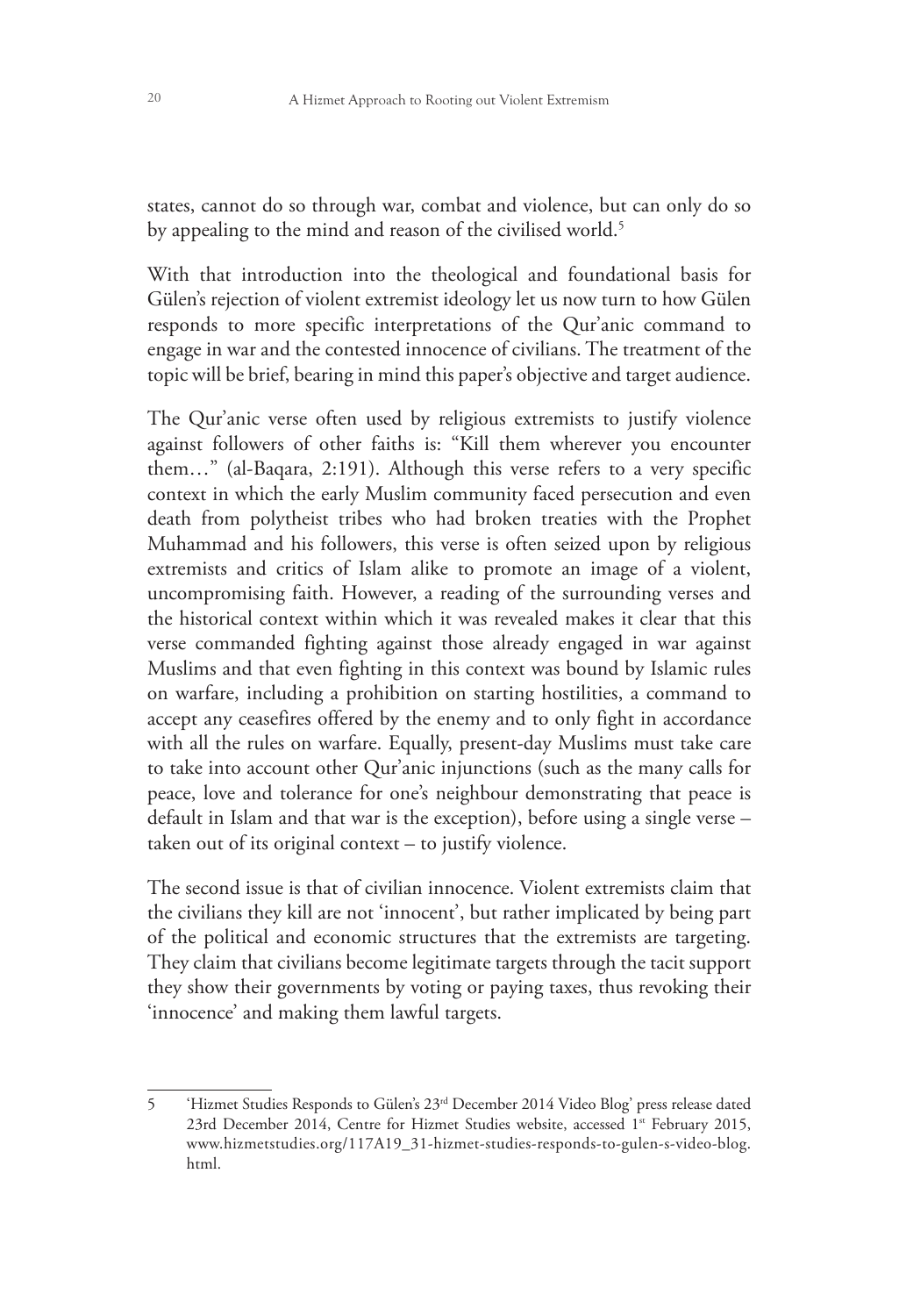*The second issue is that of civilian innocence. Gülen's response is multifaceted. At the outset, Gülen denies such groups have the right to declare and engage in war in the first instance.*

Gülen's response, collated and summarised from relevant sections of his many talks and articles, is multifaceted. At the outset, Gülen denies such groups have the right to declare and engage in war in the first instance, meaning that the declaration of war

and all they do from that point on is illegitimate. Second, he points out that 'guilt is personal' in Islam and cannot be transferred to another. Third, only a state-appointed judge can determine guilt and punishment. Fourth, that Islam's rules of war prohibit even the killing of soldiers captured while in a state of non-hostile activity. Fifth, that Islam's conditions of war expressly prohibit the harming of civilians: if 'tacit support' made them guilty, then similar arguments could have been made against the civilians of Mecca, for example, who supported its rulers through living, working and trading in the city and paying taxes and benefitting from the spoils of war. Instead, however, when the Muslims conquered Mecca, its people, including combatants of past wars, were given total immunity. Sixth, Islam's maxim that 'the sharia (the law) judges by the apparent' means that aggressive hostile intention and action cannot be implied from carrying out the duties of citizenship to a certain state. Finally, according to Gülen, peace is default and war is the exception in Islam, which requires that the 'war verses' be restrictively interpreted, not expansively to include a new and vastly increased category of people who have traditionally been held separate from combatants in Islam.

It can therefore be seen that Gülen's views on violent extremism and terrorism are not conjunctural or offered because they are fashionable, but are authentic and fundamental. That is why Gülen's condemnation of such acts has been unequivocal, consistent and also proactive, in the sense that he has not only condemned violent extremism but also espoused a completely different interpretation that undermines the so-called theological grounds given by violent extremists, as explored in the next section.

Some examples of Gülen's specific responses to particular incidents and controversial issues concerning violent extremism are given below: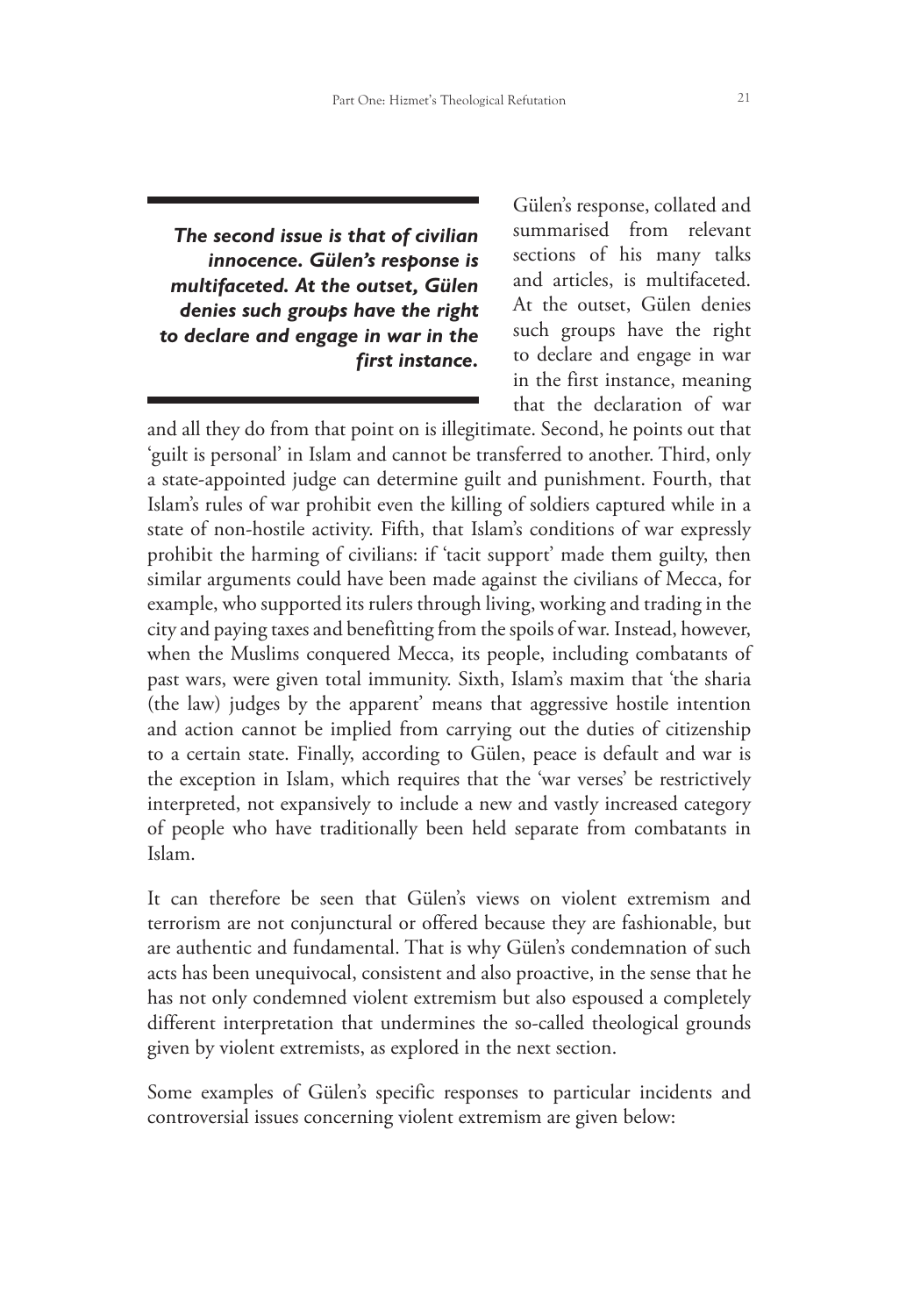- **• On the beheading of James Foley and others: '**I deplore the brutal atrocities being committed by the ISIS terrorist group hiding behind a false religious rhetoric.... Any form of attack, suppression or persecution of minorities or innocent civilians is an act that contradicts the principles of the Qur'an and the tradition of our Prophet, upon whom be peace and blessings.'6
- **• On the defence of Kobani: '**All forms of oppression, persecution and attack against minorities and innocent civilians are completely against and at odds with the teachings of the Qur'an and the practices of Prophet Muhammad (pbuh) … [W]hat they [ISIS] are doing is terrorism and must be called as such.'

'The purpose of religion is to bring about a peace that is founded on universal human rights, the rule of law and universal human values. Interpretations contrary to this, especially efforts to inflame conflict through the perversion of religion, go against the spirit of religion.'7

- **On 9/11:** 'I would like to stress that any terrorist activity, no matter who does it and for what purpose, is the greatest blow to peace, democracy and humanity. For this reason terrorist activities can by no means be approved of. Terror cannot be a means for independence, nor can it be applied to a struggle for salvation…. This latest terrorist activity is the most bloody and condemnable. It is an act of sabotage against not only the United States of America, but also against world peace and universal democratic and humanistic values. Those who committed these acts cannot be but the most brutal of all in the world…. Terrorism cannot be a means for any Islamic goal, and a terrorist cannot be a Muslim, nor can a true Muslim be a terrorist.'8
- **• On Muslims committing terrorism: '**The Prophet (pbuh) says: "a person cannot commit adultery while in a state of belief''. A believer does not commit adultery; if he does he is not in a state of belief, at

<sup>6</sup> 'Fethullah Gülen on ISIS', Centre for Hizmet Studies website, Centre for Hizmet Studies website, accessed 1<sup>st</sup> February 2015, www.hizmetstudies.org/60-13-\_17,fethullah-gulenstatement-on-isis.html.

<sup>7</sup> 'Fethullah Gülen on the Peshmerge, Turkmen and Iraqi defense of Kobani', Centre for Hizmet Studies website, accessed 1st February 2015, www.hizmetstudies.org/115-13-\_17,fethullah-gulen-on-the-peshmerge-turkmen-and-iraqi-defense-of-kobani.html.

<sup>8 &#</sup>x27;On 9/11', Centre for Hizmet Studies website, accessed 1st February 2015, www. hizmetstudies.org/101-13-\_17,on-9-11.html.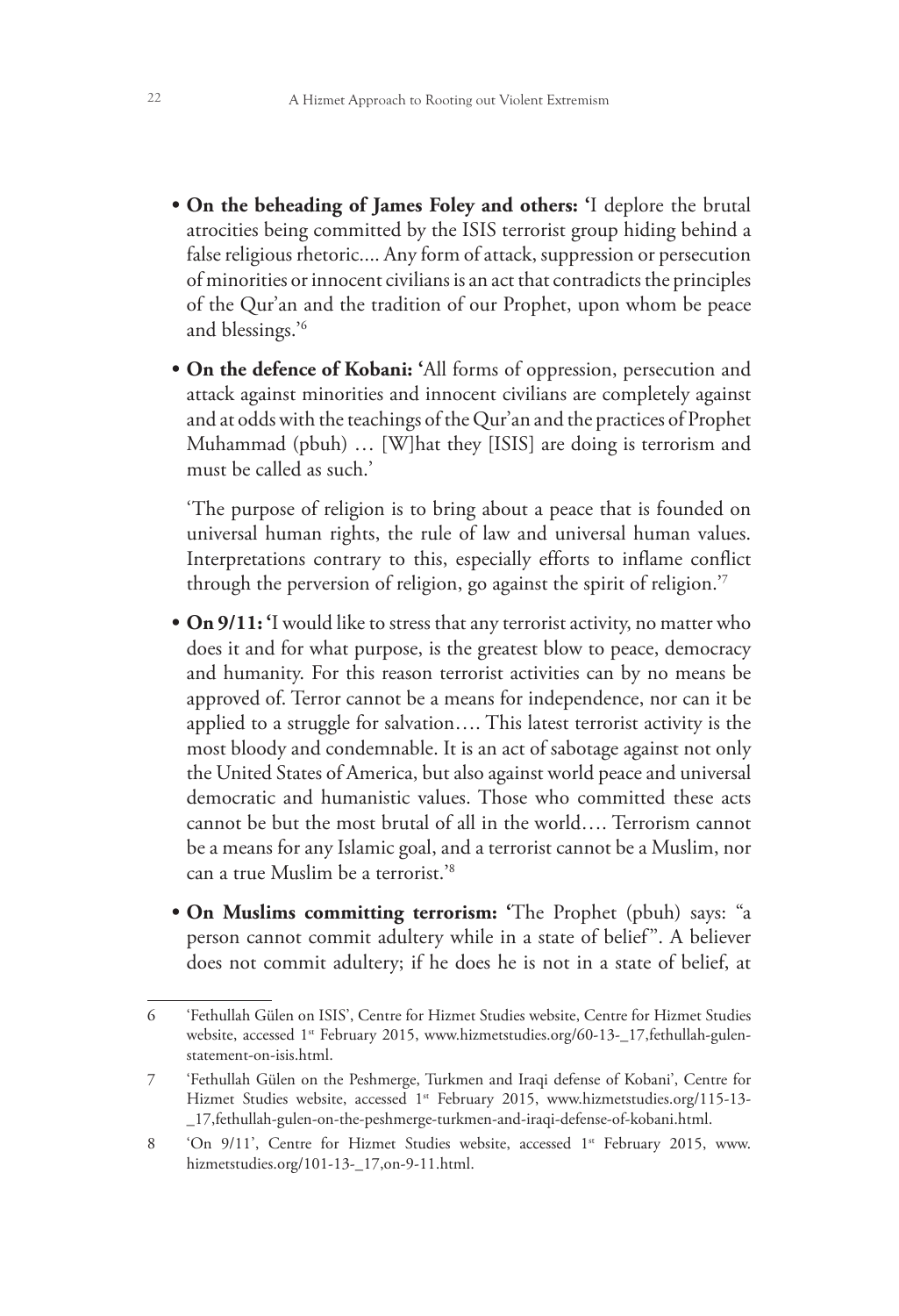least during that period. Some scholars have interpreted this to mean that during that period, faith leaves a person, rising above his body temporarily, and only returning once the act is complete and the person has repented. This is a bit of a forced interpretation but it is sound in terms of what it means. A person cannot commit these acts if he truly believes in God, the afterlife, that he will give account of his actions, that there is heaven and hell. In this sense, when a terrorist commits terrorism at that point in time he is not a *mum'in* (a believer in Islam). And a true *mum'in* cannot enter into acts of terrorism while in a state of true belief.'9

- **• On suicide attacks and Palestine: '**Despite the great hardship in Palestine, suicide attacks cannot be accepted. A Muslim cannot strap a bomb around his or her waist and go into a public space and detonate a bomb killing people like that.'10
- **• On Qaradawi's religious decree on suicide attacks in Israel:** 'In response to the atrocities and injustices in Palestine, Palestinians take part in suicide terrorist attacks. Apparently, Qaradawi has said that this is legitimate in Islam since they have no other weapons to use. I was deeply saddened when I heard this statement by Yusuf al-Qaradawi (b.1926) because he, like Ratib al-Nabulsi (b.1938), Said Ramadan al-Buti (d.2013) and Hassan al-Turabi (b.1932) are well-known people in the Muslim world – they are not average people, they are well-known. When they speak, it is as if they speak on behalf of Islam and as a result Islam is negatively impacted by this statement. How can he legitimise such an act? On what Islamic rule or principle does he base this opinion? That does not mean I am suggesting that we remain indifferent to what is happening there – I die with every person I see dying in those lands. But this form of action is not in accordance with the "pleasure of God" or with reason.'11

<sup>9</sup> 'Kanlı Arenada İslam İmajı (Londra'da Terör). Bamteli. 09.07.2005', Herkul website, accessed 5<sup>th</sup> February 2015, www.herkul.org/bamteli/kanli-arenada-islam-imaji-londrada-teror/.

<sup>10 &#</sup>x27;Filistin ve İntihar Saldırıları. Kirik Testi, 13.05.2002.' Herkul website, accessed 5<sup>th</sup> February 2015, www.herkul.org/kirik-testi/filistin-ve-intihar-saldirilari/.

<sup>11</sup> 'Kanlı Arenada İslam İmajı (Londra'da Terör). Bamteli. 09.07.2005', Herkul website, accessed 5th February 2015, www.herkul.org/bamteli/kanli-arenada-islam-imaji-londrada-teror/.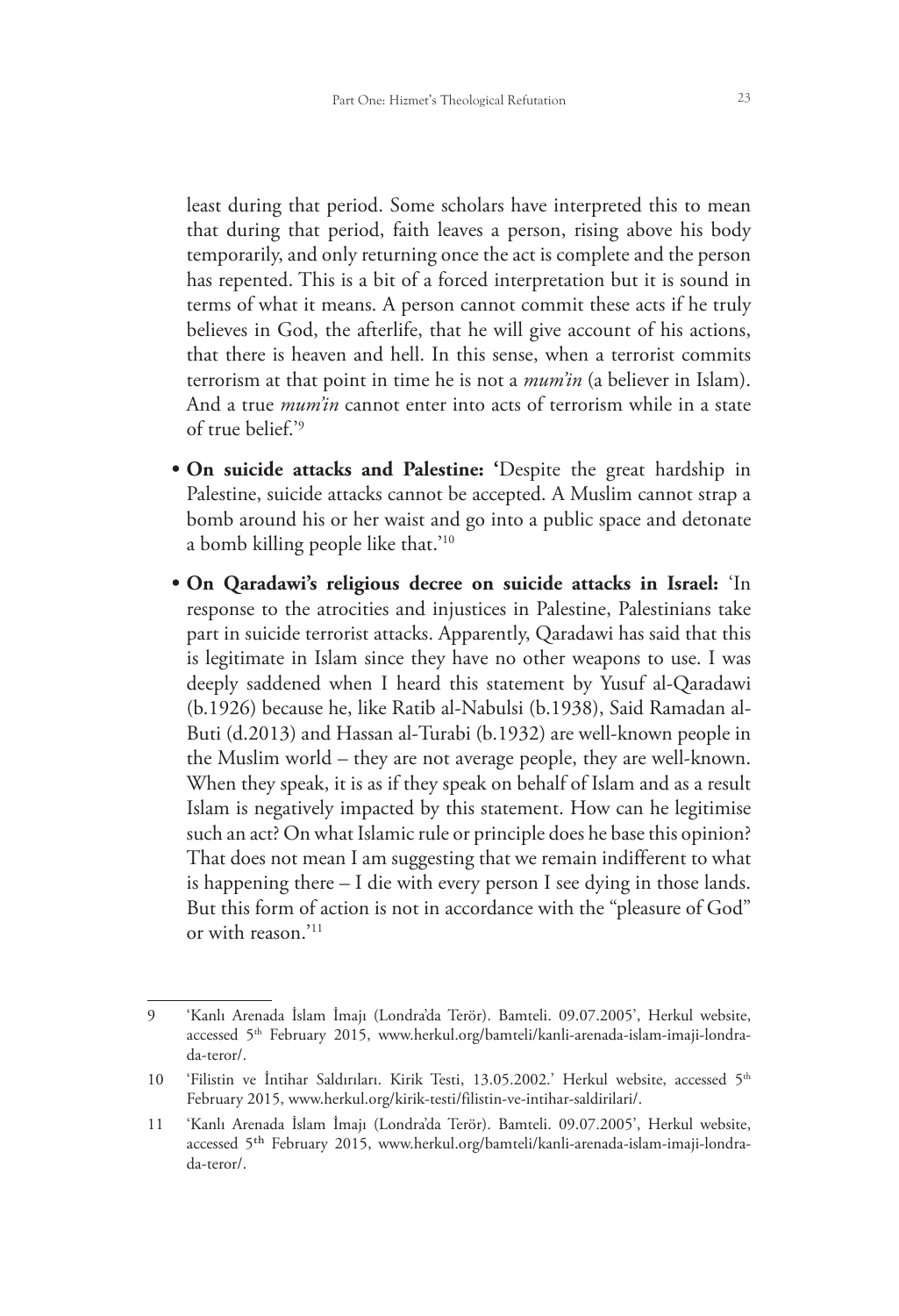- **• On groups declaring war: '**Any Muslim with even a little Islamic knowledge knows that even if Muslims lose their freedom, even if their land is occupied, an individual or a group cannot declare war or mobilise people for war.'12
- **• On suicide attacks during legitimate war: '**Even during war you cannot touch or harass those that are innocent. No one can issue a religious decree (fatwa) that contradicts this position. No one can be a suicide bomber in Islam. No one can strap bombs around their waist and run into a crowd of people regardless of the faith or religion of the crowd of people that are targeted.'13
- **• On the punishment for terrorism and suicide attacks in Islam: '**Terror can never be used to achieve an Islamic goal. In this respect, a true Muslim cannot be a terrorist and a terrorist a Muslim. A Muslim cannot be a terrorist because Islam foresees the harshest penalty in this world for murder or for violating security and in the afterlife it foresees the harshest penalty for those that reject faith, those who associate partners with Him and again those who have committed murder. It warns that those who have deliberately [and unjustly] killed another will face an eternal life in Hell.'14

'Prophet Muhammad (pbuh) says: "a time will come when he who kills will not know why he killed and he who was killed will not know why he was killed!" It is as if we are going towards that point step by step. Some people become suicide bombers and claim to be doing this in the name of religion. They do this for revenge, they do this to draw attention; if somebody blows themselves up as a suicide bomber, forgive me, but that person will fall straight into Hell.'15

<sup>12</sup> 'Kanlı Arenada İslam İmajı (Londra'da Terör). Bamteli. 09.07.2005', Herkul website, accessed 5th February 2015, www.herkul.org/bamteli/kanli-arenada-islam-imaji-londrada-teror/.

<sup>13</sup> 'Nuriye Akman, Zaman gazetesi roportaji, 2004.' Fethullah Gülen website, accessed 5th February 2015, fgulen.com/tr/turk-basininda-fethullah-gulen/fethullah-gulenle-gazete-roportajlari/ zamanda-nuriye-akmanla/12070-zaman-bugun-islam-dunyasi-diye-bir-dunya-yok.

<sup>14</sup> 'Nevval Sevindi, Fethullah Gülen İle *New York Sohbeti*, 2002.' Fethullah Gülen website, accessed 5<sup>th</sup> February 2015, www.fethullahgulen.com/tr/turk-basininda-fethullah-gulen/ dizi-yazilar-dosyalar/fethullah-Gülen-ile-new-york-sohbeti/3438-nevval-sevindi-11-eylulsonrasi-islam-ve-teror-arasindaki-iliski-butun-dunyada-cok-tartisildi-bu-konuda-nediyorsunuz.html.

<sup>15</sup> 'Kutsala Saygı, Teröre Lanet. Herkul Nagme, 15.01.2015', Herkul website, accessed 1st February 2015, www.herkul.org/herkul-nagme/451-nagme-kutsala-saygi-terore-lanet/.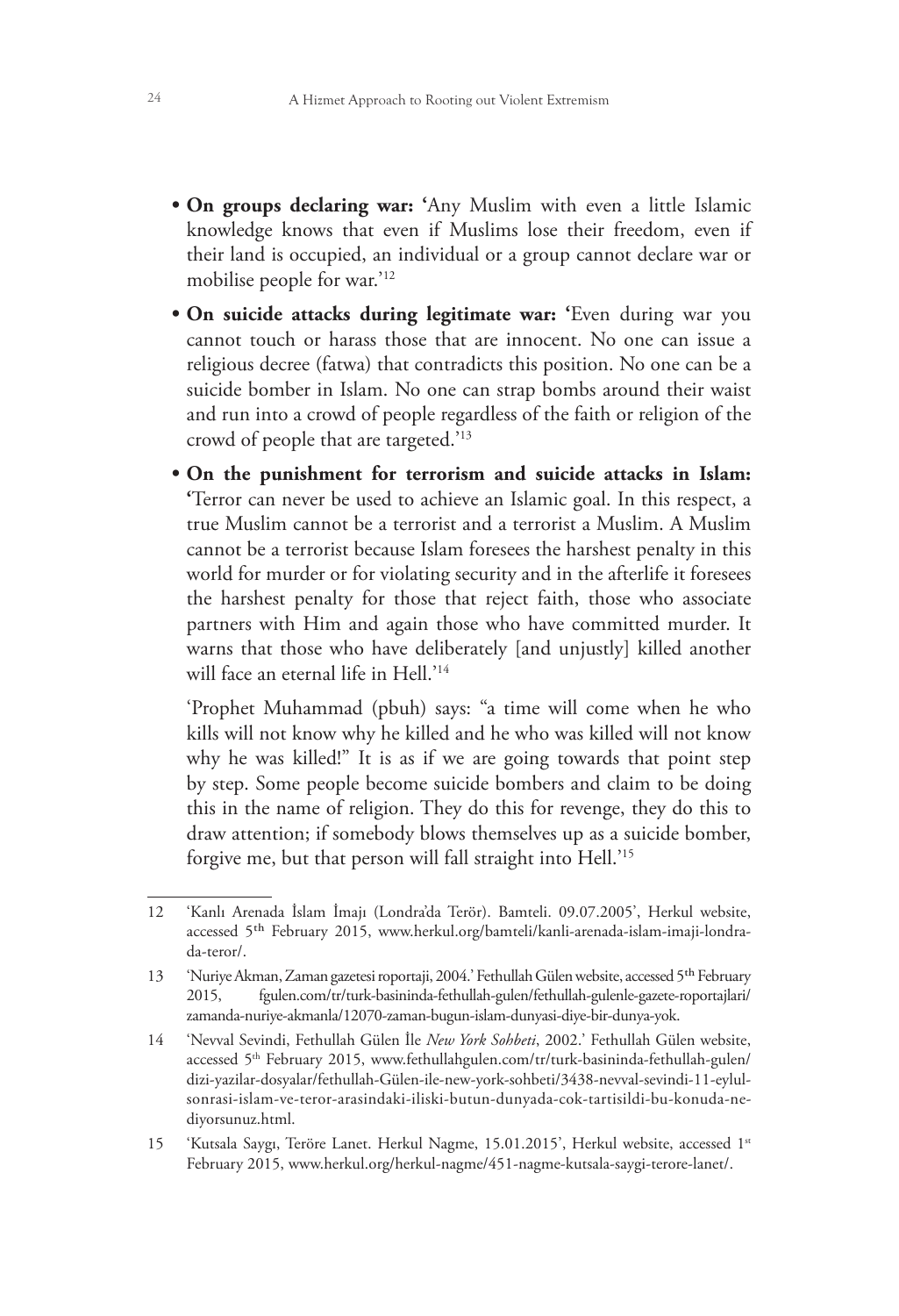- **• On compromising the right of an individual for the right of a community: '**[A]s far as the rights of humanity are concerned, based on its principle that "rights cannot be categorised as great and small," Islam sees the right of an individual as being equal to the right of the community. It does not sacrifice one of these for the other, and it has introduced the principle that "if on a ship there are nine criminals and one innocent person, as long as that innocent person remains on the ship, the ship cannot be sunk in order to punish the nine criminals."'16
- **• On what Hizmet must do in response: '**We must do our best to change these people's views and opinions on these matters. It appears that some headway is being achieved by telling people about ourselves through efforts for dialogue and empathic acceptance. Islam cannot be represented by people who engage in certain acts; such people have fallen prey to their emotions, to anger and hatred.'<sup>17</sup>

'Achieving any goal by killing people is not the way of the Prophets or the friends of God. Prophet Muhammad (pbuh) was oppressed and persecuted as if compressed through a crusher for thirteen years but he did not even tread on an ant. He responded to and treated those arrogant, harsh and tyrannical people in a humane way. And we must teach these people of this way and spirit to prevent people from resorting to terrorism.'18

<sup>16 &#</sup>x27;Interview in Kenya's *Daily Nation*, 2004.' Fethullah Gülen website, accessed 5<sup>th</sup> February 2015, fgulen.com/en/press/interviews-claims-and-answers/25238-interview-in-kenyasdaily-nation.

<sup>17</sup> 'Kanlı Arenada İslam İmajı (Londra'da Terör). Bamteli. 09.07.2005', Herkul website, accessed 5th February 2015, www.herkul.org/bamteli/kanli-arenada-islam-imaji-londrada-teror/.

<sup>18 &#</sup>x27;Terör ve Izdırap. Bam Teli, 24.10.2011.' Herkul website, accessed 1<sup>st</sup> February 2015, www.herkul.org/bamteli/teror-ve-izdirap/.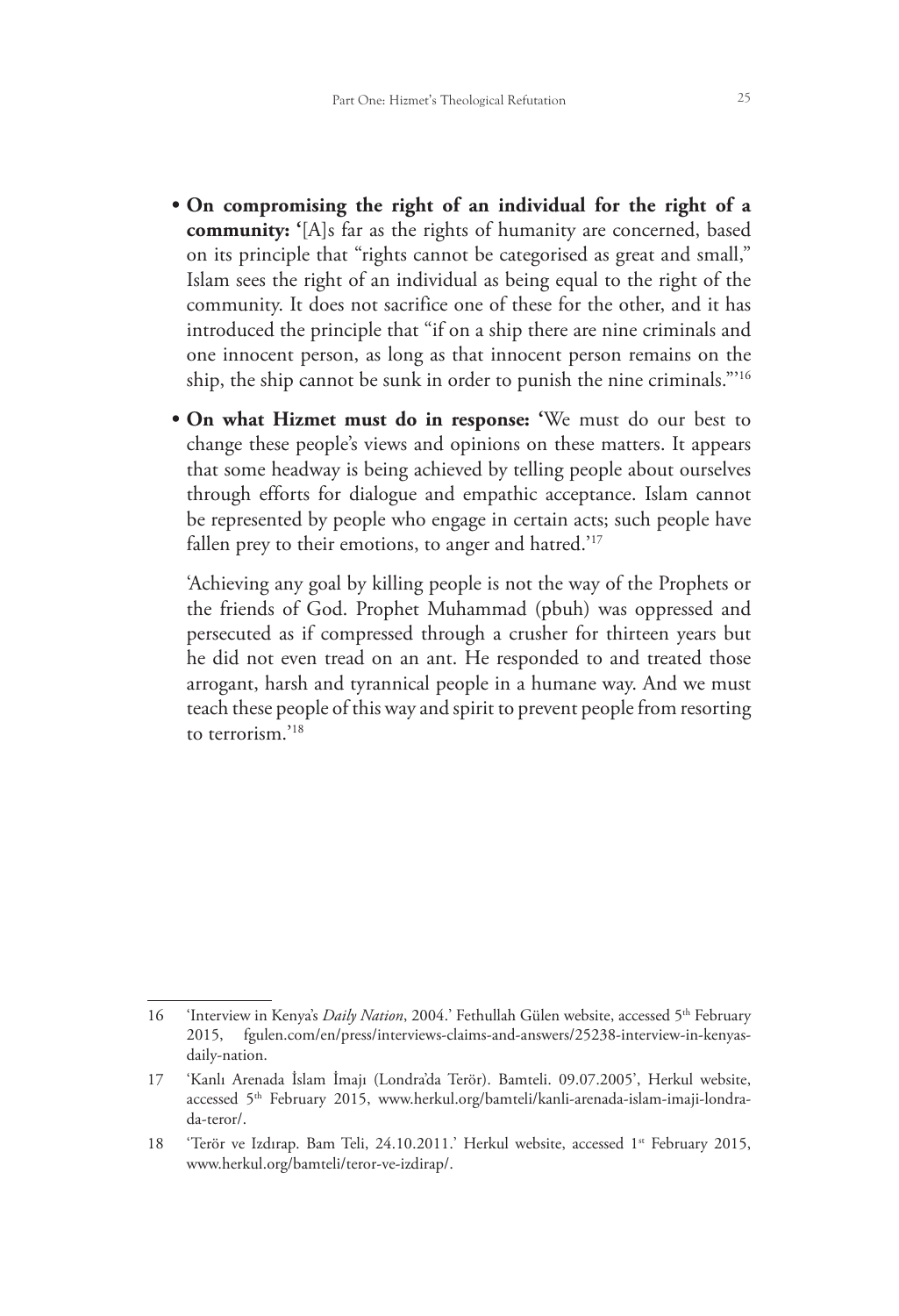#### **Part Two: Hizmet's Positive Counter-Narrative**

*The challenge with linear, traditional government policies directly aimed at defeating violent extremist ideology is that by its nature the policy and the measures that flow from it are formulated in reaction to the problem. Reactionary policies are less inspiring. This matters, especially when community support is needed for its success.*

The challenge with linear, traditional government policies directly aimed at defeating violent extremist ideology is that by its nature the policy and the measures that flow from it are formulated in reaction to the problem. Reactionary policies are less inspiring. This matters, especially when community support is needed for its success. Such policies are also more likely to focus

on the immediate and visible triggers of the problem over its deep-rooted and fundamental causes, since the former are more likely to be achieved within the lifespan of a parliamentary term. What is more, when a reactive policy is focused on a particular group, in this case Muslims, it can have the unintended consequence of turning them into 'suspect communities', or at least making them feel so, further undermining public support from the very people and communities whose involvement is needed most. Particularly in this context, the shortcomings of the standard linear government policy approach need to be recognised and supplanted by a comprehensive, deeprooted, long-lasting, positive and proactive approach.

Hizmet, at least for itself, does not advocate defeating violent extremism ideology or practice by meeting it head on. Rather, the core Islamic teachings that underpin its values and activism negate violent extremist ideology, mindset and practice as a natural by-product and default outcome of its positive work. Those core teachings are popularised to wider public through a series of channels and practice referred to in this publication as 'conveyors'. Hizmet's core teachings and the values and activism they underpin are diametrically opposed to and mutually exclusive with those associated with violent extremism; therefore the stronger one grows the weaker the other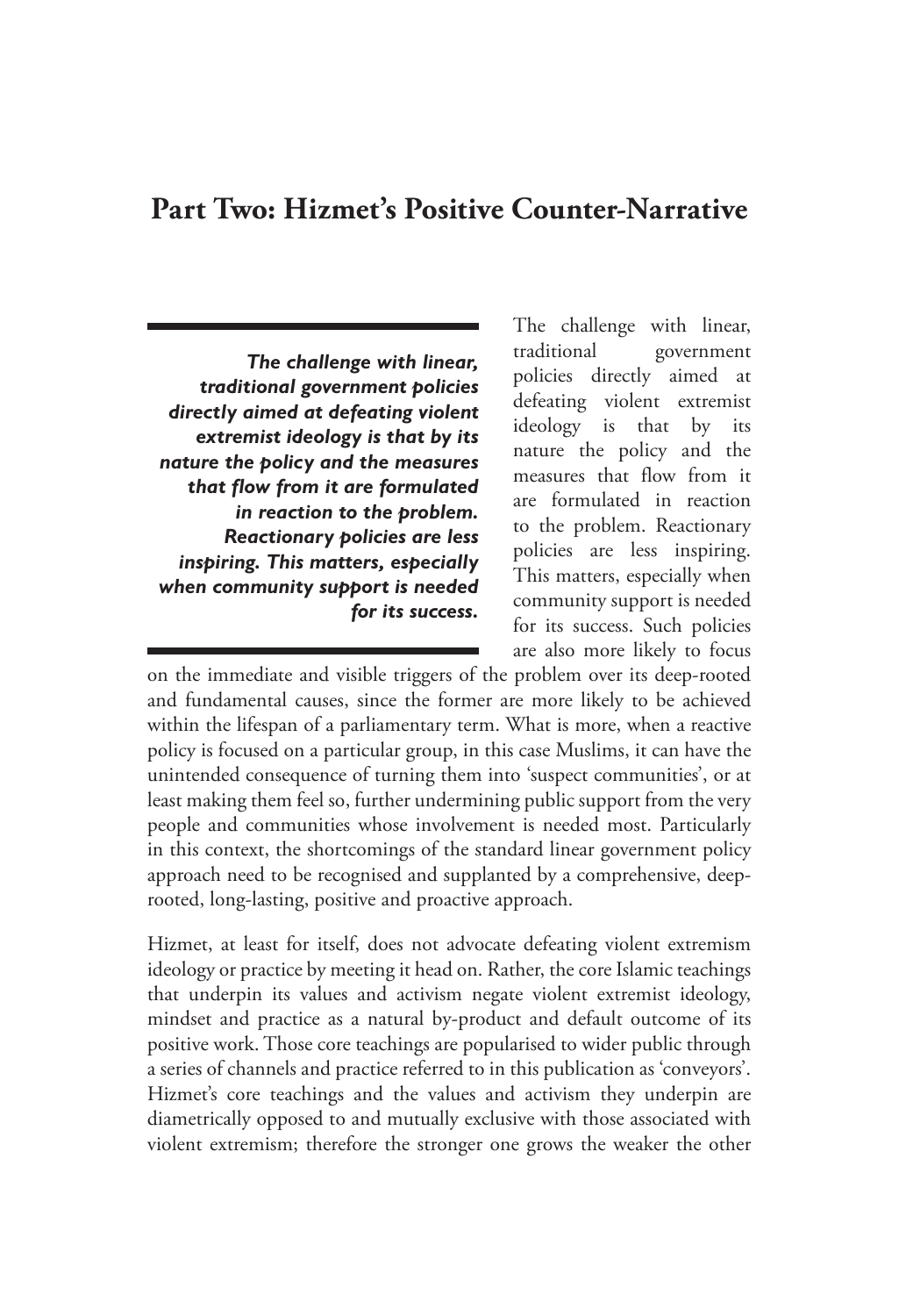*Hizmet's core teachings and the values and activism they underpin are diametrically opposed to and mutually exclusive with those associated with violent extremism; therefore the stronger one grows the weaker the other becomes. Accordingly, the goal of defeating extremism is made to ensue without being directly pursued.*

becomes. Accordingly, the goal of defeating extremism is made to *ensue* without being directly *pursued*, ensuring it avoids the pitfalls associated with being reactive, as discussed above. This process was dubbed *Deradicalisation by Default: the 'dialogue' approach to rooting out violent extremism* by the Hizmetinspired Dialogue Society in 2009.19

Hizmet's core teachings, values and activism have the credibility to deradicalise by default for several reasons. Firstly, it is and is perceived to be *authentic*, in that it is based on a thorough, genuine and robust reading of Islam's primary sources according to well-established methodologies of Islamic reasoning. It is also *independent* – it is not based on serving one political agenda or government or another but rather its loyalties lie with the subject matter itself. Additionally, at its core it is *altruistic* rather than career-based (while acknowledging the importance of professional input, the perceived self-sacrifice of terrorists must be challenged with the genuine self-sacrifice of those offering an alternative worldview). Lastly, it is, as mentioned already, positive and proactive in setting its own agenda that has not been formulated in opposition to anything, and which has the potential to motivate and inspire the grassroots, a task which counter-extremist initiatives and narratives find more challenging to achieve.

In this section, we summarize Hizmet's core teachings, which serve as an authentic positive counter-narrative to undermine and negate violent extremist ideology. In the next section, part three, we will look at the channels through which Hizmet popularises its teachings and how that further undermines violent extremist ideology and tackles some of its root causes: certain mindsets and conditions that are exploited by violent extremists to bring about the internalisation of their ideology.

<sup>19</sup> *See Deradicalisation by Default: The 'Dialogue' Approach to Rooting out Violent Extremism* (Dialogue Society, 2009) that can be downloaded for free at: www.dialoguesociety.org/ publications.html.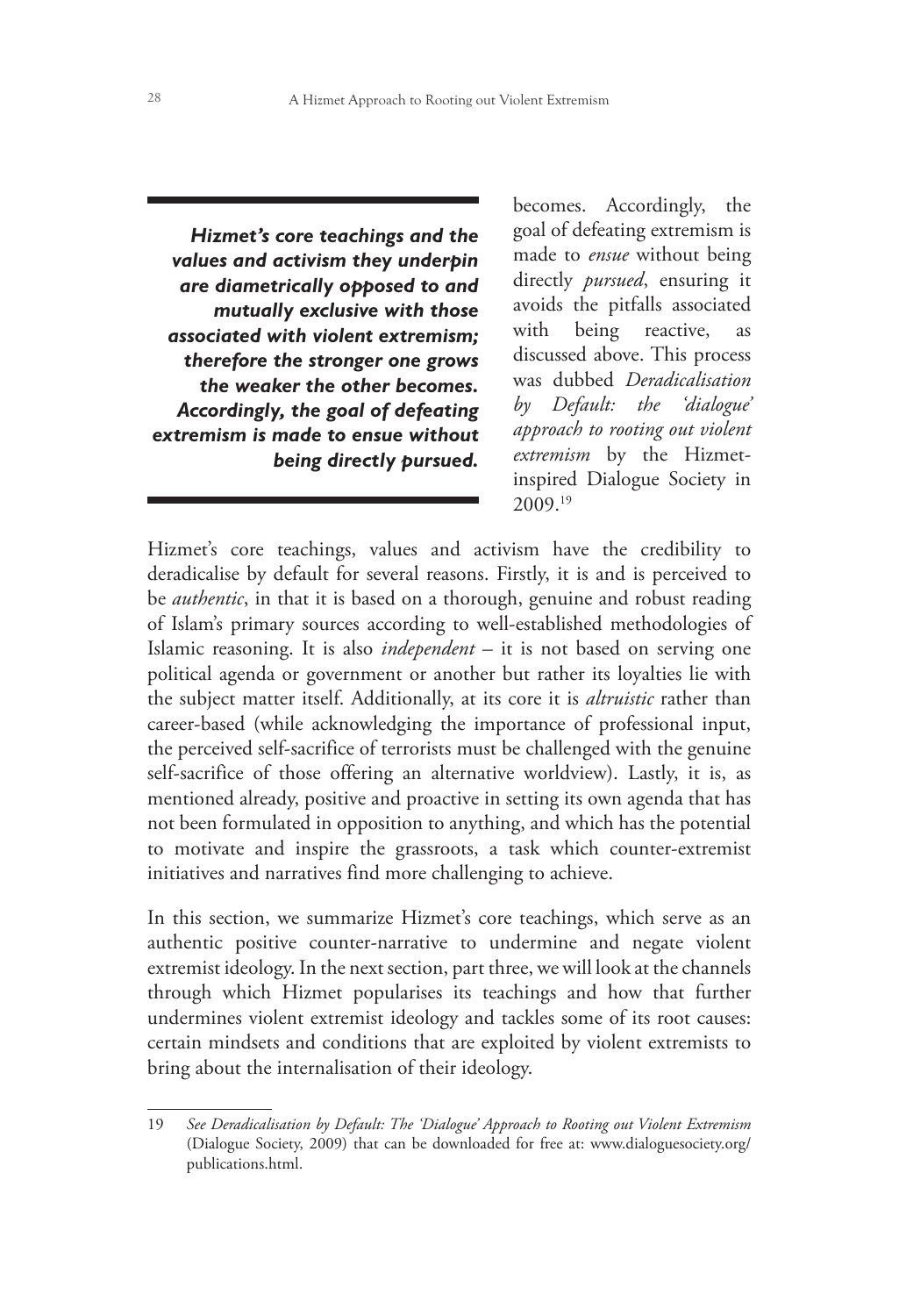To be clear, this approach is not geared towards deradicalising those already radicalised (a small minority) but towards empowering the larger majority to rebut and withstand the lure of radicalisation: the very pool of people that violent extremists target to sustain their need for new recruits.

- Love and compassion: The teaching that the universe in all its diversity was created out of love and compassion. It is the primary premise upon which all else must be established including the basis of all our interactions with one another and our pursuit for peace and justice.
- **Belief in diversity:** The teaching that the Qur'an explicitly conceives of belief in the plural, referring to verses such as: 'Had your Lord willed, all the people on earth would have believed. So can you [O Prophet] compel people to believe?' (Yunus, 10:99). The Qur'an connects human diversity to the divine intention that human beings should get to know one another (al-Hujurat, 49:13). For Gülen, diversity of race, religion, nation and life-way was intended by God and should be accepted and valued as a route to understanding. According to Gülen, the response to diversity through positive engagement and dialogue is one of the major goals that the divine will has set for humankind.20
- Free will: The teaching that emphasises agency and free will. It is free will that makes us human and humans that give meaning to creation according to Gülen. Therefore, the denial of free will negates human nature undermining the purpose of creation. God granted free will; its denial is a crime against humans, God and creation, with which it is connected.
- **Middle path:** The teaching that every human faculty, emotion and potential must be used in the appropriate measure, manner and context for which it was created; that is to find the middle way in every instance (*sirat al-mustaqim*). For example, desire is a human emotion that is harmful when manifested as envy towards another's possessions (i.e. *hasad*) but useful when channelled towards desire to emulate the good qualities in others (i.e. *ghibta*).
- **Engagement:** The teaching that strongly encourages positive engagement despite any actions or attributes in the 'other' with which one might take issue. Unwillingness to engage can be overcome by a

<sup>20</sup> Frances Sleap and Omer Sener, Paul Weller (ed), *Gülen on Dialogue*, (Centre for Hizmet Studies, 2014), p. 21.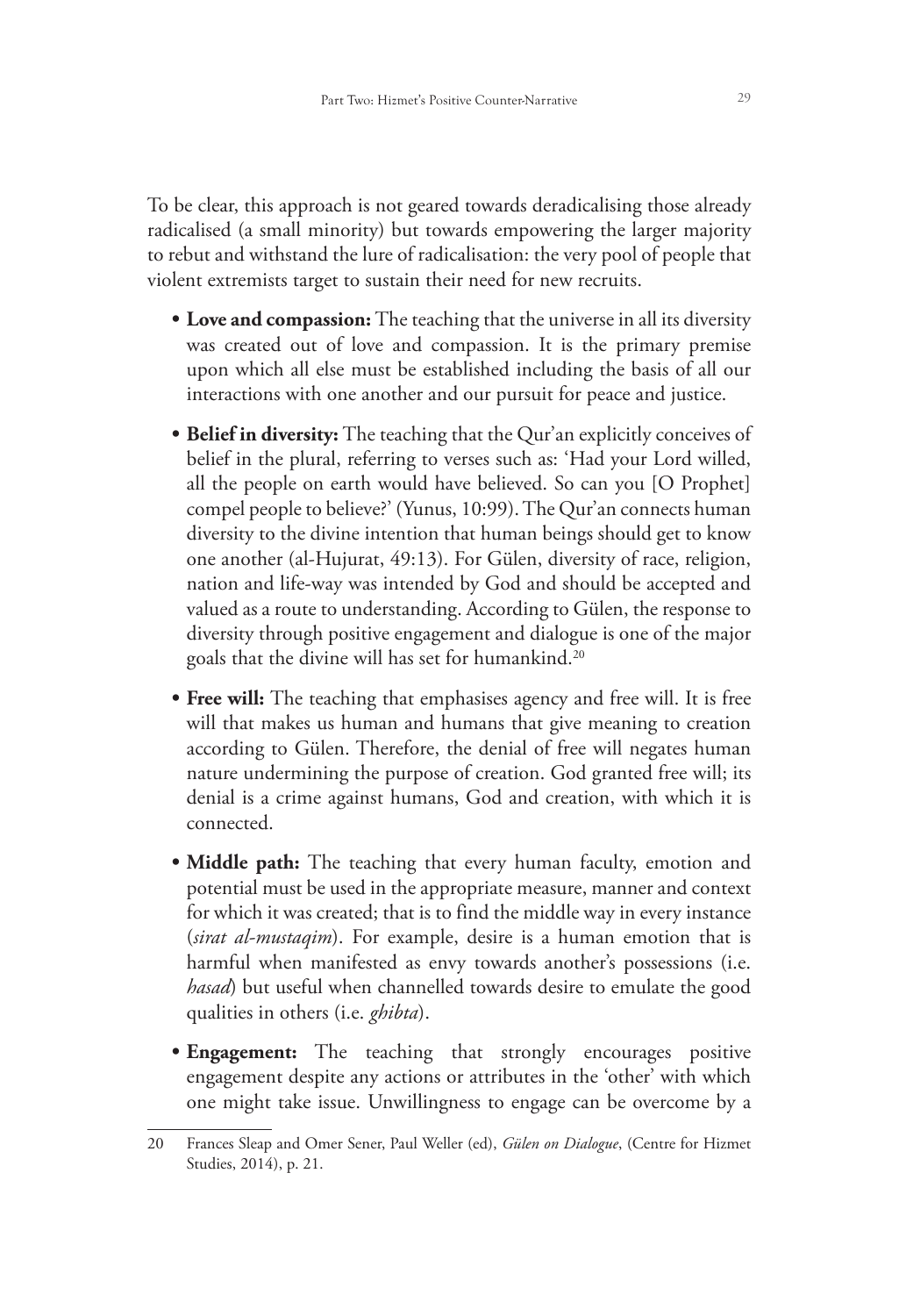sophisticated view that differentiates between the composite parts of a person, community or civilisation (i.e. actions, attributes or characteristics) and the whole. Hizmet teaches that one can engage with a person, community or civilisation, while reserving judgment over some of its practices or attributes. This also overlaps with the teaching that one can judge an action or attribute at most but should, so far as possible, avoid judging a person engaged in the act. Therefore, one's dislike of another's action or attribute should not translate into a dislike of the 'other' overall. Doing so is tantamount to sinking an entire ship on account of the 'guilty' alongside the numerous innocent on board. This sophisticated appraisal of the other, be it in relation to an individual or a group of people, empowers positive engagement over rejectionist isolation.

- **Self-reflexivity (or doubt) versus absolutism:** The teaching that while people can believe that their religion represents 'the Truth', their access to it is defined by their own limitations; hence, the need in Islam for *ijma'* (consensus) in religious issues to ascertain the more weightier (not absolute) interpretation and the need for *shura* (consultation) in worldly affairs to arrive at better decision making. In that vein, Gülen says 'he who is certain of himself, is almost certainly at loss,' drawing attention to the constant need to doubt *one's subjective* grasp of religion and sincerity in belief, not belief itself. In recognition of this fact, to counter absolutist tendencies and follow an Islamic practice, Hizmet places great emphasis on consultative, collaborative decision-making at all times. It is also why Hizmet encourages an open, engaging and inquisitive mind, which inhibits dogmatic and entrenched positions from emerging. Furthermore, Hizmet's emphasis on meaning over form counters an absolutist mindset that seeks comfort in the simplicity of fixating on outward signs, symbols and labels over essence and meaning. Encouraging the opening of non-denominational schools in 1970's Turkey instead of more mosques is one example of this emphasis on meaning over form.
- **Positive action:** The teaching that as humans we are responsible to 'act' and that that act must be 'positive' (*müsbet hareket*). 'Positive or constructive action', is proactive, not formulated in reaction to someone else's action or position. Positive action helps people to maintain a positive mindset, whereas a reactive approach may incline them to perpetuate ongoing disputes and polemics. It involves a level-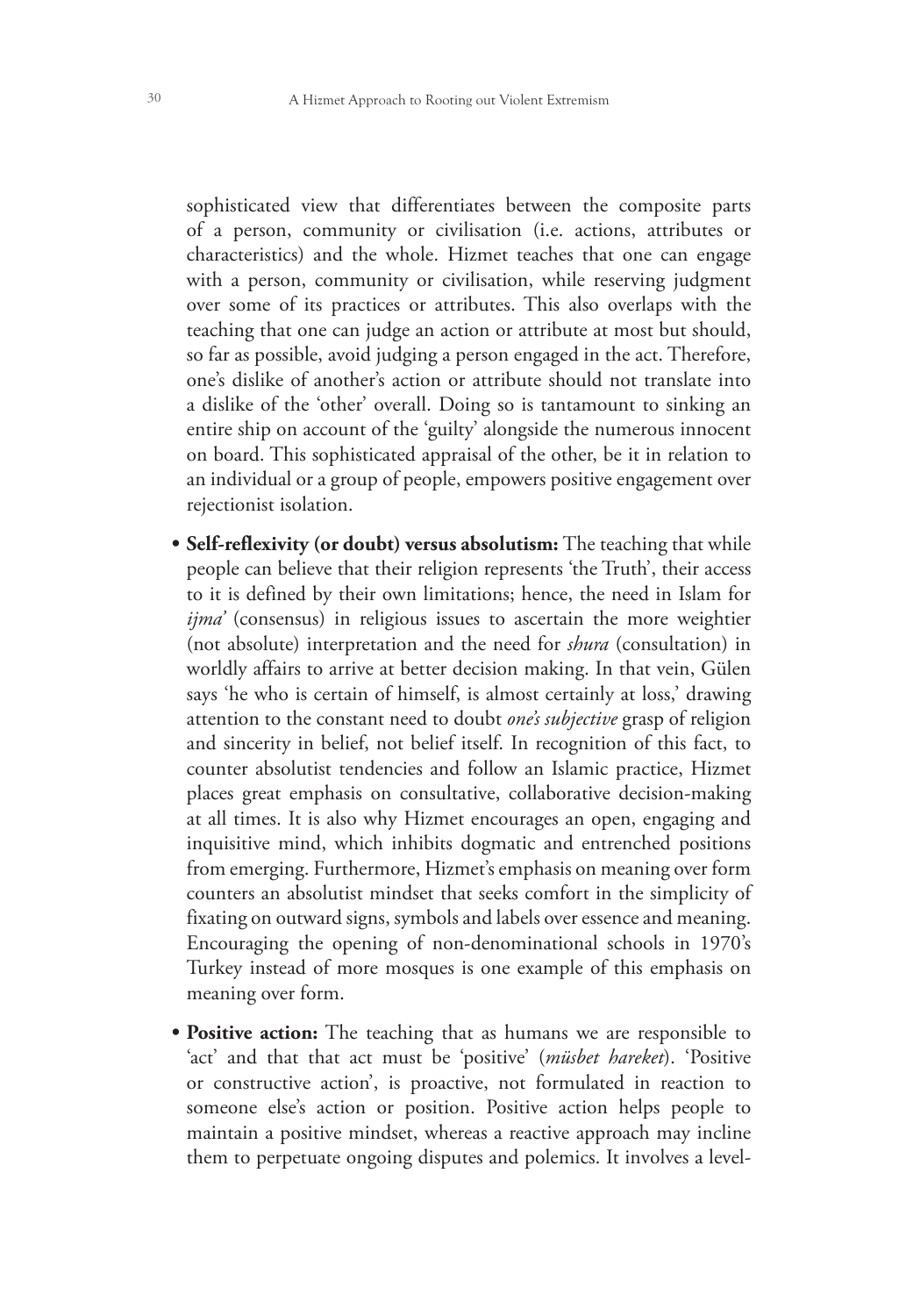headedness, and a calm, collected, consistent approach. Its more comprehensive meaning is that everything that befalls us is ultimately our responsibility, not that of others, and that we can only redress by treating the 'actual' not necessarily the 'apparent' causes, an approach which requires constant positive and proactive action**.** This teaching overcomes the 'victimhood mindset' of the extremist, which incessantly blames others for its own perceived troubles.<sup>21</sup>

- **Positive thinking:** The teaching that positive action requires positive thinking about others (*husn-u zan*) as opposed to seeing people in a negative light (*su-izan*). Gülen points out that when we see others in this light, assuming the worst of them, we nurture a suspicious attitude towards them and a sense of superiority in ourselves. The comprehensive meaning of *husn-u zan* refers to thinking constructively about others, always preferring the most positive interpretation of another's action, not taking other people's actions lightly, and avoiding focusing on other people's mistakes.<sup>22</sup>
- **• Redefining** *dar al-harb***:** Various terms and phrases are instrumentalised to present a dichotomous worldview of 'us' versus 'them'. One of them is *dar al-harb* (abode of war) and *dar al-Islam* (abode of Islam). These terms are political concepts coined by Muslim scholars in the medieval era. Gülen opposes such a mindset and worldview. Rather, he encourages assessment to be made on principles, merit, effort, attributes and characteristics not on religious or national identities. Accordingly, he proposes *dar al-hizmah* (abode of service) as a single concept to replace the other two by seeing the entire world as a place to serve and help others.

These are some of Hizmet's core teachings covered very briefly, with others not included for the sake of brevity. These teachings are rooted in Islam; they are associated with Hizmet because of Hizmet's interpretation and emphasis on them. It is self-evident that a person who internalises the above teachings cannot be lured by the violent extremist ideology or mindset. The question of course is whether or not, or how far, these Hizmet teachings are being conveyed to wider society.

<sup>21</sup> Frances Sleap and Omer Sener, Paul Weller (ed), *Gülen on Dialogue*, (Centre for Hizmet Studies, 2014), p. 25.

<sup>22</sup> Frances Sleap and Omer Sener, Paul Weller (ed), *Gülen on Dialogue*, (Centre for Hizmet Studies, 2014), p. 26.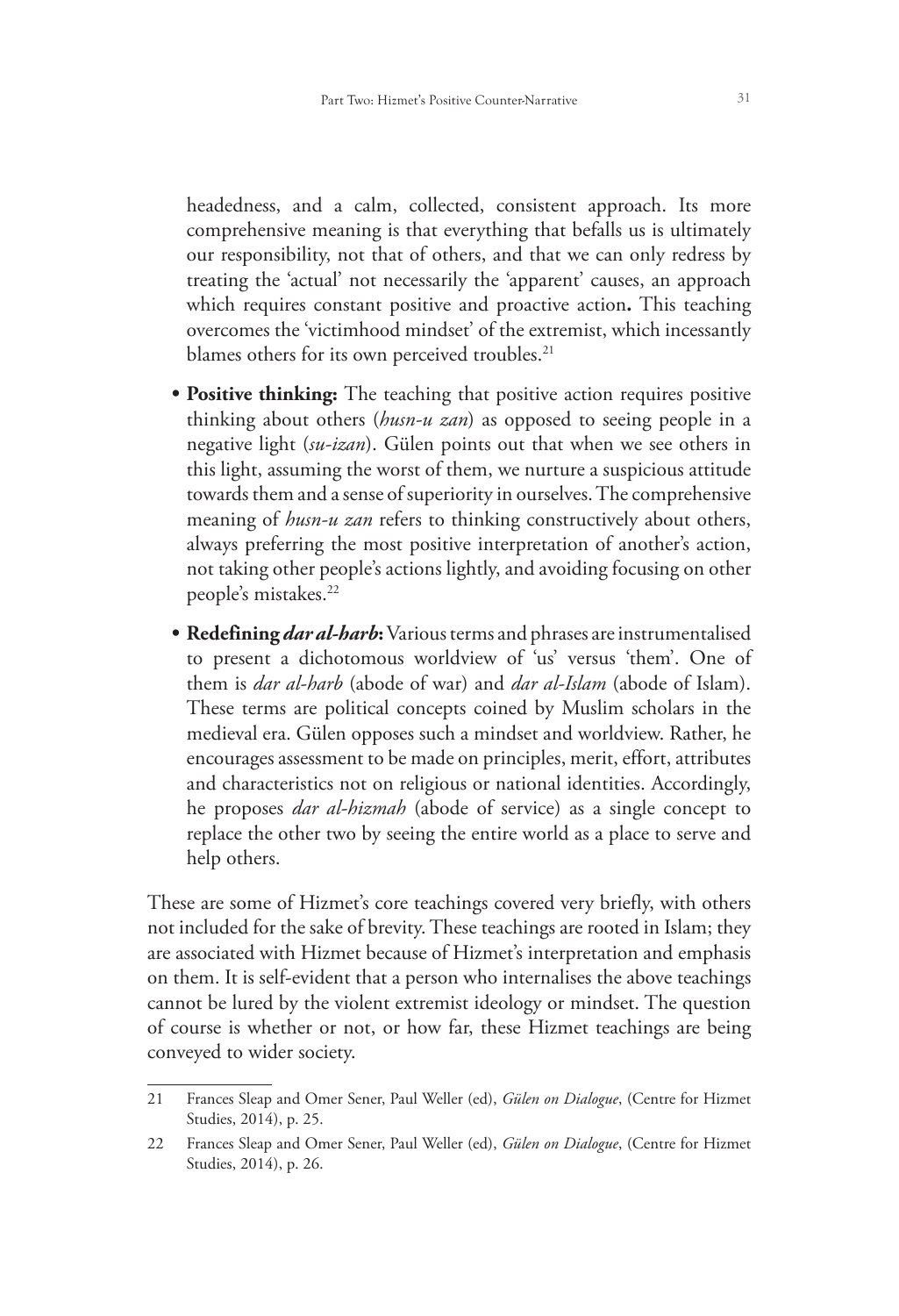## **Part Three: Hizmet's Deradicalising By Default Praxis**

In this section, we cover how Hizmet popularises its core teachings, as set out in part two, which act as a positive counter-narrative to violent extremist ideologies and mindsets that seek to appeal to Muslims claiming an Islamic justification.

First, Hizmet is one of the most dynamic Muslim-led civil society movements in the world with a presence in over 160 countries through a significantly wide range of activities. This means it has reach through which to disseminate its message.

Second, Hizmet's substantial investment in print and broadcast media enables it to popularise its discourse.

Third, Hizmet's faith-centric justification for all its activities, be it those geared towards wider society, which are faith-neutral in character and content (i.e. its schools, dialogue activities, relief work etc.) or those geared towards Muslims and Hizmet participants, which can be more faith/religion centric in nature

*The following are some channels through which Hizmet instils, disseminates and popularises its core teachings among the wider Muslim public. Where the work is religious in nature, then Hizmet's views and core teachings are popularised directly by way of its content. Where the content of the work is not religious, the core teachings are indirectly communicated through the example of the values that underpin that work.* 

(i.e. its sermons or religious publications and religious TV stations), has the potential to have a powerful impact on Muslims' interpretation of Islam and Islamic activism in the twenty-first century. This is especially so in relation to Hizmet activities that are faith-neutral and faithinclusive in practice – the vast majority of Hizmet's work.

More specifically, the following are some channels through which Hizmet instils,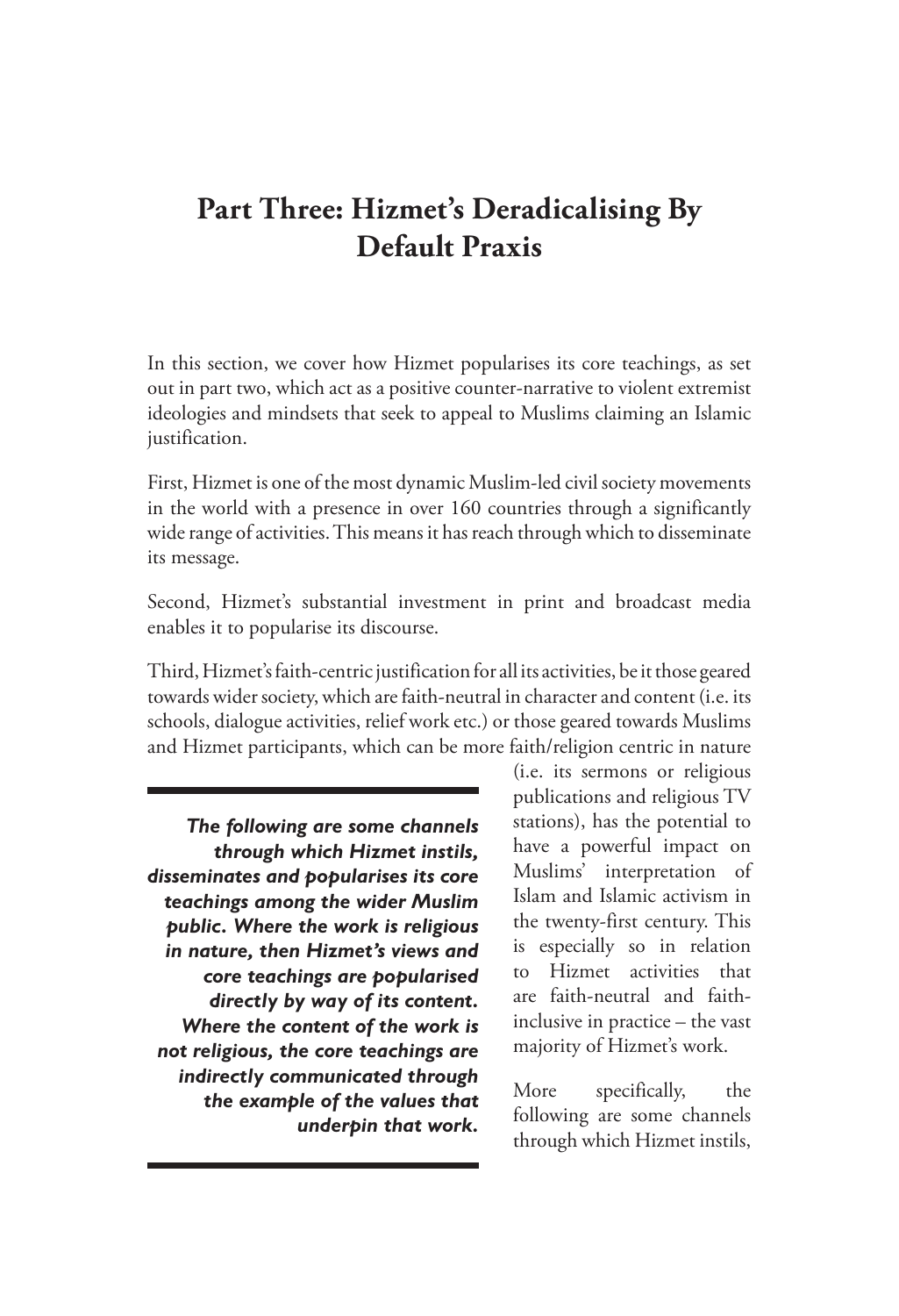disseminates and popularises its core teachings among the wider Muslim public. Where the work is religious in nature, then Hizmet's views and core teachings are popularised directly by way of its content. Where the content of the work is not religious, the core teachings are indirectly communicated through the example of the values that underpin that work. In both cases however, Hizmet's core teachings are also expressed through the example of the volunteers and staff undertaking it.

- **• Sermons and talks:** Hundreds of Gülen's key sermons have been recorded, copied and disseminated on cassettes across the country. Now these sermons are available on iPods and via the Internet on YouTube reaching far and wide and overseas. Today, Gülen continues to give weekly talks (Bamteli and Herkulnagme), which are made public by being uploaded to Herkul.org. His current weekly talks are downloaded by some 20–50,000 listeners. Laden with emotional plea and scholarly discourse, these sermons provide Gülen and his views with 'street credibility'. They are also important as they speak to both the urban and rural, the highly educated and the general public. Although the majority are in the Turkish language and without voice over or subtitle translation, transcribed and translated texts of Gülen's weekly talks are starting to be made available in English.<sup>23</sup>
- **• Books:** Gülen has authored over sixty books, some of which are required reading for certain degrees at Universities such as Al-Azhar, a considerable number of which have been translated into English, Arabic and other languages, including his work on the biography of the Prophet, the revival of Islamic thought in our time and his *Key Concepts of Sufism*. For over two decades Gülen has been working on this latter title, a multi-volume collection of essays methodically exploring the roots between the key concepts associated with Sufism in the Qur'an and Sunna. This is one measure of his commitment to strengthening the inner dimensions of Muslim practice and is targeted at Muslim societies. In this way, Gülen helps re-orientate the focus of Muslims from form to meaning and from outward criticism to inner reflection.
- Other print publications: The movement publishes many books and magazines through its publishing houses and bookstores. Some are produced by its Istanbul-based 'Akademi', an institute of Islamic scholars. Hizmet's religious magazines and periodicals include *Yeni*

<sup>23</sup> See: http://www.herkul.org/this-week/.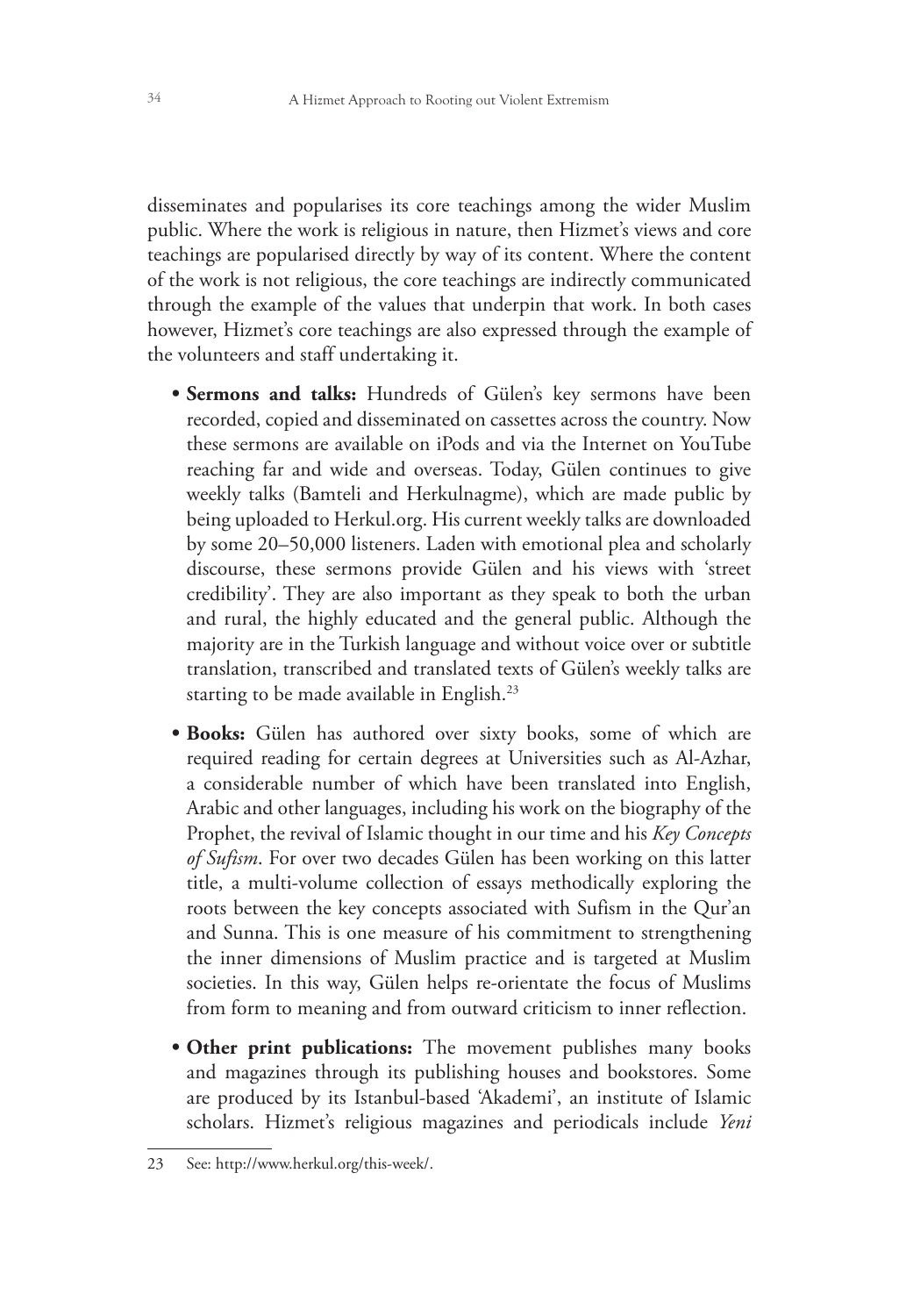*Umit* in Turkish, *The Fountain* in English, *Ebru* in French and *Hira* in Arabic. Established in 2005, *Hira* is a quarterly magazine in Arabic with an editorial by Gülen, and articles by Turkish and Arab writers on theology, culture, science and education. The magazine is printed in Turkey, Egypt and Morocco. In 2011, *Hira* had a worldwide subscription of 40,000 distributed as follows: Saudi Arabia – 10,000; Egypt – 7,000; Morocco – 5,000; Yemen – 4,000 and Turkey – 3,000 and growing interest in other parts of the Muslim world including Jordan, Syria, Pakistan and Sudan.

- Media: In 2006, the movement owned one international TV station, Samanyolu TV. Today, it has nine channels, including: Mehtap (cultural– religious); Irmak (religious); Hira (Arabic, cultural); Dunya (Kurdish, cultural); Samanyolu Haber (twenty-four-hour news); Ebru (English, US-based); and Yumurcak (children's TV). In 2006, the movement launched its first English-language daily, *Today's Zaman*, now the best-selling English newspaper in Turkey; *Zaman* itself has the largest circulation among newspapers published in Turkish and since 2011 the movement has published *Turkish Review*, an English-language bimonthly news magazine. Gülen's official website is accessible in twenty languages including Arabic, Persian and Urdu. A growing number of popular TV series produced and broadcast in Turkey including those by the movement's production companies are being dubbed in Arabic and broadcast in the Middle East.
- **Religious circles:** Participants in the movement network among themselves and with others through regular meetings called *sohbets*. A *sohbet* (literally, 'conversation') is usually held weekly and attended by a small group of people. *Sohbets* consist of discussions on faith, religion, society and new and on-going Hizmet projects. The main function of these gatherings is to inform and invigorate belief, to develop social responsibility and to move awareness towards activism. Out of these *sohbets*, smaller informal groups may emerge between people who are willing to further commit themselves to discuss and contribute to Hizmet-related projects. These gatherings are usually called *istishare*, derived from *shura* (literally, 'consultation', 'deliberation'). The *sohbets* are an excellent mechanism through which Hizmet's core teachings are taught and demonstrated.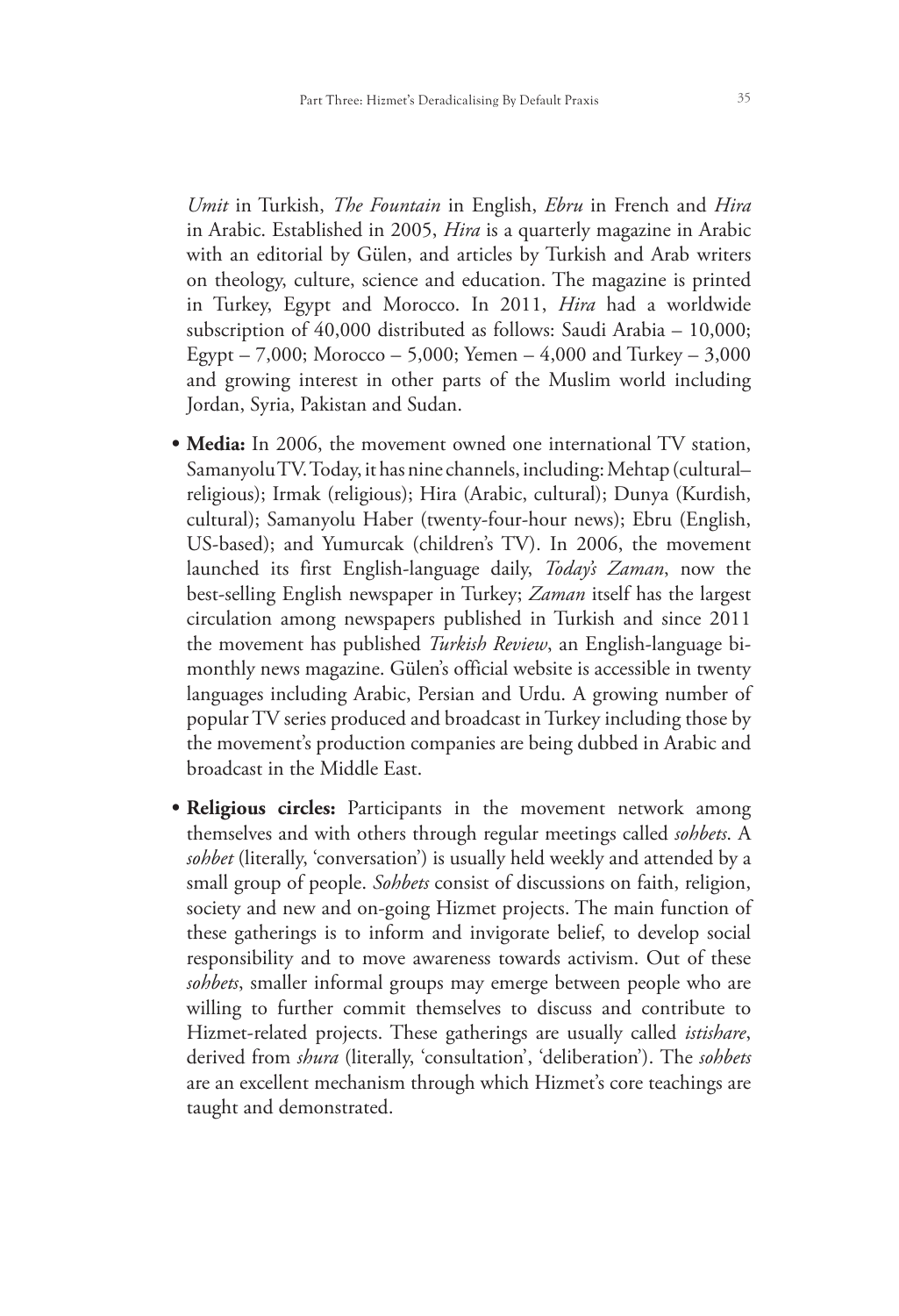• **Schools:** While it is difficult to give exact numbers as the movement is decentralised and dynamic, it is estimated that Hizmet operates approximately two thousand schools, including primary, secondary and tertiary education, in over 160 countries. These schools do not target students of a particular race or religion. That said, given their number and spread, these schools exist where there is a significant Muslim minority presence, including in the US and western Europe, as well as in the Muslim world – in at least forty-three of the fifty-seven member states of the Organisation of the Islamic Conference, for example, including thirty in Northern Iraq, twenty-five in Pakistan and five in Yemen.

Except for rare exceptions, these schools are non-denominational and follow the national curriculum of the country in which they are based. Where there is state funding for private school enterprise, the schools opt for that route. Where there is not, they are founded as fee-paying independent schools with scholarship and bursary quotas available for girls and boys. In addition, the movement runs university prep centres, supplementary schools, free tuition centres and one-to-one tuition and mentoring services for low-income families.

These schools support upward social mobility, providing the confidence and skill-sets for students to change their own circumstances; expose students to different religions and cultures through mixed classes and support particularly vulnerable students through bursary and supplementary education. They exemplify positive role models and positive activism, and thus provide students with an attractive and convincing alternative to the 'victimised' self-image and the false sense of idealism which is preyed on and presented, respectively, by violent extremists.

**• Dialogue:** Another significant activity for Hizmet is dialogue. Hizmet began encouraging interfaith and intercultural dialogue activities and organisation from the mid-1990s onwards. Today there are literally thousands of dialogue organisations across the world. Their activities include discussion forums, courses, outreach, research and publications.

They impact on two levels. The first effect is on the 'service-recipients' and end-users who attend the events or read the material, by helping them to overcome their misconceptions by meeting new people or appreciating new perspectives. Since such end-users include Muslims, they also benefit from this form of outcome. The second effect is,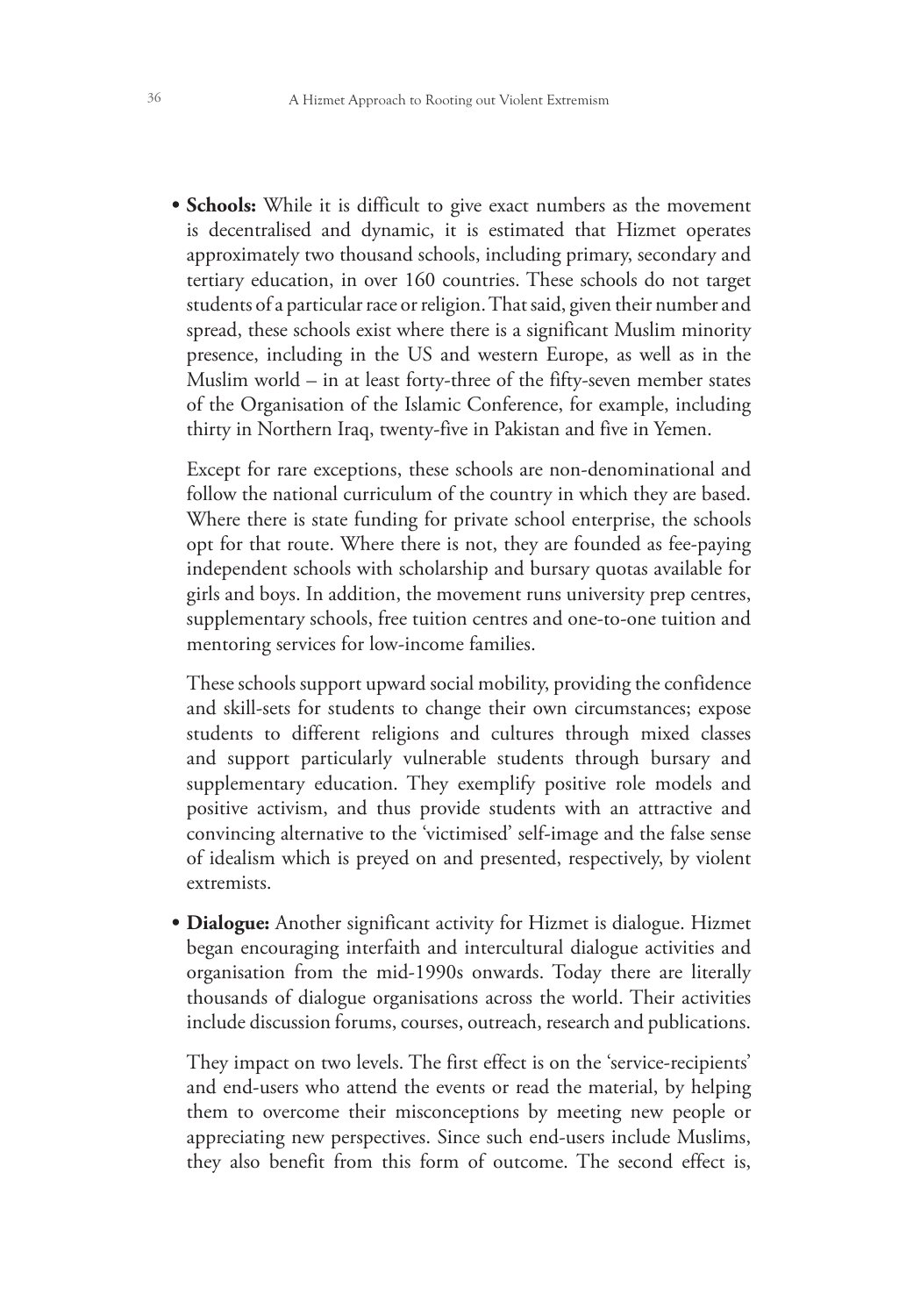however, more significant and it occurs by way of the justification for their work. These Hizmet-inspired dialogue organisations make it clear that they are invested in long-term sustainable and genuine dialogue because they believe it is not just permitted but necessitated by their Islamic faith. They make this clear on their websites, in their public identity and by publishing on the issue. The London-based Dialogue Society published a book titled *Dialogue in Islam: Qur'an, Sunnah, History* in a question-and-answer format to make the theological case for dialogue in Islam. As a result, through their praxis and their justification, these organisations are continuously pushing the message that Islam necessitates dialogue and dialogic values, which empowers Muslims against exclusivist interpretations of Islam.

• **Relief Work:** A major venture for the movement was the foundation in 2004 of a relief and development charity, Kimse Yok Mu ('Is Anybody There' in Turkish). Now a member of UN ECOSOC as a consulting institution, with twenty-nine branches (as of 2012) and tens of thousands of volunteers in Turkey and ninety countries around the world, its work spans seven areas: aid for disasters, aid for health, aid for education, aid for significant religious days (Eid), individual aid campaigns, aid for Africa and 'family pairing' aids. The charity continues to run campaigns for and delivers aid and services in Bangladesh, Myanmar, Somalia, Uganda, Kenya, Ethiopia, Pakistan, Darfur, Niger, Palestine and Haiti. Its commitment in Somalia is very significant; it includes setting up and running refugee camps, providing hot meals to 90,000 people daily, restoring the Benadir hospital, providing emergency and routine health care services, providing clean water supplies, and beginning the construction of a sixty-bed hospital and medical institute. As of 2012 the charity was also planning to found and run two new schools in the region. Relief charities in Europe and other parts of the world are also being set up by the movement with a great many of them in Europe adopting the name Time to Help.<sup>24</sup>

Relief work is a significant advance for the movement. Its cultural projects naturally led to an enlargement of its capacity, credibility and network of sympathisers and participants. Involvement in poverty and disaster relief is an indicator of the movement's commitment to help in the Muslim world and the Global South.

<sup>24</sup> Kimse Yok Mu website, accessed 8<sup>th</sup> August 2012, www.kimseyokmu.org.tr/?lang=en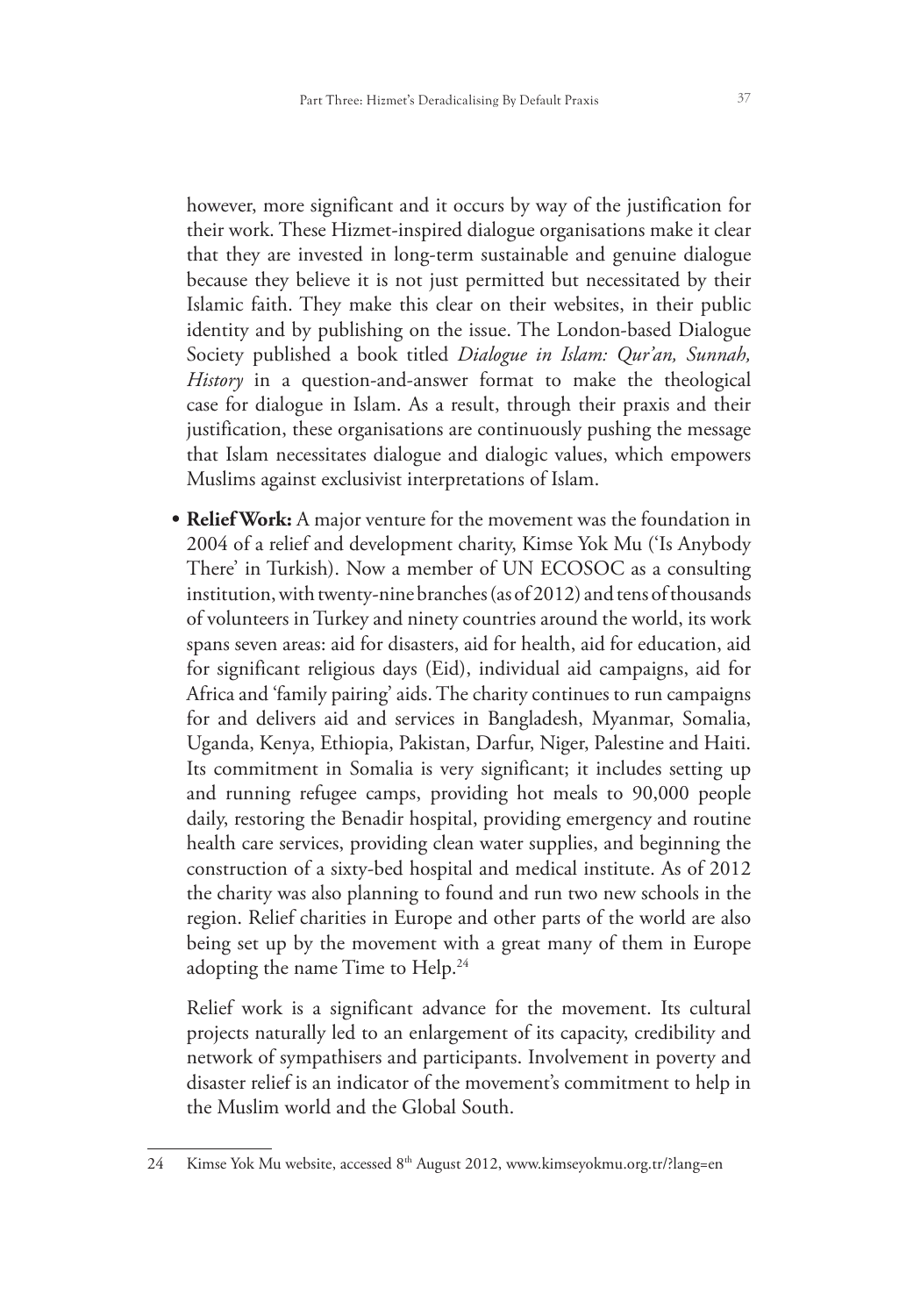In conclusion, therefore, Hizmet's core teachings are conveyed directly where the content of the work is religious in nature (as in sermons, talks, books, print and broadcast media) and indirectly, in all instances, as values manifested in the nature of the work done and the character and disposition of the participants undertaking it. It is self-evident how a person who internalises Hizmet's core teachings through such conveyors cannot be lured by violent extremist ideology since they are by nature, mutually exclusive. It is less clear how these core teachings and practice impact upon certain mindsets that violent extremists manipulate to win over recruits, which will be covered in the conclusion drawing all three parts of this publication together.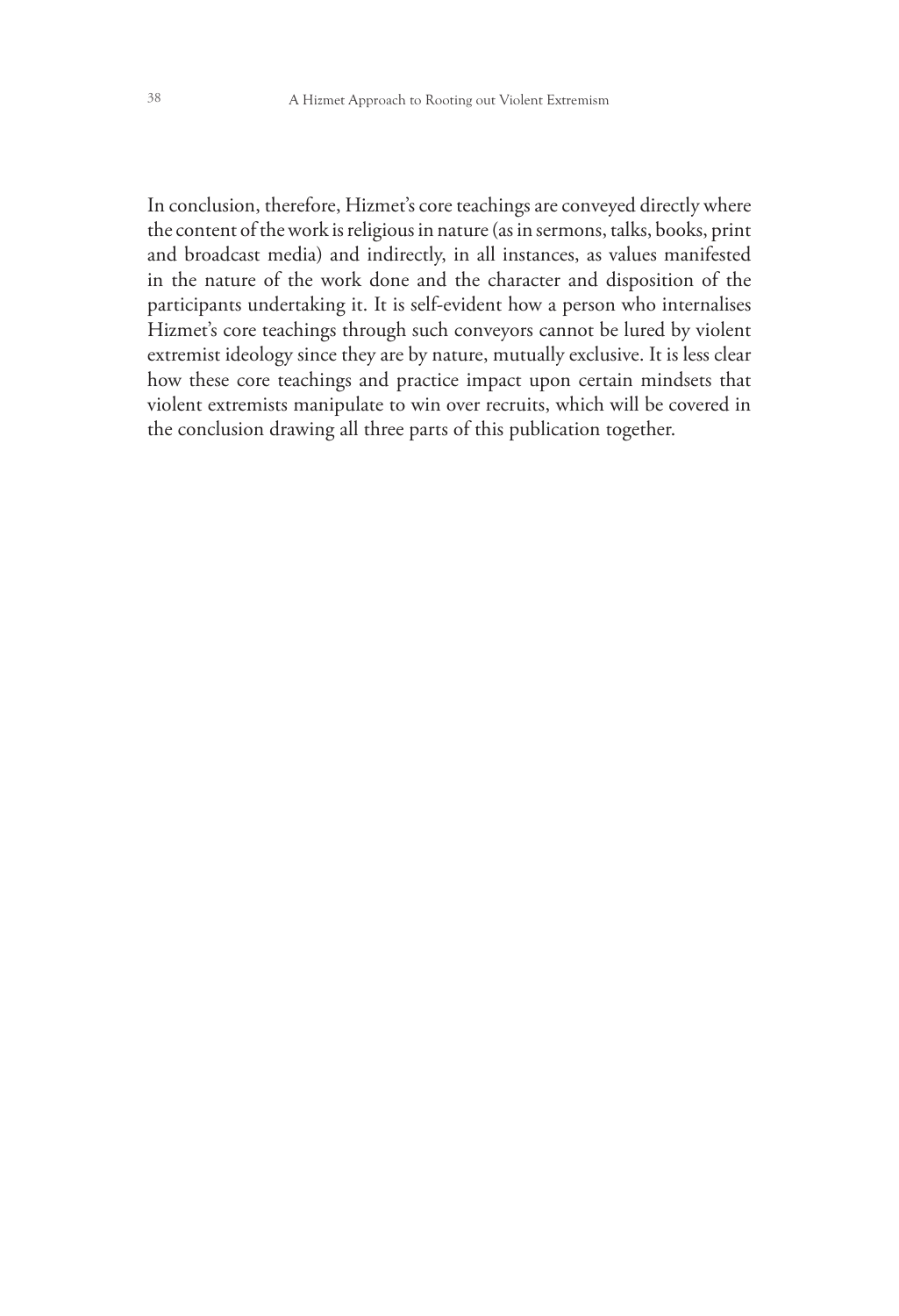#### **Conclusion: Drawing It All Together**

Hizmet's core teachings and practice and its refutation of extremism originate from the same basis – its comprehensive and robust reading of Islam's primary sources, the Qur'an and Sunna. Its core teachings and practice precede its refutation of violent extremism both historically and theologically: Hizmet is a proactive expression of seeking to serve through inspiring, empowering and connecting society dating back to Turkey's 1960's and 1970's. It is not a revolutionary or oppositional force aiming to replace, refute or reject and what is more, the occasion to comment on the drastic actions of violent extremists claiming an Islamic motivation only came occurred many years later. Despite that, Hizmet's views on violent extremism are covered first in this publication given its more obvious relevance. That said, Hizmet's more impactful views and work on violent extremism are in fact embodied in its core teachings and practice as covered in part two and three, respectively.

Below we will draw those three parts together to illustrate how Hizmet's approach undermines violent extremist ideology and tackles some of its root causes in the form of certain mindsets and conditions preyed on by violent extremists.

In **part one, 'Hizmet's Refutation of Extremism'**, we summarized Hizmet's theological categorical and unequivocal rejection of violent extremist ideology through Gülen's teachings on the following points:

- 1. *Terrorism:* Gülen provides a religious condemnation of terrorism stating that (i) terrorism cannot be justified in Islam, whatever the situation or circumstance, (ii) that it is diametrically opposed to the spirit and letter of Islam, (iii) that a person cannot remain a true Muslim or *mu'min* (believer) while committing an act of terrorism, and (iv) that the punishment in Islam for the unjust killing of a person, as the case in terrorism, is eternal hell.
- 2. *Suicide attacks*: That it is completely forbidden in that it is a form of indiscriminate killing and suicide – prohibited alone or together. As with other forms of terrorism and indiscriminate killing, Gülen rejects suicide attacks categorically. Unlike Qaradawi, he says no form of asymmetrical power legitimises this act in Islam.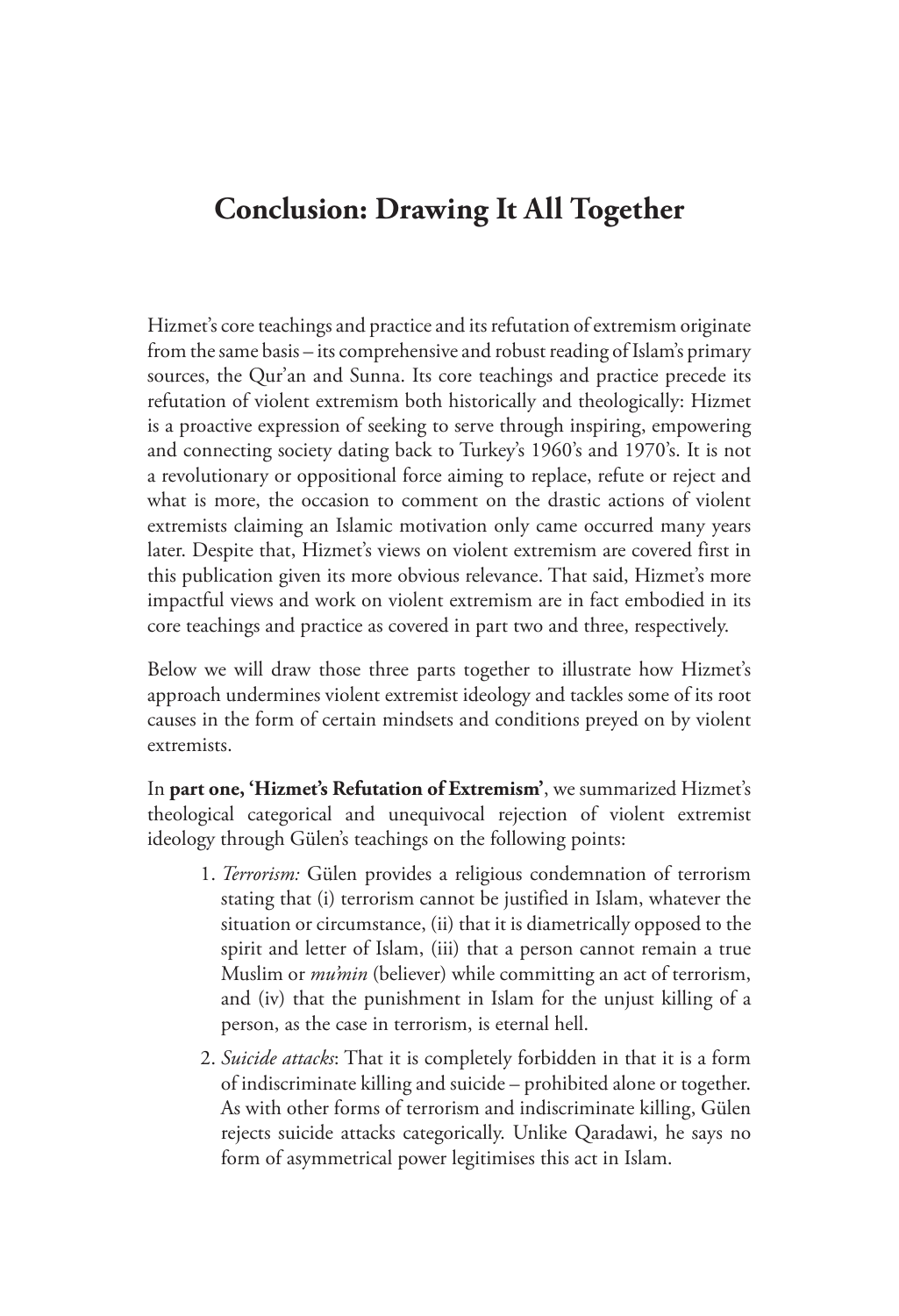- 3. *Jihad*: Gülen emphasises the inherent priority of 'greater jihad' (inner struggle to overcome one's carnal desires) over 'lesser jihad' (outer struggle including, but not restricted to, war). On lesser jihad Gülen argues that only a state can declare jihad but only after a series of conditions are met, such as exhausting all diplomatic opportunities, and only then in accordance with very restrictive rules. Gülen categorically rejects the idea that individuals or groups can declare war or even call to prepare for war. Gülen counsels that a comprehensive reading of the Qur'an reveals that peace is the default position in Islam and that war is the exception requiring a restrictive interpretation concerning these verses to reflect this position.
- 4. *Innocence of civilians:* Gülen rejects the killing of civilians for being implicated in the political and economic structures that extremists are targeting. His reasons include: that groups making such claims have no authority to declare war at the outset, far less the right to extend the category of lawful targets, and that therefore their declaration of war and all they do thereafter is illegitimate; that Islam even prohibits the killing of soldiers captured while in a state of non-hostile activity, demonstrating that it cannot therefore allow the killing of non-combatants in an implied yet unproven state of hostile activity and intention towards Muslims; and that there are clear and unequivocal rules of engagement in Islam that prohibit the killing of civilians without recourse to the type of modern day reasoning of violent extremist groups despite similar conditions prevailing at the time of Prophet.
- 5. *Islamic state*: Gülen rejects the notion that Islam obliges Muslims to found a state, Islamic or otherwise. Rather, Gülen argues, Islam requires a free and vibrant civil society in which it can be practised and flourish; it does not require nor prescribe a set form of state, says Gülen, removing a central impetus for many violent and nonviolent extremist groups.
- 6. *Dichotomous worldview:* Various terms and phrases from the medieval era are instrumentalised to present a dichotomous worldview of 'us' versus 'them'. One of them is *dar al-harb* (abode of war) and *dar al-Islam* (abode of Islam). Gülen opposes such a worldview. Rather, he encourages assessment to be made on principles, merit, effort, and characteristics, and not on religious or national identities.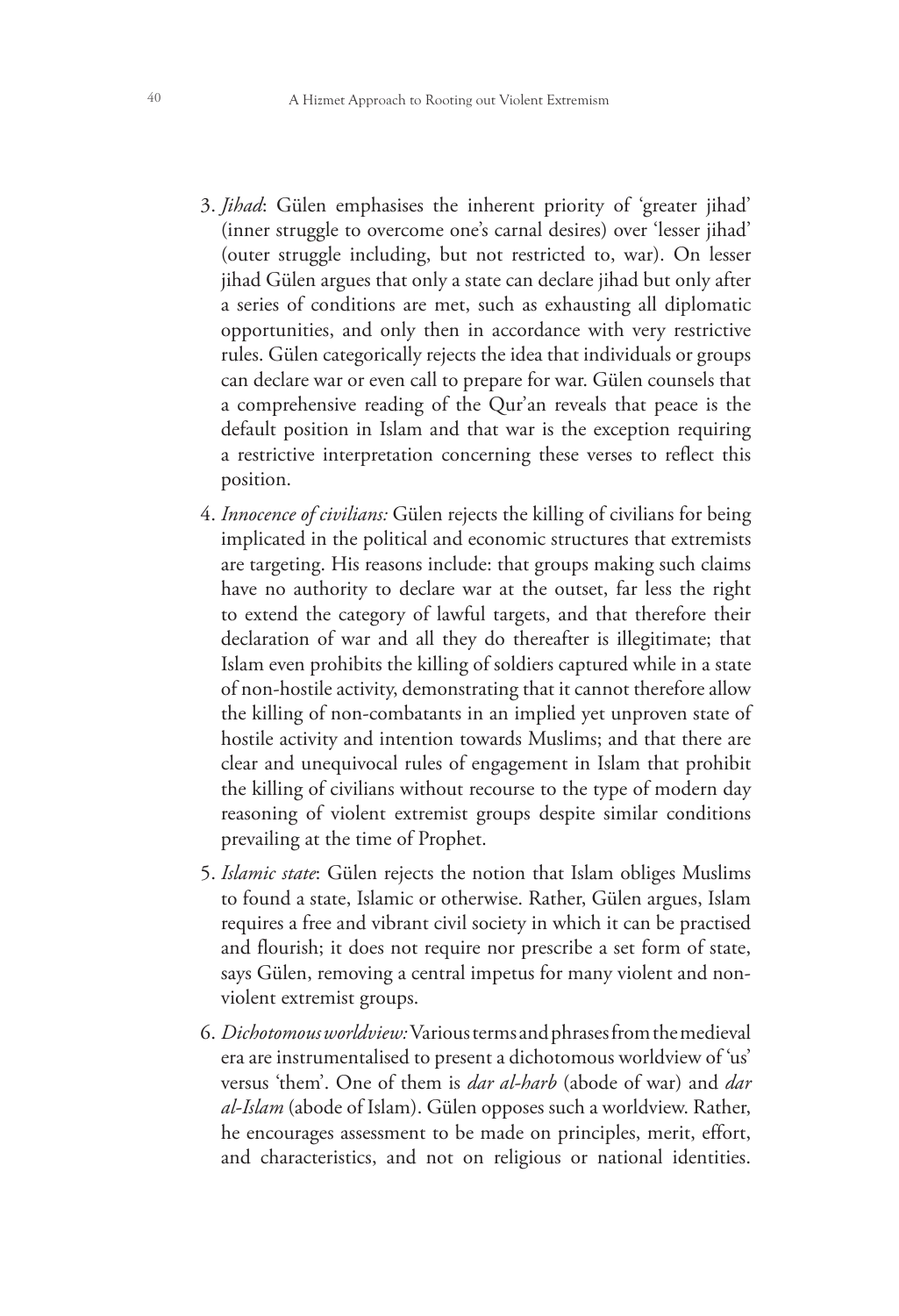*Hizmet's core teachings include a foundational religious interpretation of the purpose of religion – that it is to bring about a peace that is founded on universal human rights, the rule of law and universal human values.* Accordingly, he proposes *dar al-hizmah* (abode of service) as a single concept to replace the other two by seeing the entire world as a place to serve and help others.

In **part two, 'Hizmet's Positive Counter Narrative'**, we described Hizmet's core teachings that inform and underpin its values and practice and which act as an authentic counter-narrative with 'street credibility' to undermine and negate violent extremist ideology.

Hizmet's core teachings include a foundational religious interpretation of the purpose of religion – that it is to bring about a peace that is founded on universal human rights, the rule of law and universal human values; a belief in the centrality of *love and compassion* in Islam which must be the primary premise upon which all else is established including all forms of interaction and interpretation; that *diversity of belief* was and is intended by God; that *free will* is key to human nature, whose proper function must be guarded and guaranteed at all times; that people must seek the middle way in all actions, temperaments and potentials (*sirat al-mustaqim*); that there is a positive Islamic responsibility on people to engage and learn from one another without needing first to approve of each other's views and lifestyle; that there is a responsibility always to think positively about others (*husn-u zan*); that people must be in a constant and continuous state of positive and proactive action (*müsbet hareket*) while favouring a worldview that brings together on shared humanity rather than divides on the pretext of difference.

In **part three, 'Hizmet's Deradicalising by Default Praxis'**, we listed the channels through which Hizmet popularises its core teachings, which act as its positive counter-narrative to violent extremist ideologies and mindsets. Those channels include sermons and talks, books and magazines, numerous TV channels and newspapers and informal religious circles as well as Hizmetinspired schools, dialogue organisations and relief charities worldwide. Where the content and form of Hizmet's activity is not religious in nature (as in its schools) then the core teachings are conveyed as values through example rather than inculcation.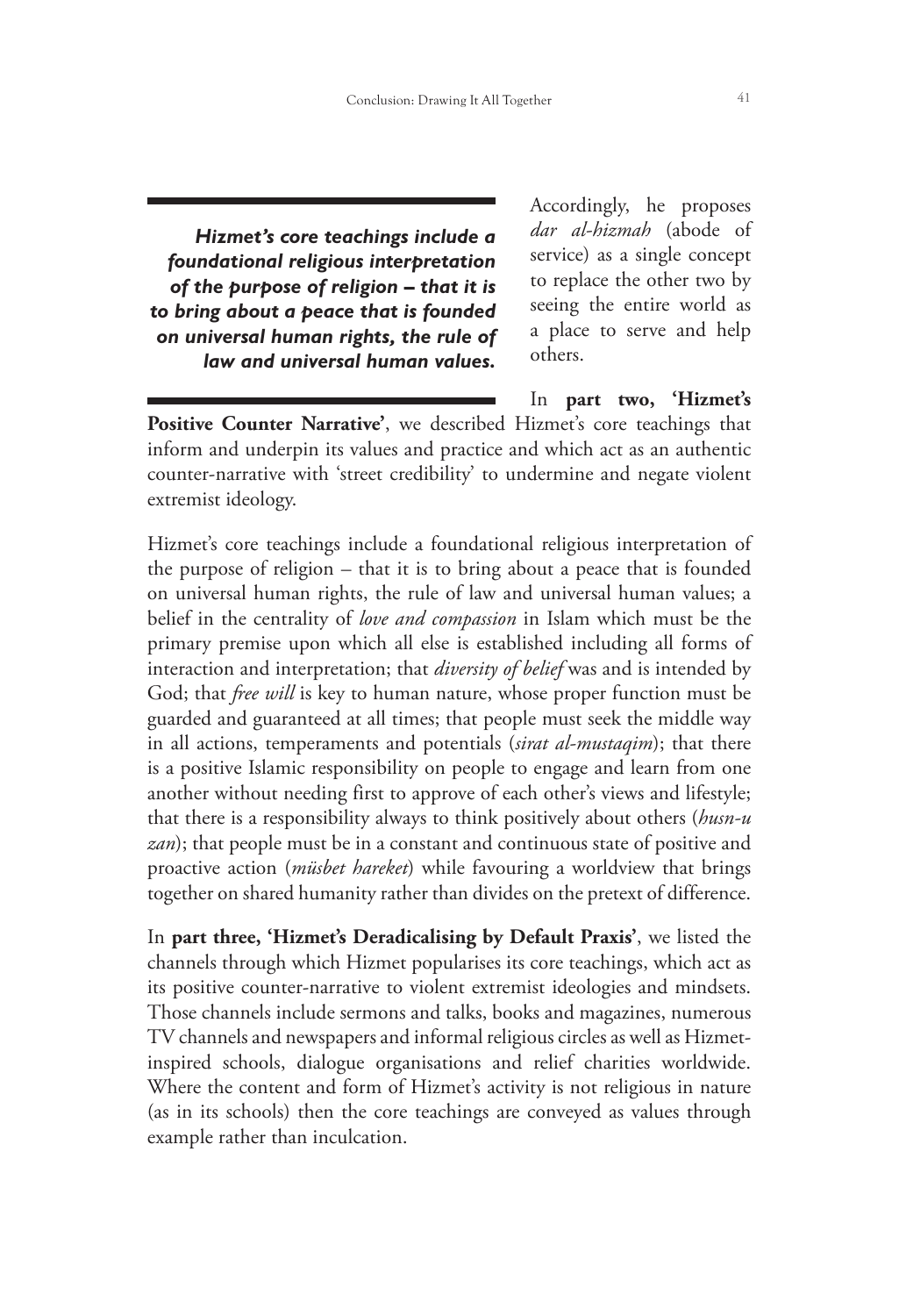*By popularising its core teachings, Hizmet empowers Muslims against violent extremist ideology. Furthermore, Hizmet's core teachings and practice also addresses certain mindsets and conditions that extremists exploit to win over new recruits.*

Hizmet's core teachings and the values, mindset and narrative it informs are mutually exclusive with those of violent extremism. Therefore, the stronger one grows, the weaker the other becomes. By popularising its core teachings, Hizmet empowers Muslims against violent extremist ideology

and tackles some of its root causes as a natural by-product and default outcome of its positive and proactive work – hence, *deradicalisation by default*. Furthermore, Hizmet's core teachings and practice also addresses certain mindsets and conditions listed below that extremists play upon to win over new recruits:

- 1. *Identity crisis:* Hizmet overcomes this problem by focusing on values, characteristics and attributes over labels, signs and symbols. It teaches that Islam recognises and celebrates the diversity of identity in a person and society, instilling skill and confidence among its participants and beneficiaries to embrace and navigate different parts and forms of their identity.
- 2. *Perceived grievances*: Hizmet counters the tendency to be preoccupied by grievances by inculcating a positive and proactive view, disposition and mindset that focuses on personal responsibility to do what can be done here and now (i.e. the 'near'), rather than apportioning blame on others about what has happened elsewhere (often 'afar').
- 3. *Sense of helplessness*: Hizmet tackles this sense among Muslims and its underlying causes by teaching that Muslims have a responsibility to do all they can to bring about positive development in their own and other people's circumstances in belief that their effort is a form of 'active prayer' to God, who ultimately brings about change. Therefore, doubting the possibility of 'change' is tantamount to doubting God and the onus is on the individual to continuously and methodically make effort. Furthermore, Hizmet attempts to address the structural causes of this problem by continually investing in upward social mobility projects and initiatives to help people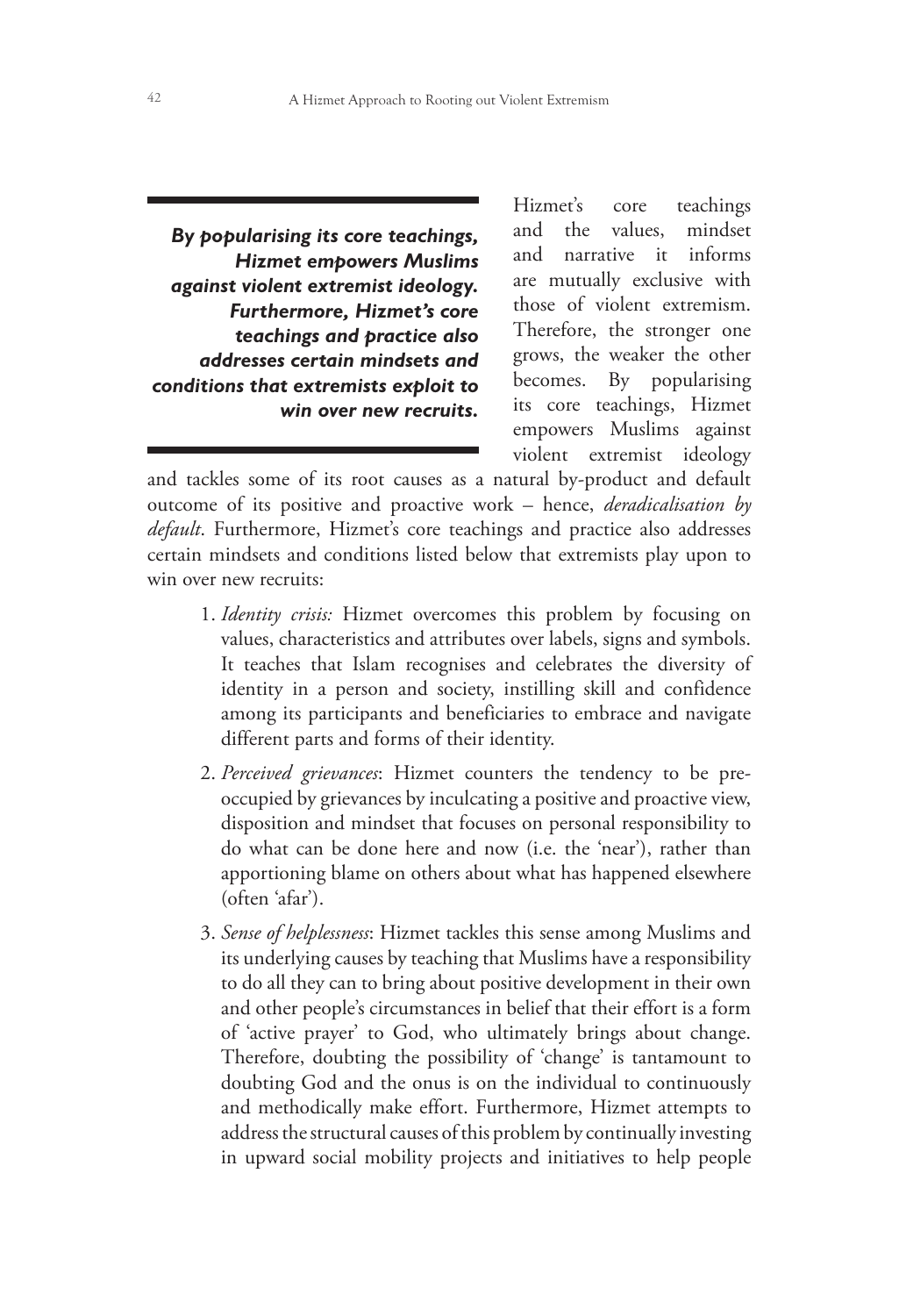develop the means and confidence to bring about improvements in their personal and communal lives, thereby overcoming any tendency towards a sense of helplessness.

- 4. *Absolutist ideology:* Hizmet considers absolutism to contradict the basic tenets, methods and ethos of Islam by confusing the right to uphold one's religion as objectively true with the right to claim certainty in one's subjective interpretation and sincerity of belief in that 'objective truth'. Methodologically, Hizmet encourages a disposition and form of activism that is open, enquiring, reflective, critical, consensus-seeking, collective-decision-making, socially outward while spiritually inward looking – all of which counter absolutist tendencies.
- 5. *Charismatic demagogues and recruiters*: Hizmet's teachers, mentors and scholars exemplify Hizmet's core teachings through practice. That encounter provides Muslim beneficiaries with an example of an Islam-rooted practice that is completely at odds with that offered by extremist charismatic recruiters and demagogues. By exemplifying appealing characteristics such as self-sacrifice to people from whom violent extremists aim to recruit, Hizmet removes for those people the novelty of seeing or hearing claims to those characteristics in violent extremist groups.

*Overall, Hizmet's core teachings and practice and specific refutations impact upon violent extremist ideology and some of its root causes. This approach reaches the much larger pool of non-radicalised Muslims who are continuously targeted by violent extremists for new recruits.*

Overall, Hizmet's core teachings and practice and specific refutations impact upon violent extremist ideology and some of its root causes. This approach reaches the much larger pool of nonradicalised Muslims who are continuously targeted by violent extremists for new recruits, rather than those that have already been radicalised.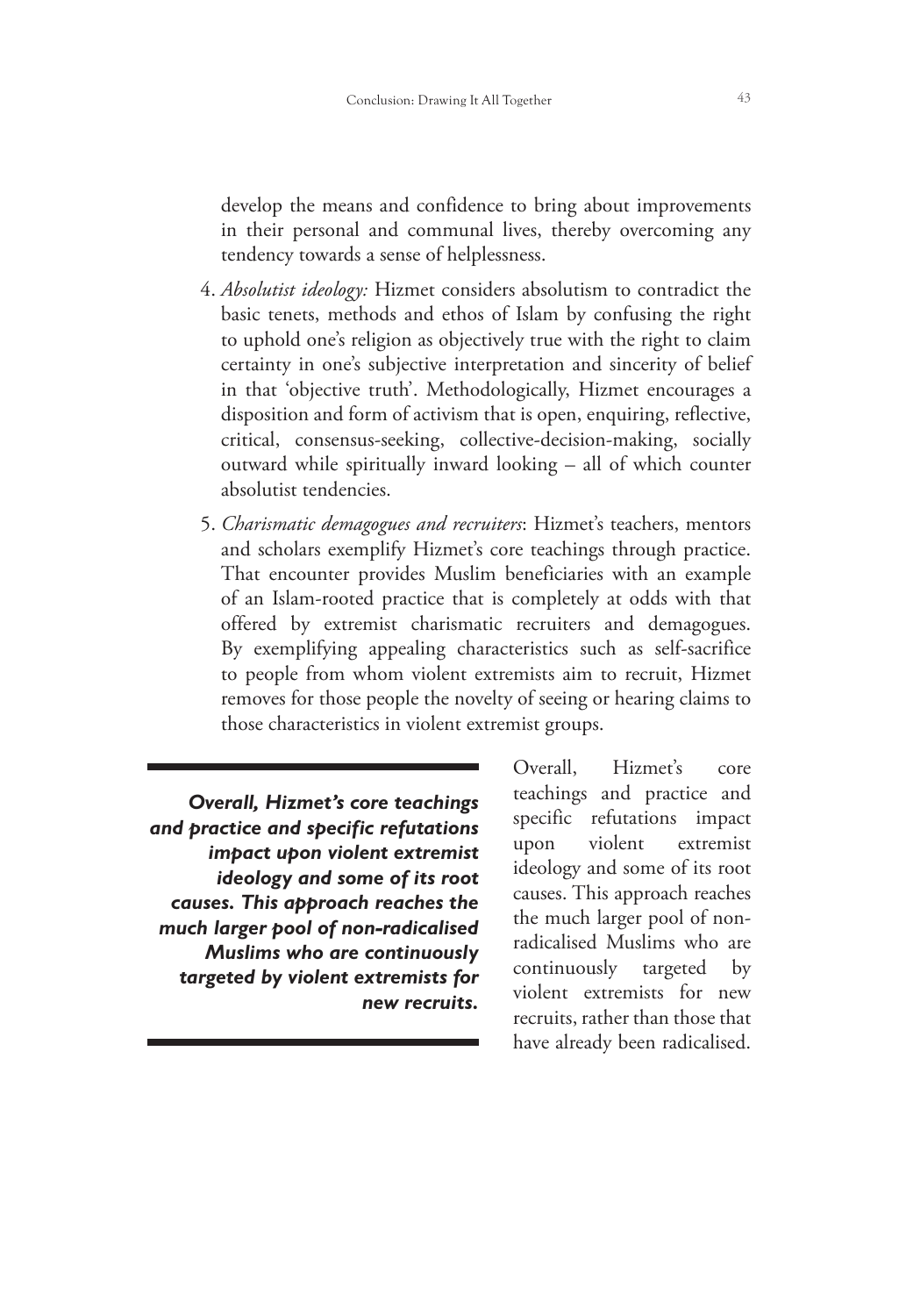As a result, Hizmet has fewer success stories of 'ex-extremists',<sup>25</sup> making it easier for governments and media to overlook its impact in this respect. Yet, Western European and other governments have yet to come up with an alternative policy that is able to counter violent extremist ideology among Muslim communities without simultaneously undermining community support for those policies. Until they do so, Hizmet's *deradicalisation by default*, and similar approaches of other groups and movements, should be recognized, valued and taken into consideration by policy makers.

<sup>25</sup> That said, there are growing number of stories such as that of a Hizmet-inspired Turkish lawyer based in Aarhus, Denmark, who volunteers as a mentor in a pioneering statesponsored programme that treats one-time returning fighters not as criminals or potential terrorists but as wayward youths who deserve a second chance through counseling and support. This Hizmet participant has helped rehabilitate returning fighters by first winning their trust, which he says was the biggest hurdle, then moving their ideas by exposing the flaws in their extremist interpretation of their faith. See Andrew Higgins, *'For Jihadists, Denmark Tries Rehabilitation', New York Times*, 13th December 2014, accessed 14/12/2014. www.nytimes.com/2014/12/14/world/for-jihadists-denmark-triesrehabilitation.html?\_r=1.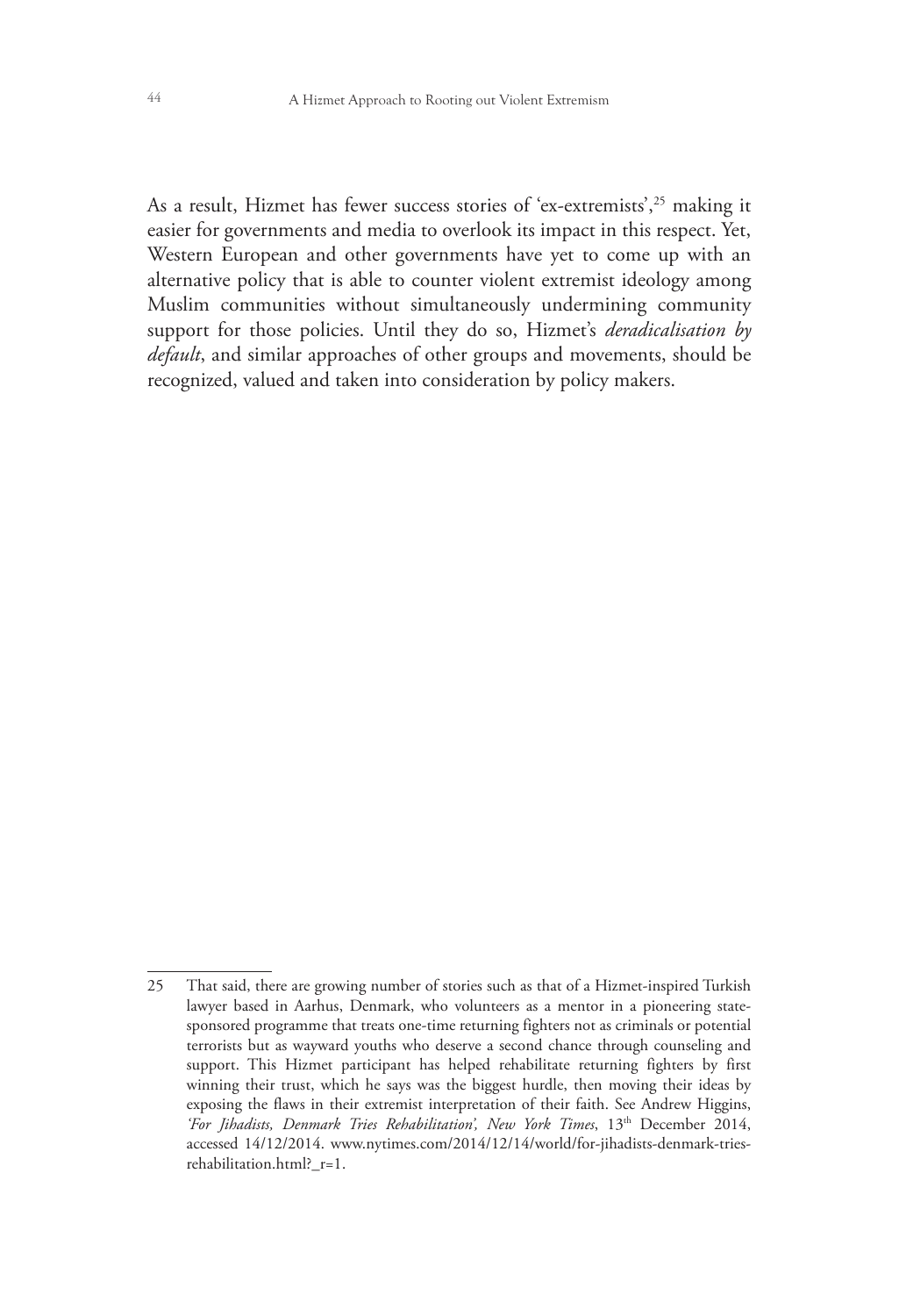#### **Recommendations**

Based on the observations in this report there are a number of points for both Hizmet and other stakeholders to consider.

#### **For Hizmet**

To have greater impact on this issue:

- 1. Hizmet must become more vocal and more visible in the current debates about Islam. Its character as 'faith-inspired in motivation, yet faith-neutral in manifestation' and, to a certain extent, its Turkishness inhibit it from being more visibly engaged in the unfolding debate on Islam and Muslims in Europe. Hizmet needs to do more to address this without necessarily needing to change its basic praxis.
- 2. Hizmet needs more vocal cultural interlocutors, home-grown leaders and speakers who can formulate and articulate Hizmet's values, aspirations and practices through a cultural idiom that better connects and resonates with non-Turkish communities and wider society.
- 3. Hizmet needs to do more to specifically target Muslim youth and communities living as minorities in Western European countries. Currently, Hizmet targets them as it does any other group and is expanding rapidly in the wider Muslim world but a more specific focus on Muslim minority communities is required, especially where they are sought after by violent extremists to take the 'fight back home'.

#### **For Other Stakeholders**

Policy-makers and other stakeholders need to be mindful that:

1. Standard and linear policies geared towards defeating violent extremist ideology should be formulated in a more positive, proactive, long-lasting and comprehensive way so as to avoid all the pitfalls associated and experienced with reactive policy-making and messaging.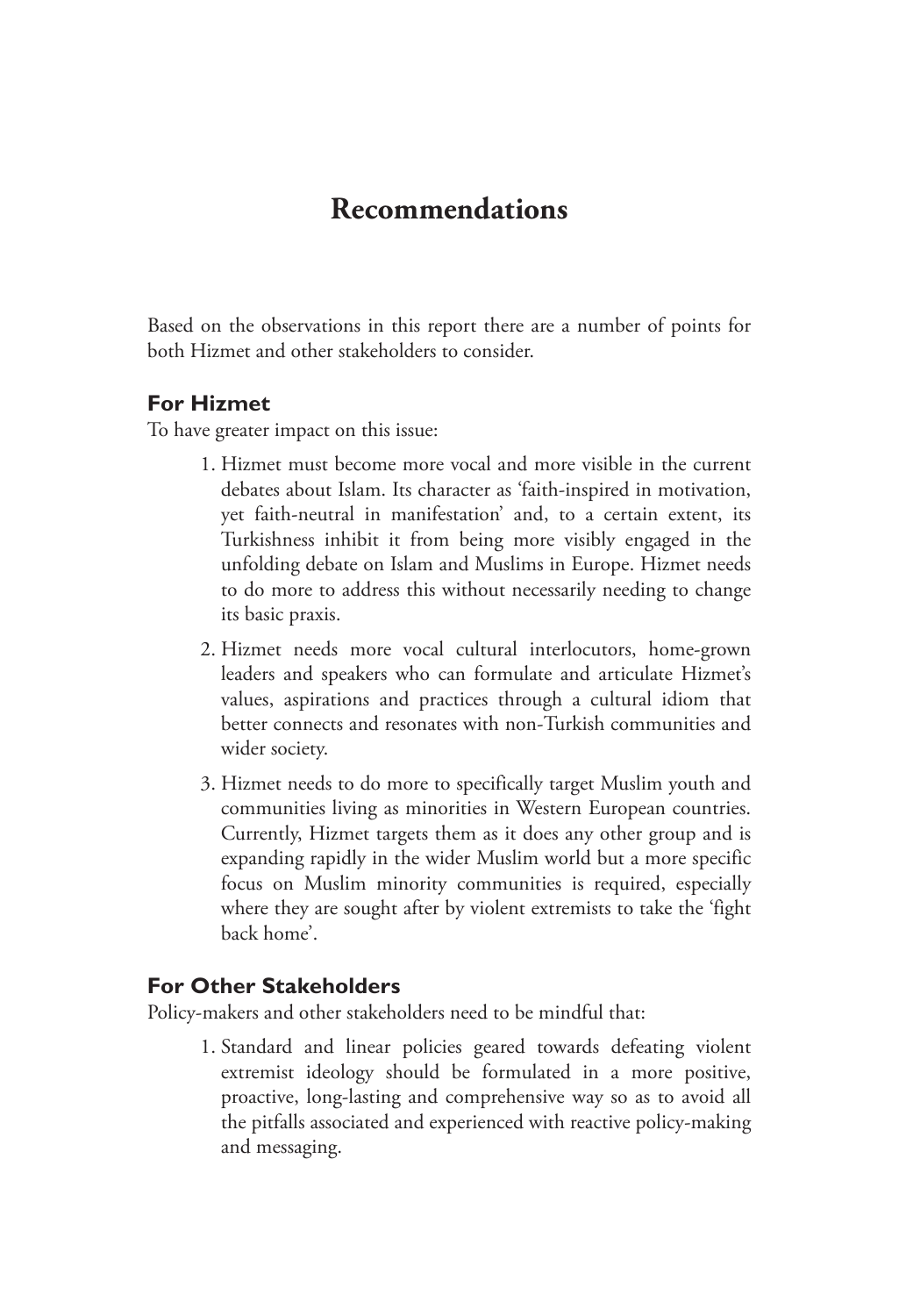- 2. Support is needed for all work and all practices that empower community and faith groups to become more open, engaging, confident and dialogic, especially those that are grounded on faith and religious reasoning. There is a Europe-wide trend to differentiate projects that aim at 'achieving social inclusion' from those that aim at 'defeating violent extremism'. However, as argued in this publication, the outcome of defeating violent extremism must be made to *ensue* by addressing the core dynamics of the teachings and conditions that make them attractive, rather than always being an outcome that is aggressively and directly *pursued*. This requires support for projects that explore and further the belief in dialogue, citizenship and greater engagement from the perspective of all religions, beliefs and worldviews.
- 3. Further work and research needs to be conducted on violent extremist ideology,<sup>26</sup> especially its nature and the reasons for it being attractive to certain people and groups. Often, it is not only the content of the argument that is made but also the emotional packaging and grooming with which it is presented that is convincing. That is why the authenticity and veracity of the argument (be it theological and/or political or otherwise) must be targeted alongside the comprehensive package with which it point was first introduced and inculcated. Hizmet, through its theory and practice, appears to be addressing those two facets at the same time but since it is not constructed and communicated in opposition to violent extremism, its deradicalising impact is not readily recognised. If we are concerned about the larger pool of non-radicalised, yet targeted, Muslim youth, then we must factor in this approach when formulating policies and strategies.

<sup>26</sup> RadicalisationResearch.org is a good example of a recent venture in this respect.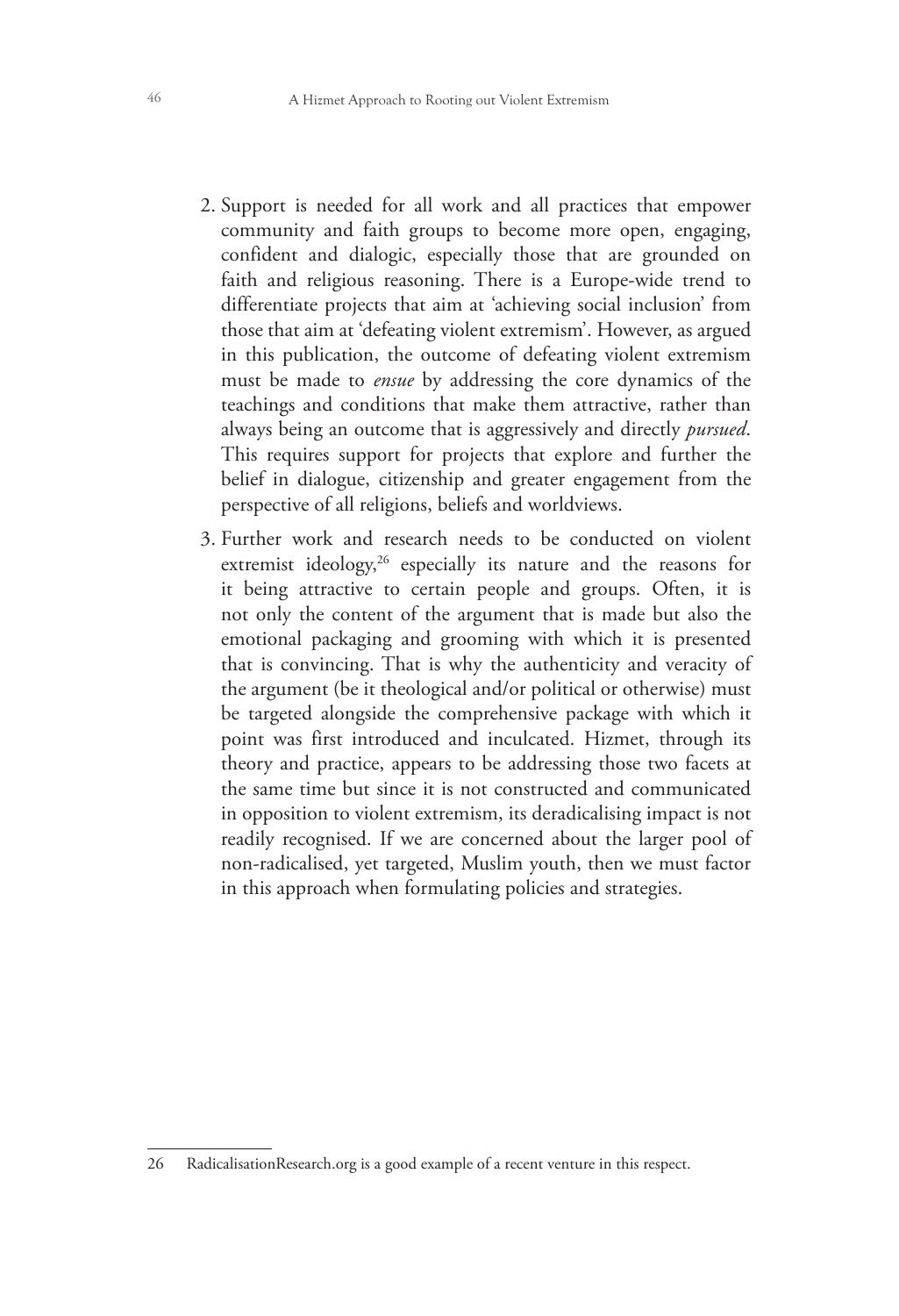### **Bibliography**

- Bacik, G. 'The Transformation of Muslim Self and the Development of a New Discourse on Europe: the Turkish Case.' *International Review of Sociology,* vol. 13, no. 1 (2003): 22–38.
- Baderin, M A. *International Human Rights and Islamic Law.* Paperback ed. Oxford University Press, 2005.
- Benard, Cheryl. *Civil Democratic Islam Partners, Resources and Strategies.*  RAND Corporation, 2003
- Bowen, Innes. *Medina in Birmingham, Najaf in Brent: Inside British Islam.* London: C. Hurst & Co, 2014.
- Bulac, A. 'The Most Recent Reviver in the 'Ulema Tradition: The Intellectual 'Alim, Fethullah Gülen'. In *Muslim Citizens of the Globalized World*, edited by R.A. Hunt and Y.A. Aslandogan, 89–106. New Jersey: The Light, Inc and IID Press, 2006.
- Camacı, S and K Ünal, eds. *Fethullah Gülen'in Konuşma ve Yazılarında Hoşgörü ve Diyalog* İklimi. Istanbul: Merkur Yayinlari, 1999.
- Capes, David. 'Tolerance in the Theology and Thought of A J Conyers and F Gülen.' In *Muslim World in Transition: Contributions of the Gülen Movement: Conference Proceedings*, edited by Ihsan Yilmaz et al., 428– 429. London: Leeds Metropolitan University Press, 2007.
- Can. E. Fethullah Gülen ile Ufuk Turu. 13th ed. Istanbul: A.D, 1996.
- Cantori, Louis J. 'Fethullah Gülen: Kemalist and Islamic Republicanism and the Turkish Democratic Future.' In *Muslim World in Transition: Contributions of the Gülen Movement: Conference Proceedings*, edited by Ihsan Yilmaz et al., 77–103. London: Leeds Metropolitan University Press, 2007.
- Carroll, J. *A Dialogue of Civilization Gülen's Islamic Ideals and Humanistic Discourse*. New Jersey: The Light Press, 2007.
- *Deradicalisation by Default: The 'Dialogue' Approach to Rooting out Violent Extremism*. Dialogue Society, 2009.
- Kurucan, A and M Erol. *Dialogue in Islam: Qur'an, Sunnah, History*. London: Dialogue Society, 2012.
- Gülen, F. *Fasildan Fasila*. vol. 1. 7<sup>th</sup> ed. Izmir: Nil, 1995.
- Gülen, F. 'A Comparative Approach to Islam and Democracy'. *SAIS Review*. 21, no. 2 (2001): 133–138.
- Gülen, F. 'Toward Tomorrow.' *The Fountain*. 43 (July–September), 2003.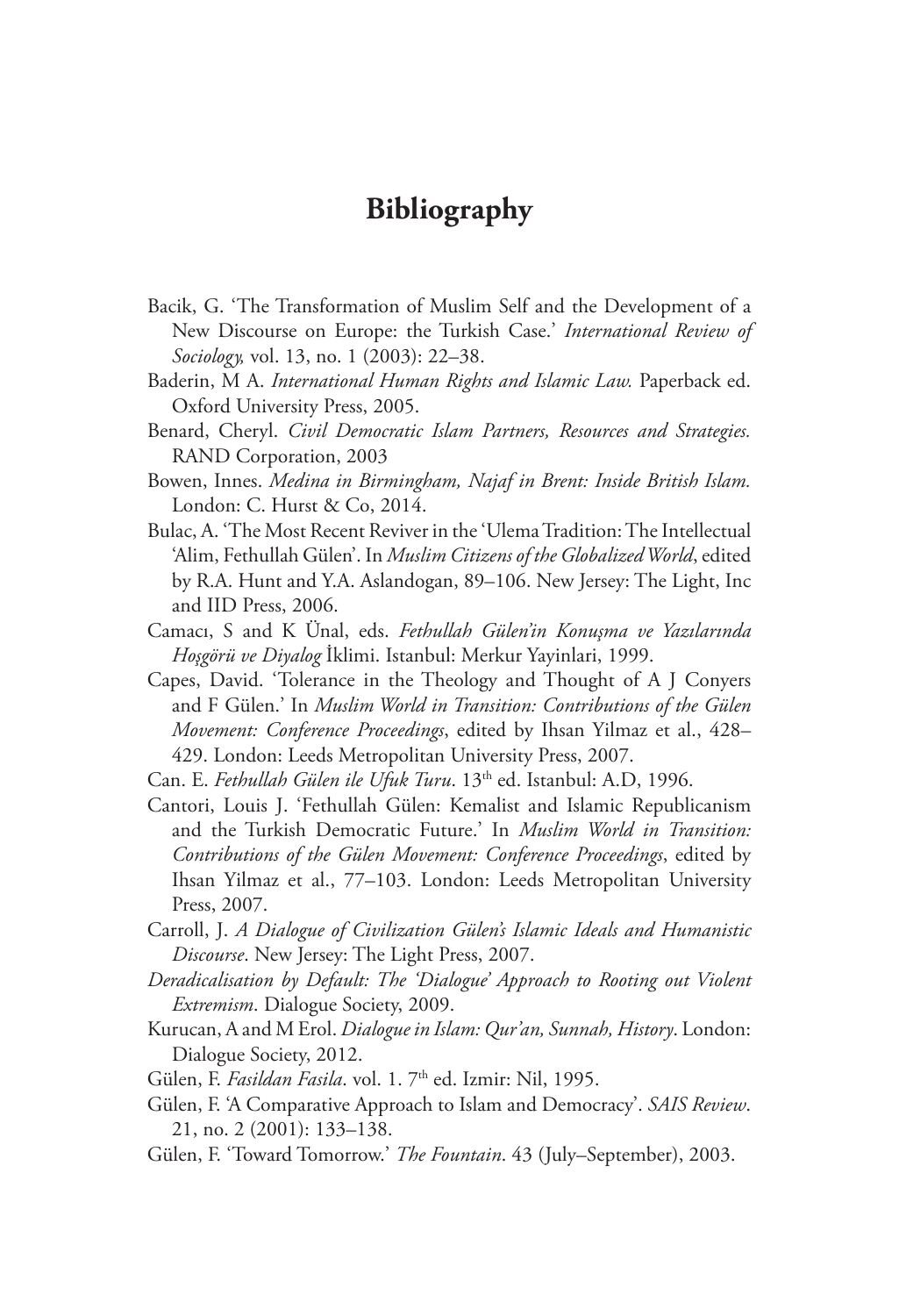- Gülen, F. *The Statue of Our Souls Revival in Islamic Thought and Activism*. New Jersey: The Light Press, 2005.
- Gülen, F. *Pearls of Wisdom*. New Jersey: The Light Press, 2006.
- Gülen, Fethullah. *Key Concepts in the Practice of Sufism Vol. 1*. Somerset, NJ: The Light, 2007.
- Gülen, Fethullah. *Toward a Global Civilization of Love and Tolerance*. Somerset, NJ: Light, Inc, 2006.
- Higgins, Andrew. 'For Jihadists, Denmark Tries Rehabilitation'. New York Times. Accessed 20th Apr, 2015. http://www.nytimes.com/2014/12/14/ world/for-jihadists-denmark-tries-rehabilitation.html?\_r=1
- Hunt, Robert A. and Yuksel A. Aslandogan, eds. *Muslim Citizens of the Globalized World: Contributions of the Gülen Movement*. Somerset, NJ: The Light, 2007.
- Journalists and Writers Foundation (Gazeteciler ve Yazarlar Vakfi). *Abant Platformu 4: Cogulculuk ve Toplumsal Uzlasma*. Istanbul: Gazeteciler ve Yazarlar Vakfi, 2001.
- Kim, Heon and John Raines. *Making Peace, in and with the World: the Gülen Movement and Eco-Justice*. Newcastle-upon-Tyne: Cambridge Scholars, 2011.
- Kimse Yok Mu. 'Ongoing Campaigns'. Accessed 8th August, 2012. http:// www.kimseyokmu.org.tr/Kampanyalar.aspx?hl=en, 2012.
- Kimse Yok Mu. 'Africa Campaign'. Accessed 8<sup>th</sup> August, 2012. http://www. kimseyokmu.org.tr/Kampanya.aspx?hl=en&id=133, 2012
- Kurtz, L R. 'Gülen's Paradox: Combining Commitment and Tolerance.' *The Muslim World*. vol. 95, no. 3. (Special Issue, 2005): 373–384
- Nursi, Said. *Emirdağ Lahikâsı.* Istanbul: Söz Basım Yayın, 2004.
- Ozdalga, E. 'Redeemer or Outsider? The Gülen Community in the Civilizing Process.' *The Muslim World*. vol. 95, no. 3. (Special Issue, 2005): 429–446
- Peter, Frank and Ortega, Rafael, eds. *Islamic Movements of Europe*. London: I.B Tauris, 2014.
- Rabasa, Angel and Benard, Cheryl. *Eurojihad: Patterns of Islamist Radicalization and Terrorism in Europe.* New York: Cambridge University Press, 2015.
- Saritoprak, Z and Unal, A. 'An Interview with Fethullah Gülen'. *The Muslim World* vol. 95, no. 3. (Special Issue): 447–467
- Sevindi, N. *Fethullah Gülen ile New York Sohbeti*. Istanbul: Sabah, 1997.
- Sleap, Frances and Omer Sener. *Gülen on Dialogue: Theory and Practice*, London: Centre for Hizmet Studies, 2014.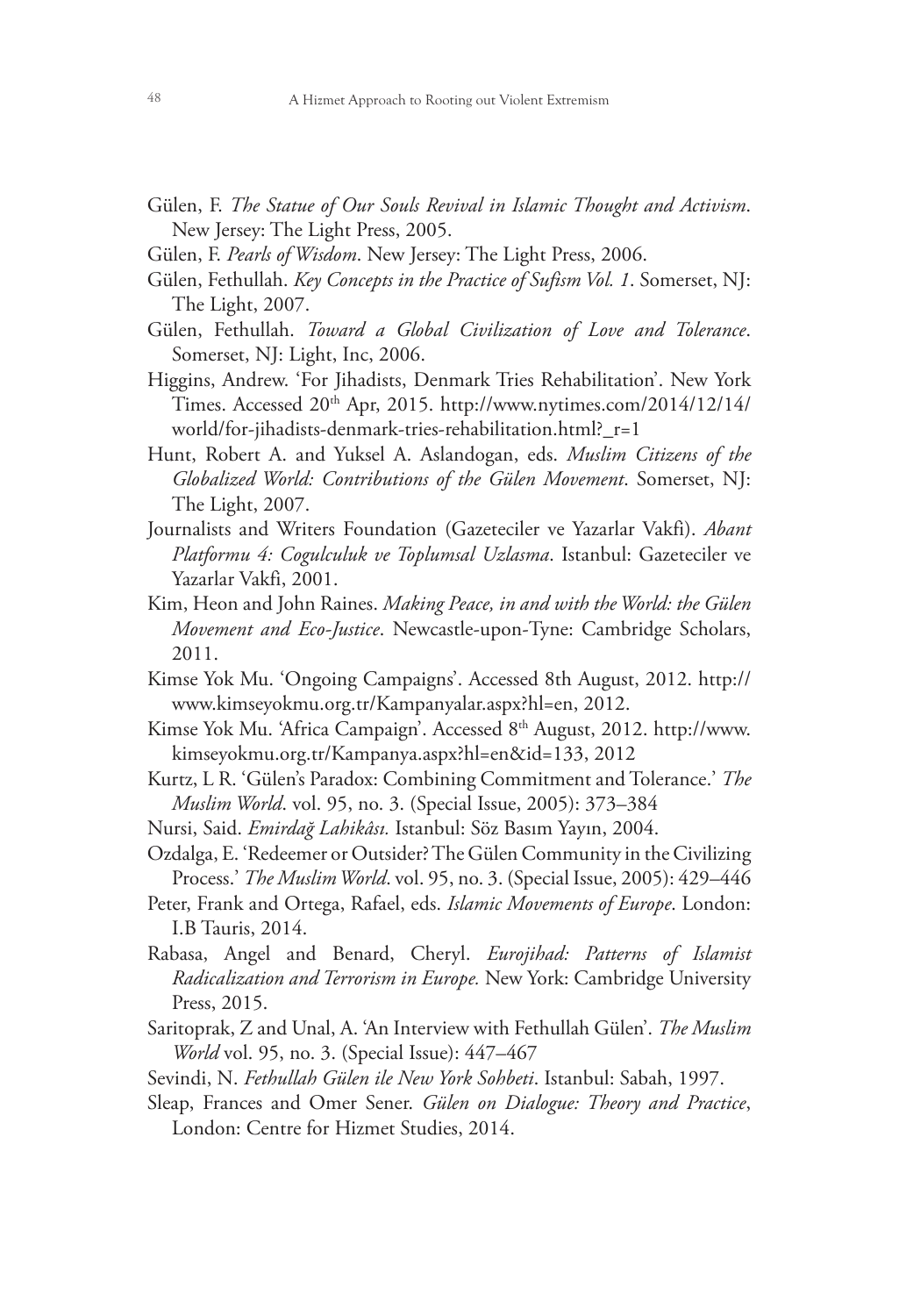- *Today's Zaman*. 'Hira magazine changes perception of Turkey in Arab world'. Accessed 15<sup>th</sup> September, 2012. http://www.todayszaman.com/news-246994-hira-magazine-changes-perception-of-turkey-in-arab-world. html, 2011.
- Turgut, H. 'Nurculuk'. *Sabah*. January 23–31, 1997.
- Turkce Olimpiyatlari. '10. Uluslararası Türkçe Olimpiyatları'na katılan ülkeler'. Accessed 12<sup>th</sup> September, 2012. http://www.turkceolimpiyatlari. org/Yarismalar/Ulkeler.aspx?Olimpiyat=10
- Unal, A and Williams, A (Eds). *The Advocate of Dialogue: Fethullah Gülen*. Fairfax, Via: *The Fountain*, 2000..
- Voll, J. 'Fethullah Gülen Transcending Modernity in the New Islamic Discourse.' In *Turkish Islam and the Secular State*, edited by Hakan Yavuz and John Esposito, 238–247. New York: Syracuse University Press, 2003.
- Woodhall, R and M Cetin. 'About the Author.' In *The Statue of Our Souls Revival in Islamic Thought and Activism by Fethullah Gülen*. New Jersey: The Light Press, 2005.
- Yavuz, H. 'Societal search for a new contract: Fethullah Gülen, Virtue party and the Kurds'. *SAIS Review*. vol. 19, no. 1. Winter–Spring: 114–143, 1999.
- Yavuz, H. 'The Gülen Movement The Turkish Puritans.' In *Turkish Islam and the Secular State*, edited by Hakan Yavuz and John Esposito, 19–47. New York: Syracuse University Press, 2003.
- Yavuz, H and J Esposito, eds. *Turkish Islam and the Secular State*. New York: Syracuse University Press, 2003.
- Yilmaz, I. 'Ijtihad and Tajdid by Conduct The Gülen Movement.' In *Turkish Islam and the Secular State*, edited by Hakan Yavuz and John Esposito, 208–237. New York: Syracuse University Press, 2003.
- Yilmaz, I. 'State, Law, Civil Society and Islam in Contemporary Turkey.' *The Muslim World.* vol. 95, no. 3. Special Issue: 385–411, 2005.
- Yilmaz, Ihsan, Eileen Barker, Henri J. Barkey, Muhammad Abdul Haleem, George S. Harris, Thomas Michel, Simon Robinson, Zeki Saritoprak, David Thomas, Paul Weller, Ian G. Williams, Alan Godlas, Asaf Hussain, Johnston McMaster, Colin Turner and Tim Winter, eds. *Muslim World in Transition: Contributions of the Gülen Movement: Conference Proceedings.*  London: Leeds Metropolitan University Press, 2007.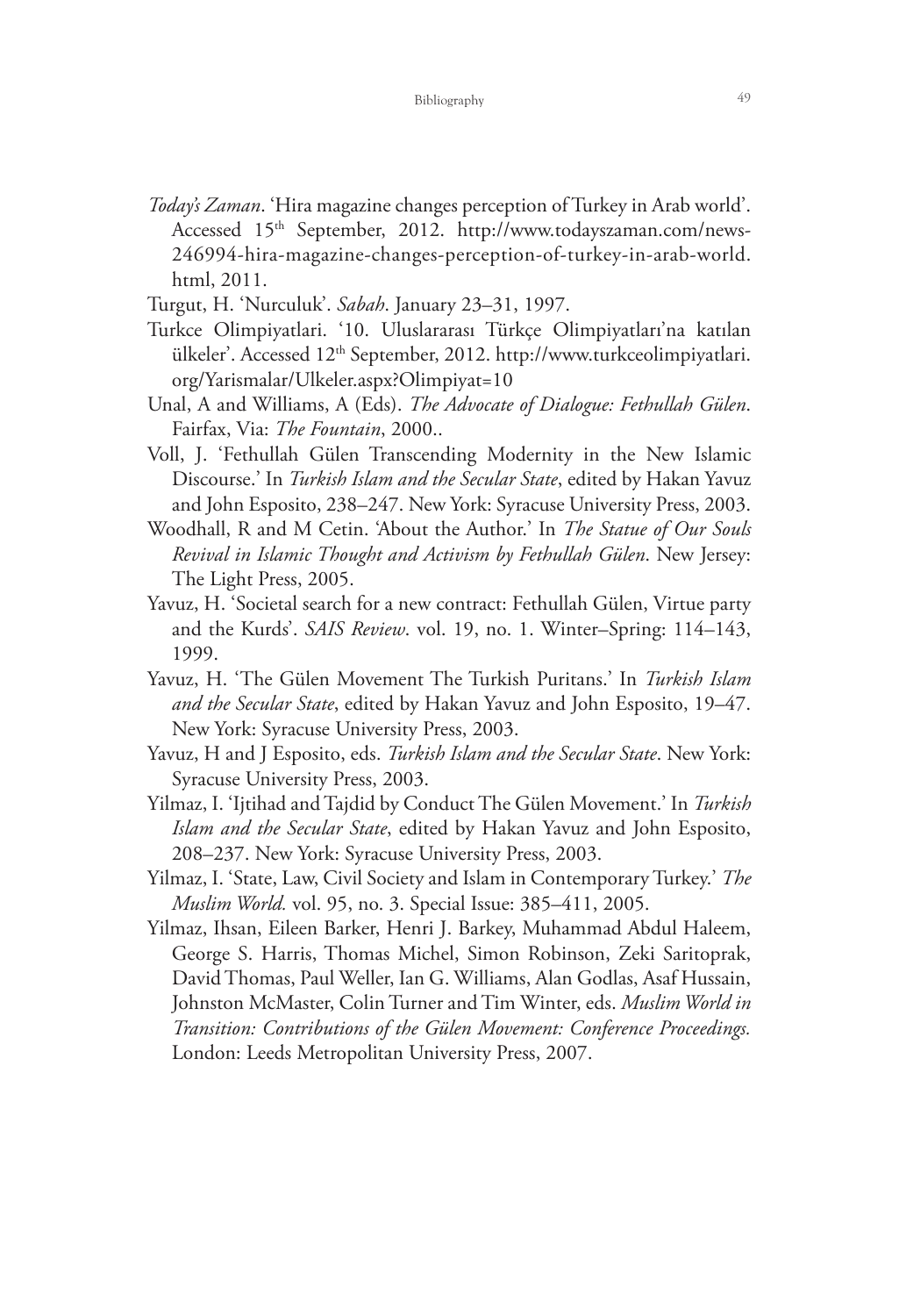#### **Recommended Reading**

#### *Gülen's Works:*

Gülen, Fethullah. *Criteria or Lights on the Way*, 2nd ed. Izmir: Kaynak, 1998.

- Gülen, Fethullah. *Key Concepts in the Practice of Sufism Vol. 1.* Somerset, NJ: The Light, Inc., 2007.
- Gülen, Fethullah. *Key Concepts in the Practice of Sufism Vol 2.* Somerset, NJ: The Light, Inc., 2004.
- Gülen, Fethullah. *Key Concepts in the Practice of Sufism Vol. 3.* Clifton, NJ: Tughra Books, 2009.
- Gülen, Fethullah. *Key Concepts in the Practice of Sufism Vol. 4.* Clifton, NJ: Tughra Books, 2010.Gülen, Fethullah. *Toward a Global Civilization of Love and Tolerance*. Somerset, NJ: Light, Inc, 2006.

#### *Commentary:*

- Sleap, Frances and Sener, Omer. Weller, Paul, ed. *Gülen on Dialogue*. London: Centre for Hizmet Studies, 2014.
- Weller, Paul, and Ihsan Yılmaz. *European Muslims, Civility and Public Life: Perspectives on and from the Gülen Movement*. London: Continuum, 2012.
- Yavuz, Hakan. *Toward an Islamic Enlightenment: The Gülen Movement.* New York: Oxford University Press, 2013.
- Yilmaz, Ihsan, Eileen Barker, Henri J. Barkey, Muhammad Abdul Haleem, George S. Harris, Thomas Michel, Simon Robinson, Zeki Saritoprak, David Thomas, Paul Weller, Ian G. Williams, Alan Godlas, Asaf Hussain, Johnston McMaster, Colin Turner and Tim Winter, eds. *Muslim World in Transition: Contributions of the Gülen Movement: Conference Proceedings.*  London: Leeds Metropolitan University Press, 2007.

#### *Practical Applications:*

- Barton, Greg, Paul Weller and Ihsan Yilmaz eds. *The Muslim World and Politics in Transition: Creative Contributions of the Gülen Movement*. London, New Delhi, New York and Sydney: Bloomsbury, 2013.
- Çelik, Gurkan. *The Gülen Movement: Building Social Cohesion through Dialogue and Education*. Nieuwegein: Eburon, 2010.
- Dialogue Society. Accessed 25<sup>th</sup> February, 2015. www.dialoguesociety.org.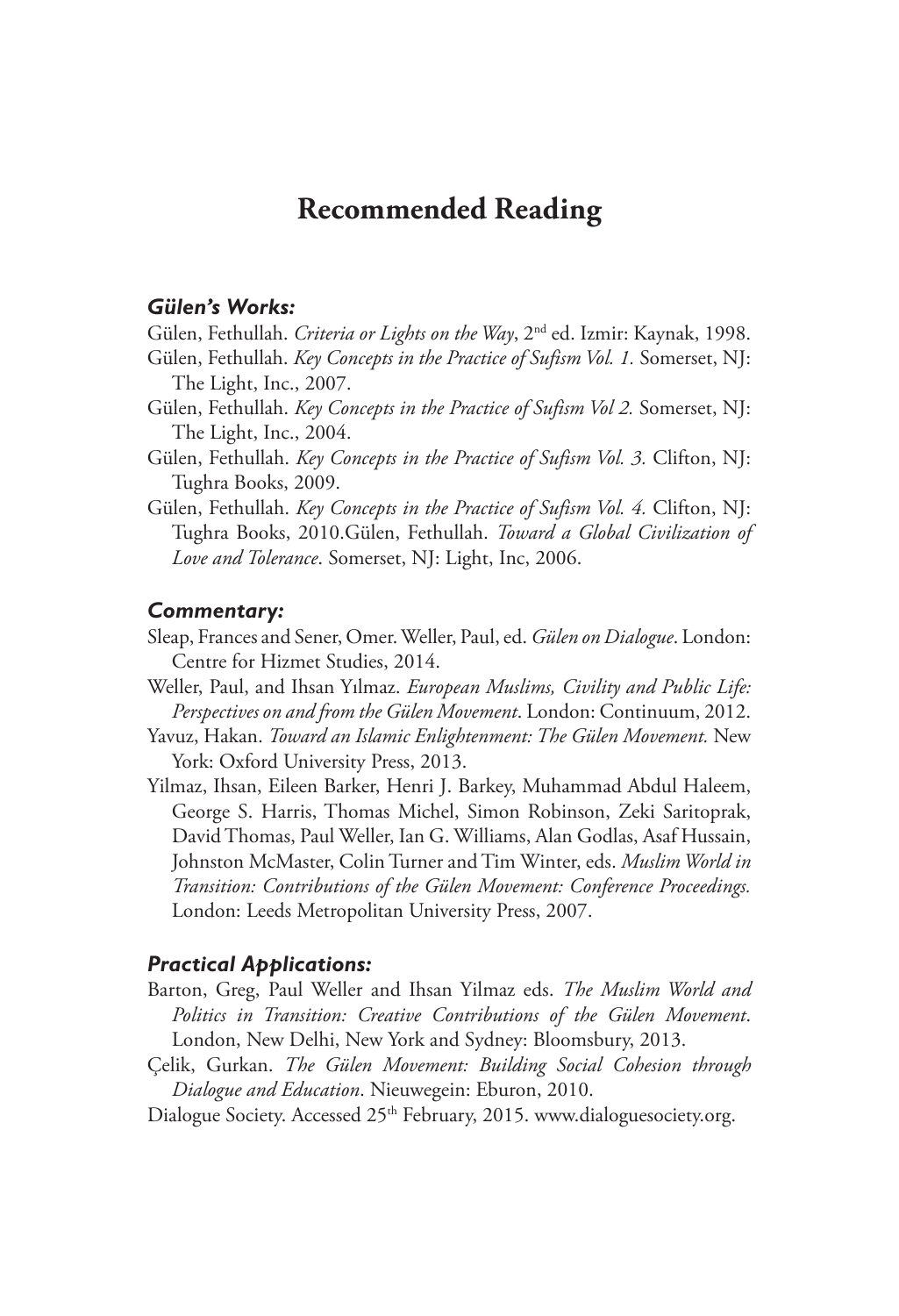- Hunt, Robert A., and Yuksel A. Aslandogan. *Muslim Citizens of the Globalized World: Contributions of the Gülen Movement.* Somerset, NJ: The Light, 2007.
- Journalists and Writers Foundation. Accessed 7<sup>th</sup> February, 2015. http:// www.gyv.org.tr/
- Kurucan, Ahmet and Erol, Mustafa Kasim. *Dialogue in Islam: Qur'an, Sunnah, History.* London: Dialogue Society, 2011.
- Kim, Heon and John Raines. *Making Peace, in and with the World: the Gülen Movement and Eco-Justice.* New Castle upon Tyne: Cambridge Scholars, 2011.